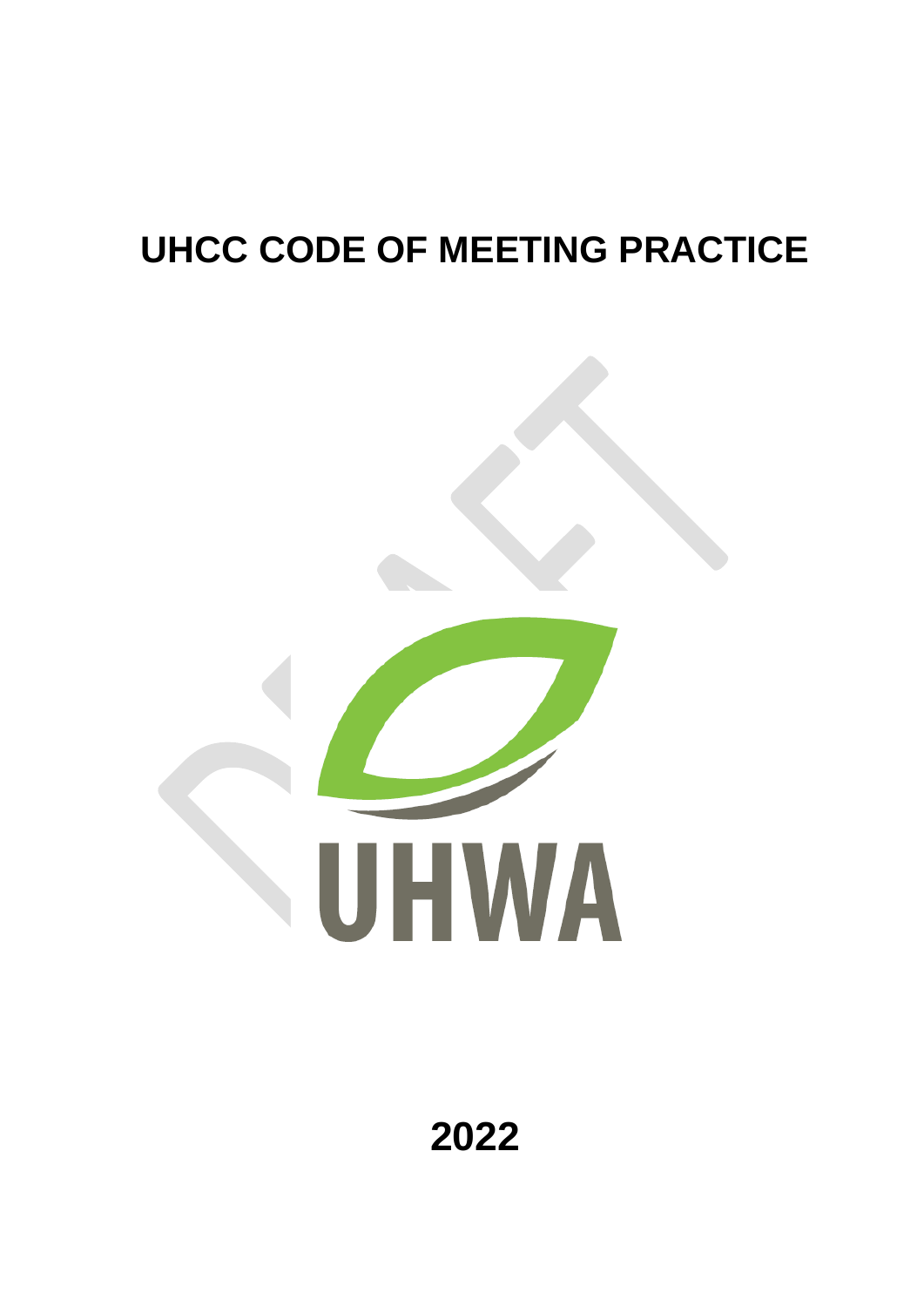# **Table of Contents**

| 1  |  |
|----|--|
| 2  |  |
| 3  |  |
| 4  |  |
| 5  |  |
| 6  |  |
| 7  |  |
| 8  |  |
| 9  |  |
| 10 |  |
| 11 |  |
| 12 |  |
| 13 |  |
| 14 |  |
| 15 |  |
| 16 |  |
| 17 |  |
| 18 |  |
| 19 |  |
| 20 |  |
| 21 |  |
| 22 |  |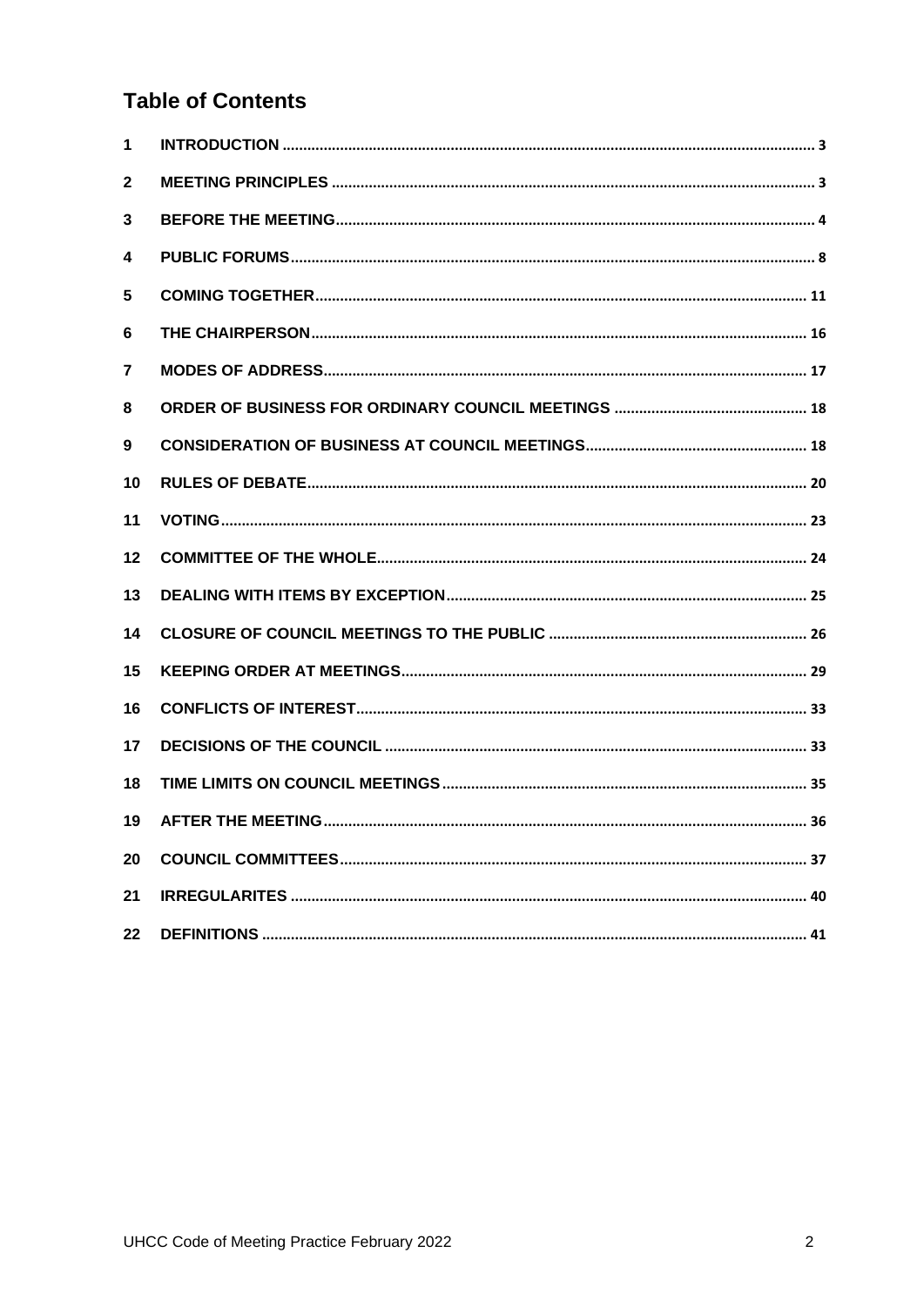# <span id="page-2-0"></span>**1 INTRODUCTION**

This Code of Meeting Practice is based on The Model Code of Meeting Practice for Local Councils in NSW (the Meeting Code) is prescribed under section 360 of the *Local Government Act 1993* (the Act) and the *Local Government (General) Regulation 2021* (the Regulation).

The Meeting Code applies to all meetings of councils and committees of councils of which all the members are Member (committees of council). Council committees whose members include persons other than Member may adopt their own rules for meetings unless the council determines otherwise.

Councils must adopt a code of meeting practice that incorporates the mandatory provisions of the Model Meeting Code.

A council's adopted code of meeting practice may also incorporate the non-mandatory provisions of the Model Meeting Code and other supplementary provisions. However, a code of meeting practice adopted by a council must not contain provisions that are inconsistent with the mandatory provisions of this Model Meeting Code.

The provisions of the Model Meeting Code that are not mandatory are indicated in red font.

A council and a committee of the council of which all the members are Member must conduct its meetings in accordance with the code of meeting practice adopted by the council.

The Model Meeting Code also applies to meetings of the boards of joint organisations and county councils.

In adopting the Model Meeting Code, county councils should adapt it to substitute the term "chairperson" for "Mayor" and "member" for "Councillor".

## <span id="page-2-1"></span>**2 MEETING PRINCIPLES**

2.1 Council and committee meetings should be:

*Transparent:* Decisions are made in a way that is open and accountable.

- *Informed:* Decisions are made based on relevant, quality information.
- *Inclusive*: Decisions respect the diverse needs and interests of the local community.
- *Principled*: Decisions are informed by the principles prescribed under Chapter 3 of the Act.
- *Trusted*: The community has confidence that Members and staff act ethically and make decisions in the interests of the whole community.

UHCC Code of Meeting Practice February 2022 33 *Respectful*: Members, staff and meeting attendees treat each other with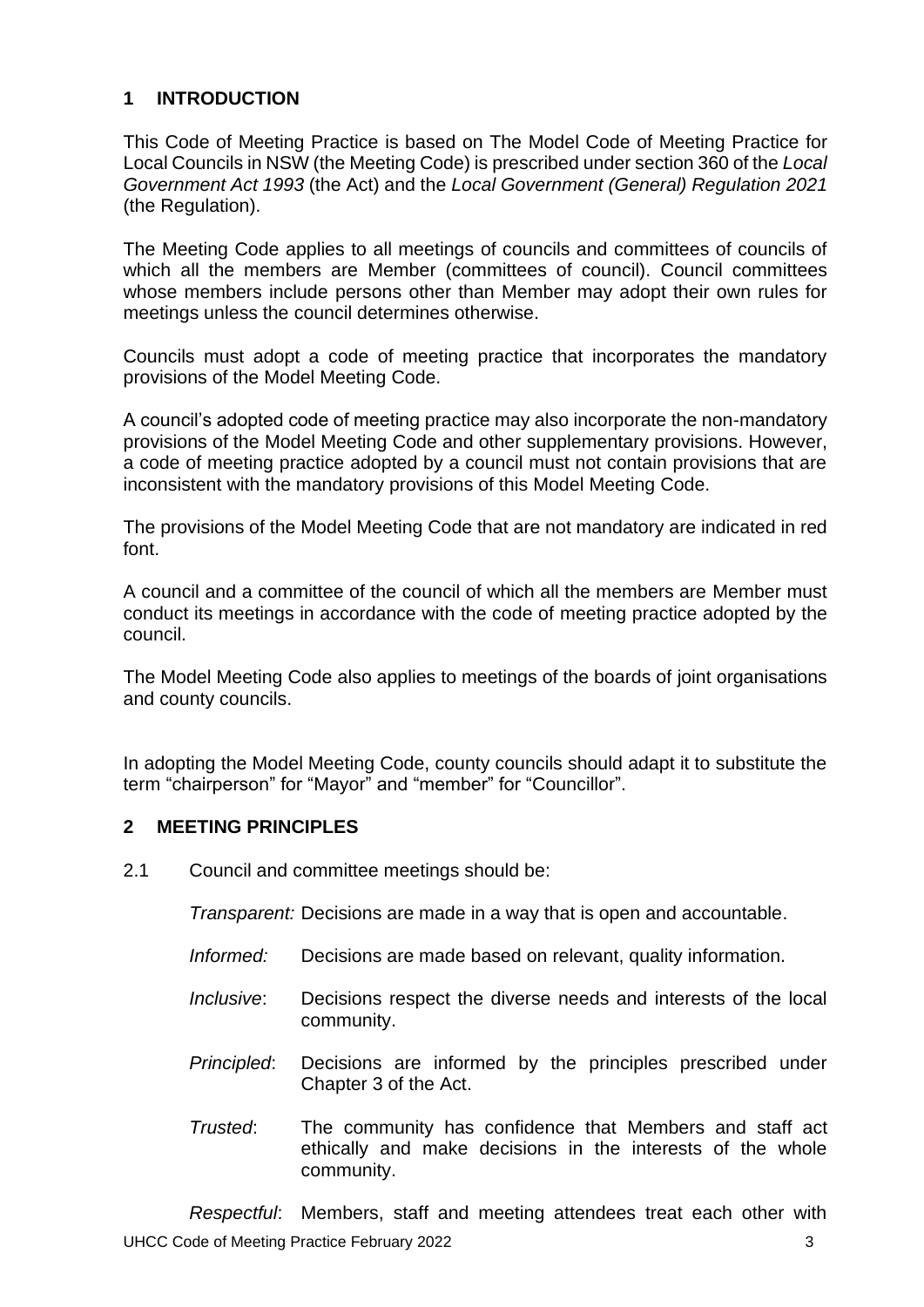respect.

- *Effective*: Meetings are well organised, effectively run and skilfully chaired.
- *Orderly*: Members, staff and meeting attendees behave in a way that contributes to the orderly conduct of the meeting.

# <span id="page-3-0"></span>**3 BEFORE THE MEETING**

## Timing of ordinary council meetings

3.1 The council shall, by resolution, set the frequency, time, date and place of its ordinary meetings.

## **Note: Under section 396 of the Act, county councils are required to meet at least four (4) times each year.**

# Extraordinary meetings

3.2 If the Chairperson receives a request in writing, signed by at least two (2) Members, the Chairperson must call an extraordinary meeting of the council to be held as soon as practicable, but in any event, no more than fourteen (14) days after receipt of the request. The Chairperson can be one of the two Member requesting the meeting.

# **Note: Clause 3.3 reflects section 366 of the Act.**

# Notice to the public of council meetings

3.3 The council must give notice to the public of the time, date and place of each of its meetings, including extraordinary meetings and of each meeting of committees of the council.

# **Note: Clause 3.3 reflects section 9(1) of the Act.**

- 3.4 For the purposes of clause 3.3, notice of a meeting of the council and of a committee of council is to be published before the meeting takes place. The notice must be published on the council's website, and in such other manner that the council is satisfied is likely to bring notice of the meeting to the attention of as many people as possible.
- 3.5 For the purposes of clause 3.3, notice of more than one (1) meeting may be given in the same notice.

# Notice to Member of ordinary council meetings

3.6 The general manager must send to each members, at least three (3) days before each meeting of the council, a notice specifying the time, date and place at which the meeting is to be held, and the business proposed to be considered at the meeting.

# **Note: Clause 3.6 reflects section 367(1) of the Act.**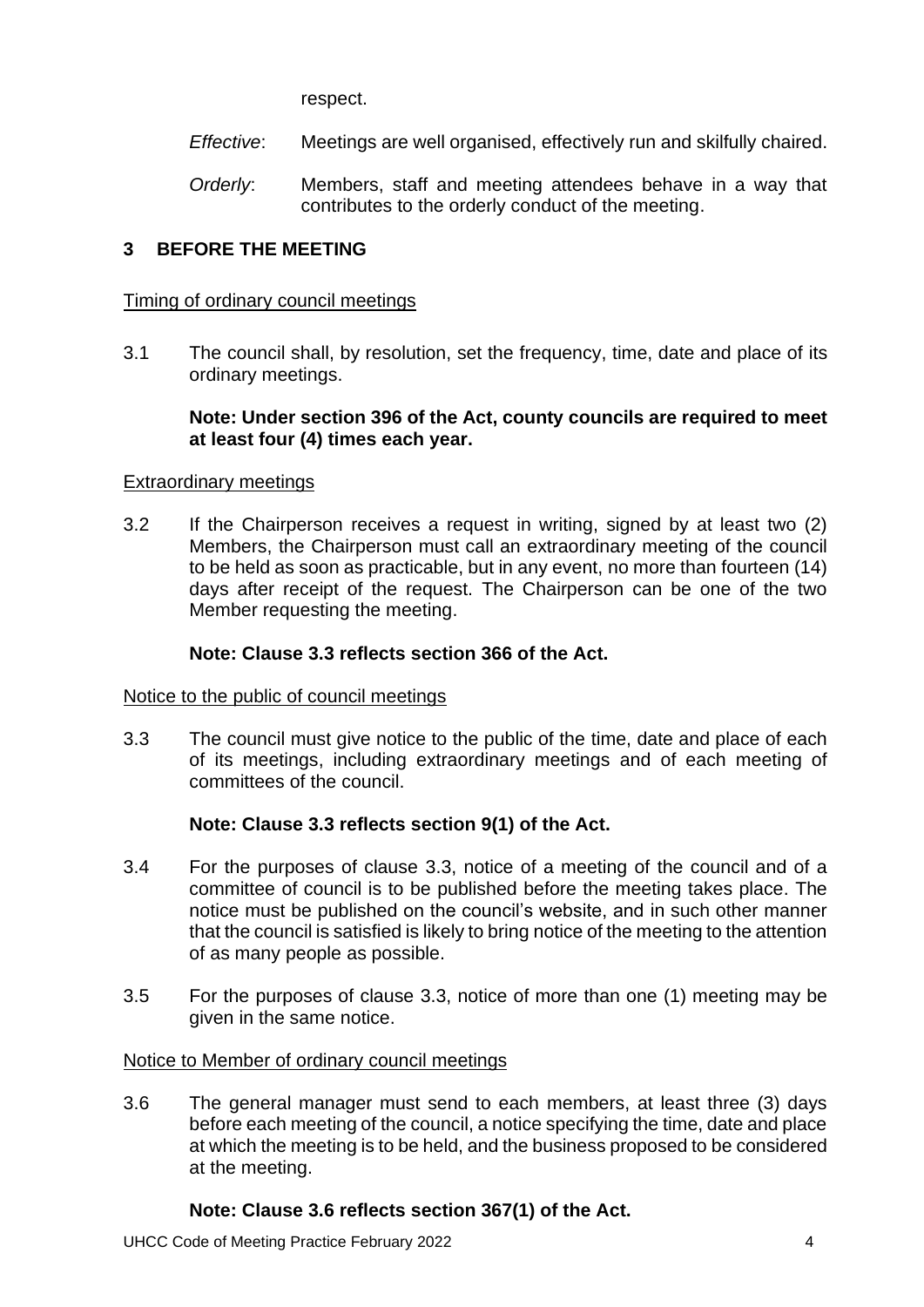3.7 The notice and the agenda for, and the business papers relating to, the meeting may be given to Member in electronic form, but only if all members have facilities to access the notice, agenda and business papers in that form.

## **Note: Clause 3.7 reflects section 367(3) of the Act.**

#### Notice to Member of extraordinary meetings

3.8 Notice of less than three (3) days may be given to member of an extraordinary meeting of the council in cases of emergency.

## **Note: Clause 3.8 reflects section 367(2) of the Act.**

#### Giving notice of business to be considered at council meetings

- 3.9 A member may give notice of any business they wish to be considered by the council at its next ordinary meeting by way of a notice of motion. To be included on the agenda of the meeting, the notice of motion must be in writing and must be submitted **5** business days before the meeting is to be held.
- 3.10 A member may, in writing to the general manager, request the withdrawal of a notice of motion submitted by them prior to its inclusion in the agenda and business paper for the meeting at which it is to be considered.
- 3.11 If the general manager considers that a notice of motion submitted by a member for consideration at an ordinary meeting of the council has legal, strategic, financial or policy implications which should be taken into consideration by the meeting, the general manager may prepare a report in relation to the notice of motion for inclusion with the business papers for the meeting at which the notice of motion is to be considered by the council.
- 3.12 A notice of motion for the expenditure of funds on works and/or services other than those already provided for in the council's current adopted operational plan must identify the source of funding for the expenditure that is the subject of the notice of motion. If the notice of motion does not identify a funding source, the general manager must either:
	- (a) prepare a report on the availability of funds for implementing the motion if adopted for inclusion in the business papers for the meeting at which the notice of motion is to be considered by the council, or
	- (b) by written notice sent to all Member with the business papers for the meeting for which the notice of motion has been submitted, defer consideration of the matter by the council to such a date specified in the notice, pending the preparation of such a report.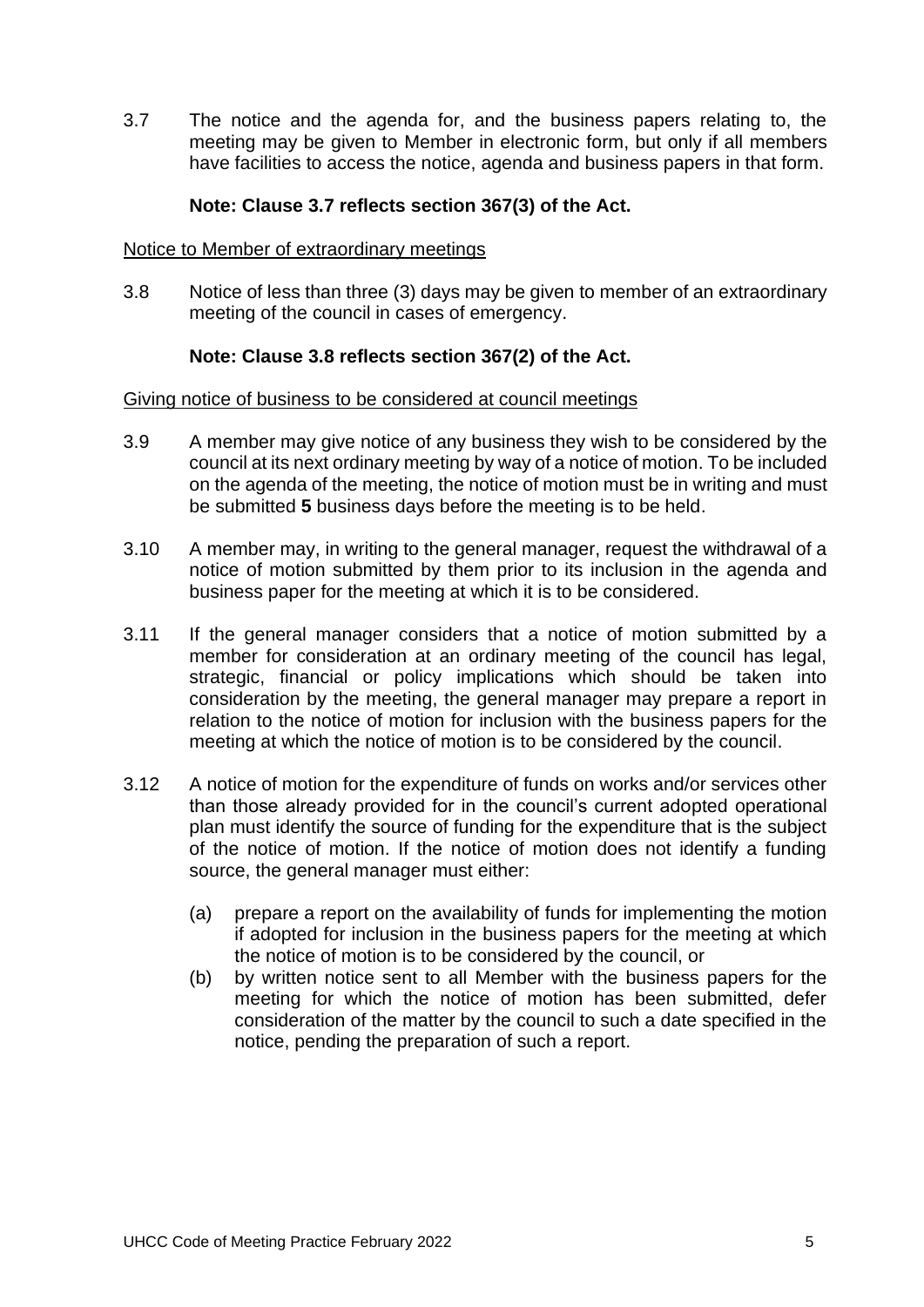#### Questions with notice

- 3.13 A member may, by way of a notice submitted under clause 3.10, ask a question for response by the general manager about the performance or operations of the council.
- 3.14 A member is not permitted to ask a question with notice under clause 3.14 that comprises a complaint against the general manager or a member of staff of the council, or a question that implies wrongdoing by the general manager or a member of staff of the council.
- 3.15 The general manager or their nominee may respond to a question with notice submitted under clause 3.14 by way of a report included in the business papers for the relevant meeting of the council or orally at the meeting.

#### Agenda and business papers for ordinary meetings

- 3.16 The general manager must cause the agenda for a meeting of the council or a committee of the council to be prepared as soon as practicable before the meeting.
- 3.17 The general manager must ensure that the agenda for an ordinary meeting of the council states:
	- (a) all matters to be dealt with arising out of the proceedings of previous meetings of the council, and
	- (b) if the Chairperson is the chairperson any matter or topic that the chairperson proposes, at the time when the agenda is prepared, to put to the meeting, and
	- (c) all matters, including matters that are the subject of staff reports and reports of committees, to be considered at the meeting, and
	- (d) any business of which due notice has been given under clause 3.10.
- 3.18 Nothing in clause 3.18 limits the powers of the Chairperson to put a Chairperson minute to a meeting under clause 9.6.
- 3.19 The general manager must not include in the agenda for a meeting of the council any business of which due notice has been given if, in the opinion of the general manager, the business is, or the implementation of the business would be, unlawful. The general manager must report, without giving details of the item of business, any such exclusion to the next meeting of the council.
- 3.20 Where the agenda includes the receipt of information or discussion of other matters that, in the opinion of the general manager, is likely to take place when the meeting is closed to the public, the general manager must ensure that the agenda of the meeting:
	- (a) identifies the relevant item of business and indicates that it is of such a nature (without disclosing details of the information to be considered when the meeting is closed to the public), and
	- (b) states the grounds under section 10a(2) of the Act relevant to the item of business.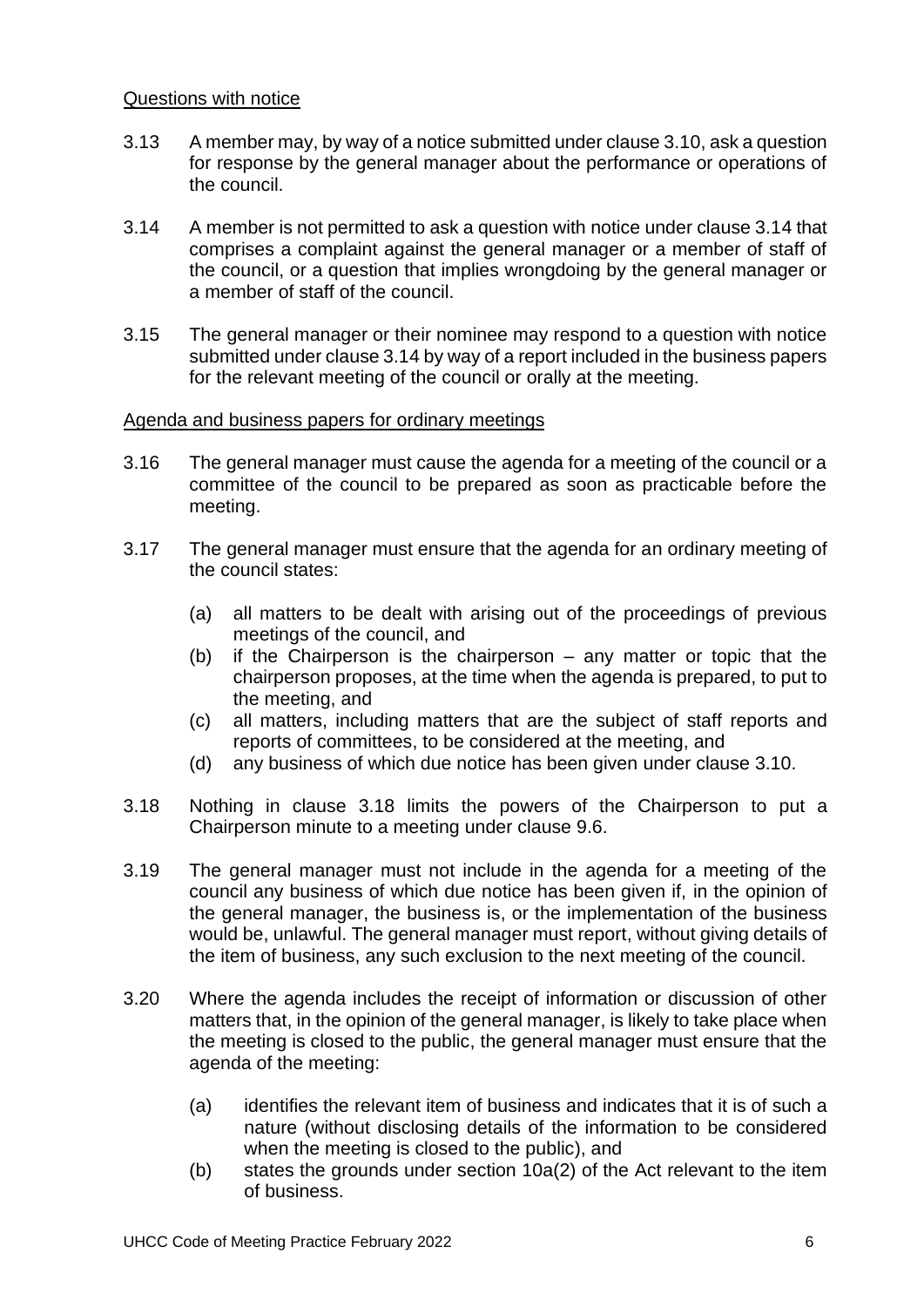# **Note: Clause 3.21 reflects section 9(2A)(a) of the Act.**

3.21 The general manager must ensure that the details of any item of business which, in the opinion of the general manager, is likely to be considered when the meeting is closed to the public, are included in a business paper provided to Member for the meeting concerned. Such details must not be included in the business papers made available to the public and must not be disclosed by a Member or by any other person to another person who is not authorised to have that information.

#### Statement of ethical obligations

3.22 Business papers for all ordinary and extraordinary meetings of the council and committees of the council must contain a statement reminding Member of their oath or affirmation of office made under section 233A of the Act and their obligations under the council's code of conduct to disclose and appropriately manage conflicts of interest.

#### Availability of the agenda and business papers to the public

3.23 Copies of the agenda and the associated business papers, such as correspondence and reports for meetings of the council and committees of council, are to be published on the council's website, and must be made available to the public for inspection, or for taking away by any person free of charge at the offices of the council, at the relevant meeting and at such other venues determined by the council.

## **Note: Clause 3.23 reflects section 9(2) and (4) of the Act.**

3.24 Clause 3.24 does not apply to the business papers for items of business that the general manager has identified under clause 3.21 as being likely to be considered when the meeting is closed to the public.

## **Note: Clause 3.24 reflects section 9(2A)(b) of the Act.**

3.25 For the purposes of clause 3.23, copies of agendas and business papers must be published on the council's website and made available to the public at a time that is as close as possible to the time they are available to a Member.

#### **Note: Clause 3.25 reflects section 9(3) of the Act.**

3.26 A copy of an agenda, or of an associated business paper made available under clause 3.23, may in addition be given or made available in electronic form.

#### **Note: Clause 3.26 reflects section 9(5) of the Act.**

#### Agenda and business papers for extraordinary meetings

3.27 The general manager must ensure that the agenda for an extraordinary meeting of the council deals only with the matters stated in the notice of the meeting.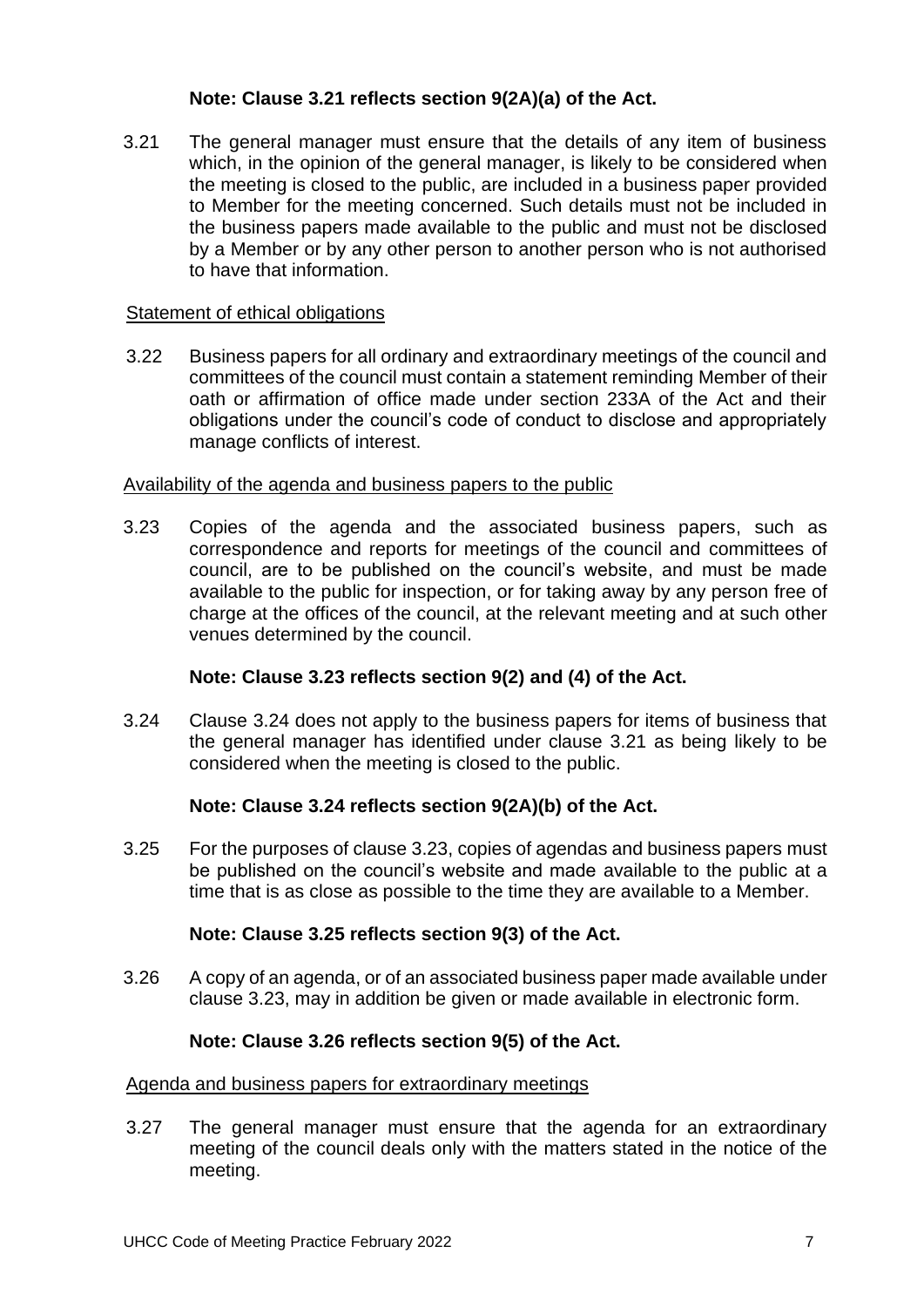- 3.28 Despite clause 3.27, business may be considered at an extraordinary meeting of the council, even though due notice of the business has not been given, if:
	- (a) a motion is passed to have the business considered at the meeting, and
	- (b) the business to be considered is ruled by the chairperson to be of great urgency on the grounds that it requires a decision by the council before the next scheduled ordinary meeting of the council.
- 3.29 A motion moved under clause 3.28(a) can be moved without notice but only after the business notified in the agenda for the extraordinary meeting has been dealt with.
- 3.30 Despite clauses 10.20–10.30, only the mover of a motion moved under clause 3.28(a) can speak to the motion before it is put.
- 3.31 A motion of dissent cannot be moved against a ruling of the chairperson under clause 3.28(b) on whether a matter is of great urgency.

## Pre-meeting briefing sessions

- 3.32 Prior to each ordinary meeting of the council, the general manager may arrange a pre-meeting briefing session to brief members on business to be considered at the meeting. Pre-meeting briefing sessions may also be held for extraordinary meetings of the council and meetings of committees of the council.
- 3.33 Pre-meeting briefing sessions are to be held in the absence of the public.
- 3.34 Pre-meeting briefing sessions may be held by audio-visual link.
- 3.35 The general manager or a member of staff nominated by the general manager is to preside at pre-meeting briefing sessions.
- 3.36 Members must not use pre-meeting briefing sessions to debate or make preliminary decisions on items of business they are being briefed on, and any debate and decision-making must be left to the formal council or committee meeting at which the item of business is to be considered.
- 3.37 Members (including the Chairperson) must declare and manage any conflicts of interest they may have in relation to any item of business that is the subject of a briefing at a pre-meeting briefing session, in the same way that they are required to do so at a council or committee meeting. The council is to maintain a written record of all conflict of interest declarations made at pre-meeting briefing sessions and how the conflict of interest was managed by the Members who made the declaration.

## <span id="page-7-0"></span>**4 PUBLIC FORUMS**

4.1 The council may hold a public forum prior to each ordinary meeting of the council for the purpose of hearing oral submissions from members of the public on items of business to be considered at the meeting. Public forums may also be held prior to extraordinary council meetings and meetings of committees of the council.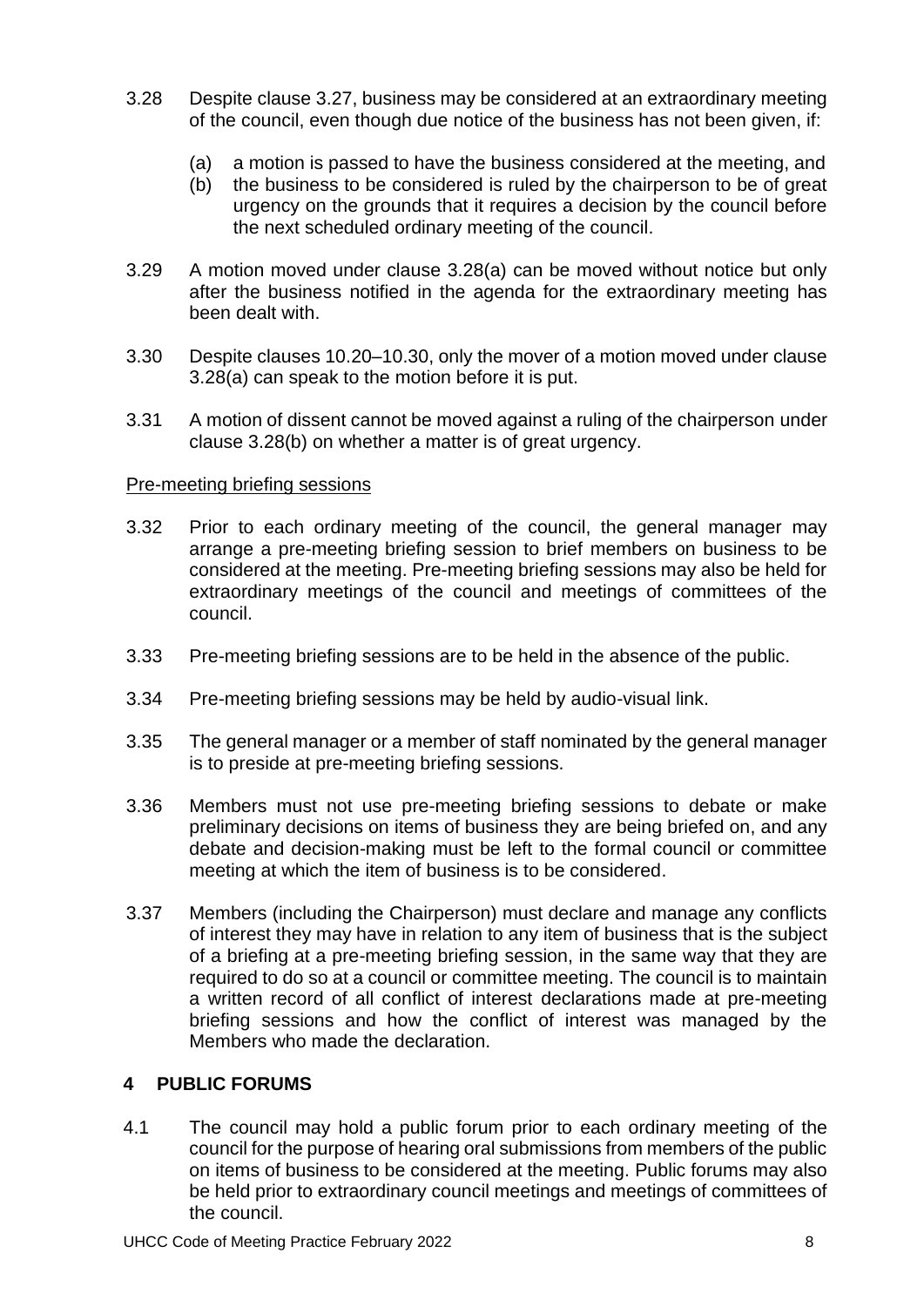- 4.2 Public forums may be held by audio-visual link.
- 4.3 Public forums are to be chaired by the Chairperson or their nominee.
- 4.4 To speak at a public forum, a person must first make an application to the council in the approved form. Applications to speak at the public forum must be received by *12 Noon one business day* before the date on which the public forum is to be held, and must identify the item of business on the agenda of the council meeting the person wishes to speak on, and whether they wish to speak 'for' or 'against' the item.
- 4.5 A person may apply to speak on no more than *2* items of business on the agenda of the council meeting.
- 4.6 Legal representatives acting on behalf of others are not to be permitted to speak at a public forum unless they identify their status as a legal representative when applying to speak at the public forum.
- 4.7 The general manager or their delegate may refuse an application to speak at a public forum. The general manager or their delegate must give reasons in writing for a decision to refuse an application.
- 4.8 No more than *3* speakers are to be permitted to speak 'for' or 'against' each item of business on the agenda for the council meeting**.**
- 4.9 If more than the permitted number of speakers apply to speak 'for' or 'against' any item of business, the general manager or their delegate may request the speakers to nominate from among themselves the persons who are to address the council on the item of business. If the speakers are not able to agree on whom to nominate to address the council, the general manager or their delegate is to determine who will address the council at the public forum.
- 4.10 If more than the permitted number of speakers apply to speak 'for' or 'against' any item of business, the general manager or their delegate may, in consultation with the Chairperson or the Chairperson's nominated chairperson, increase the number of speakers permitted to speak on an item of business, where they are satisfied that it is necessary to do so to allow the council to hear a fuller range of views on the relevant item of business.
- 4.11 Approved speakers at the public forum are to register with the council any written, visual or audio material to be presented in support of their address to the council at the public forum, and to identify any equipment needs no more than *12 Noon one business day* days before the public forum. The general manager or their delegate may refuse to allow such material to be presented.
- 4.12 The general manager or their delegate is to determine the order of speakers at the public forum.
- 4.13 Each speaker will be allowed **5** minutes to address the council. This time is to be strictly enforced by the chairperson.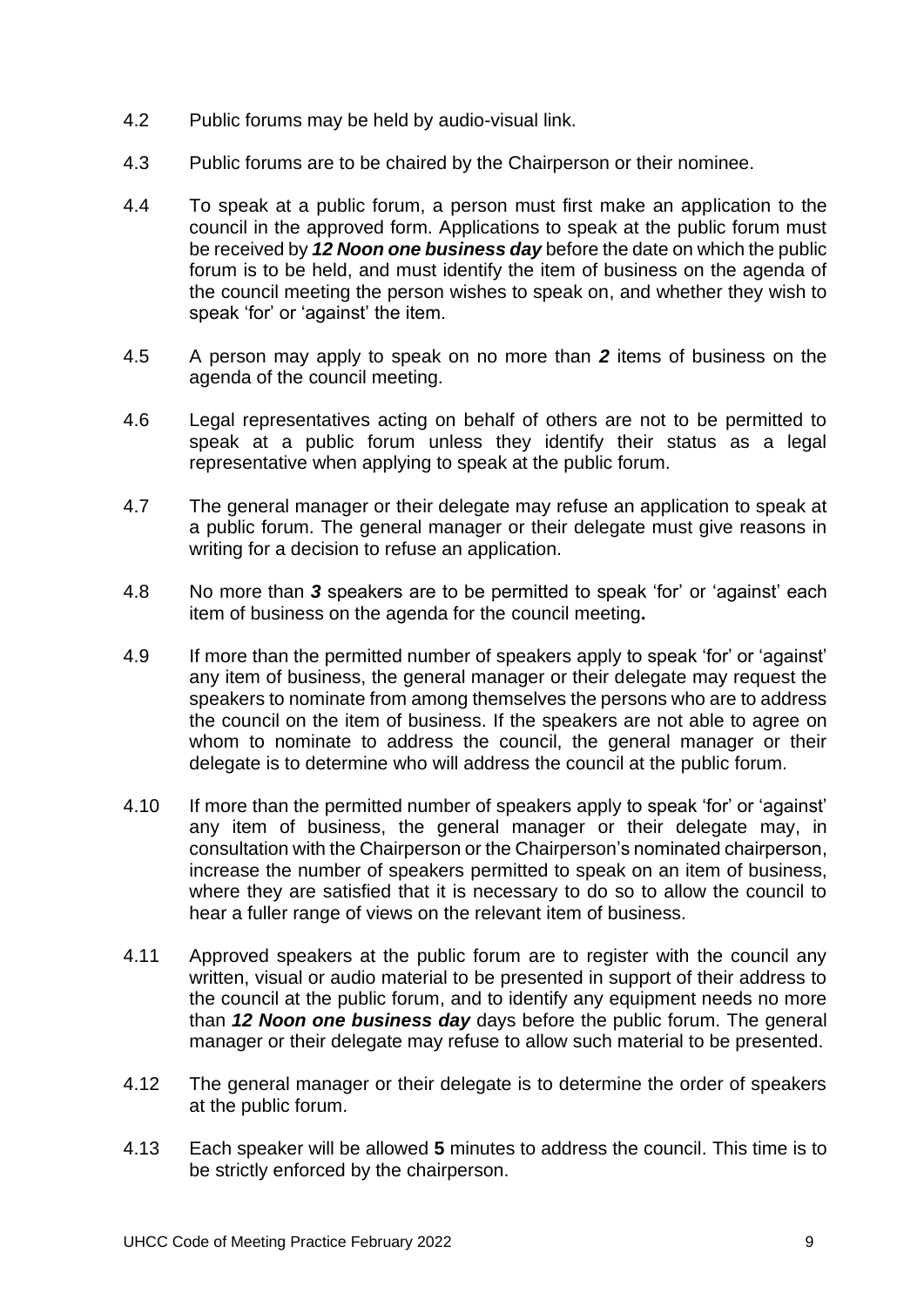- 4.14 Speakers at public forums must not digress from the item on the agenda of the council meeting they have applied to address the council on. If a speaker digresses to irrelevant matters, the chairperson is to direct the speaker not to do so. If a speaker fails to observe a direction from the chairperson, the speaker will not be further heard.
- 4.15 A member (including the chairperson) may, through the chairperson, ask questions of a speaker following their address at a public forum. Questions put to a speaker must be direct, succinct and without argument.
- 4.16 Speakers are under no obligation to answer a question put under clause 4.15. Answers by the speaker, to each question are to be limited to **2** minutes.
- 4.17 Speakers at public forums cannot ask questions of the council, Member, or council staff.
- 4.18 The general manager or their nominee may, with the concurrence of the chairperson, address the council for up to **5** minutes in response to an address to the council at a public forum after the address and any subsequent questions and answers have been finalised.
- 4.19 Where an address made at a public forum raises matters that require further consideration by council staff, the general manager may recommend that the council defer consideration of the matter pending the preparation of a further report on the matters.
- 4.20 When addressing the council, speakers at public forums must comply with this code and all other relevant council codes, policies, and procedures. Speakers must refrain from engaging in disorderly conduct, publicly alleging breaches of the council's code of conduct or making other potentially defamatory statements.
- 4.21 If the chairperson considers that a speaker at a public forum has engaged in conduct of the type referred to in clause 4.20, the chairperson may request the person to refrain from the inappropriate behaviour and to withdraw and unreservedly apologise for any inappropriate comments. Where the speaker fails to comply with the chairperson's request, the chairperson may immediately require the person to stop speaking.
- 4.22 Clause 4.21 does not limit the ability of the chairperson to deal with disorderly conduct by speakers at public forums in accordance with the provisions of Part 15 of this code.
- 4.23 Where a speaker engages in conduct of the type referred to in clause 4.20, the general manager or their delegate may refuse further applications from that person to speak at public forums for such a period as the general manager or their delegate considers appropriate.
- 4.24 Members (including the Chairperson) must declare and manage any conflicts of interest they may have in relation to any item of business that is the subject of an address at a public forum, in the same way that they are required to do so at a council or committee meeting. The council is to maintain a written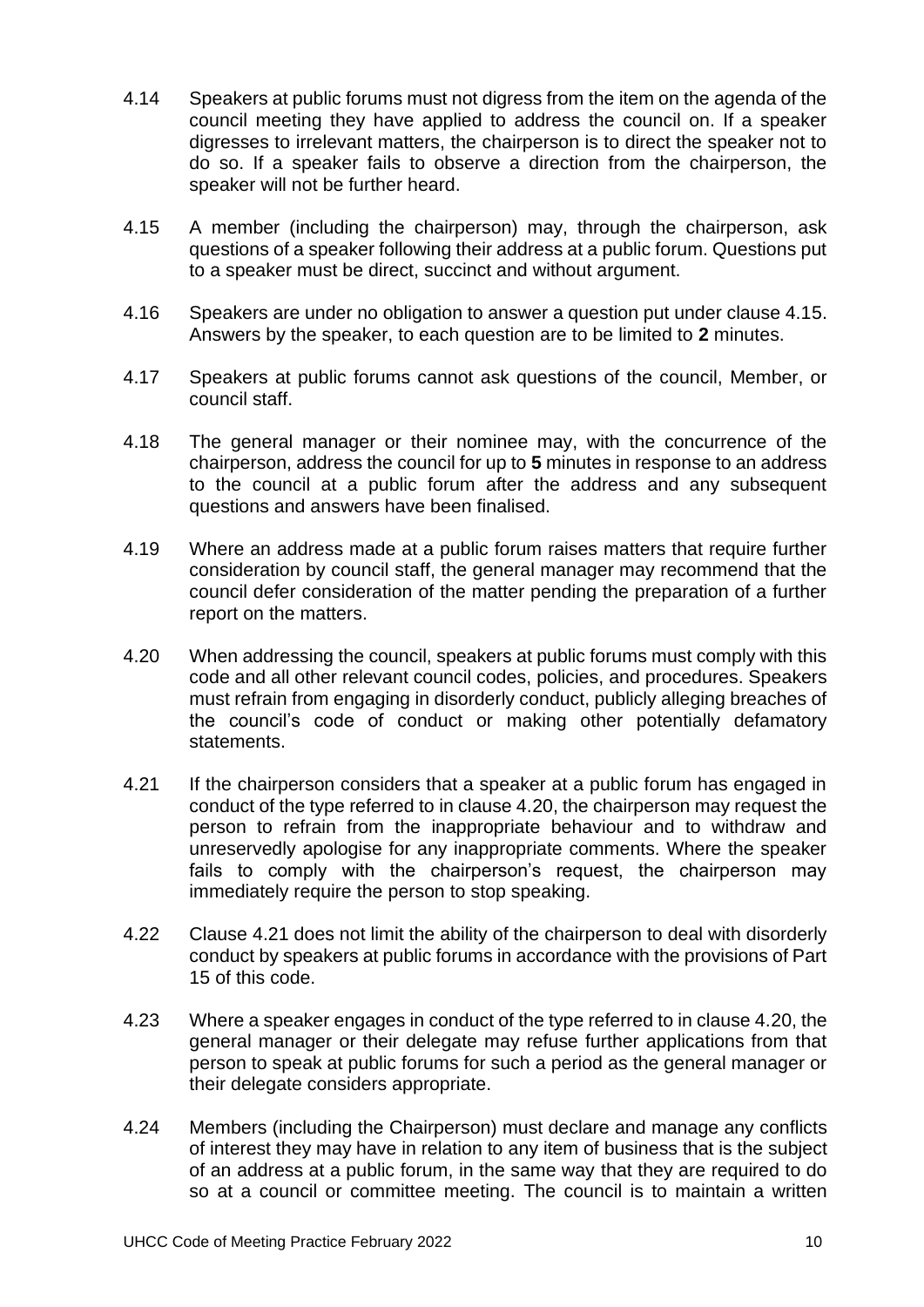record of all conflict of interest declarations made at public forums and how the conflict of interest was managed by the Members who made the declaration.

**Note: Public forums should not be held as part of a council or committee meeting. Council or committee meetings should be reserved for decision-making by the council or committee of council. Where a public forum is held as part of a council or committee meeting, it must be conducted in accordance with the other requirements of this code relating to the conduct of council and committee meetings.**

## <span id="page-10-0"></span>**5 COMING TOGETHER**

#### Attendance by members at meetings

5.1 All members must make reasonable efforts to attend meetings of the council and of committees of the council of which they are members.

**Note: A member may not attend a meeting as a member (other than the first meeting of the council after the Members is elected or a meeting at which the Members takes an oath or makes an affirmation of office) until they have taken an oath or made an affirmation of office in the form prescribed under section 233A of the Act.**

- 5.2 A member cannot participate in a meeting of the council or of a committee of the council unless personally present at the meeting, unless permitted to attend the meeting by audio-visual link under this code.
- 5.3 Where a member is unable to attend one or more ordinary meetings of the council, the member should request that the council grant them a leave of absence from those meetings. This clause does not prevent a member from making an apology if they are unable to attend a meeting. However, the acceptance of such an apology does not constitute the granting of a leave of absence for the purposes of this code and the Act.
- 5.4 A member's request for leave of absence from council meetings should, if practicable, identify (by date) the meetings from which the member intends to be absent and the grounds upon which the leave of absence is being sought.
- 5.5 The council must act reasonably when considering whether to grant a member's request for a leave of absence.
- 5.6 A member's civic office will become vacant if the member is absent from three (3) consecutive ordinary meetings of the council without prior leave of the council, or leave granted by the council at any of the meetings concerned, unless the holder is absent because they have been suspended from office under the Act, or because the council has been suspended under the Act, or as a consequence of a compliance order under section 438HA.

## **Note: Clause 5.6 reflects section 234(1)(d) of the Act.**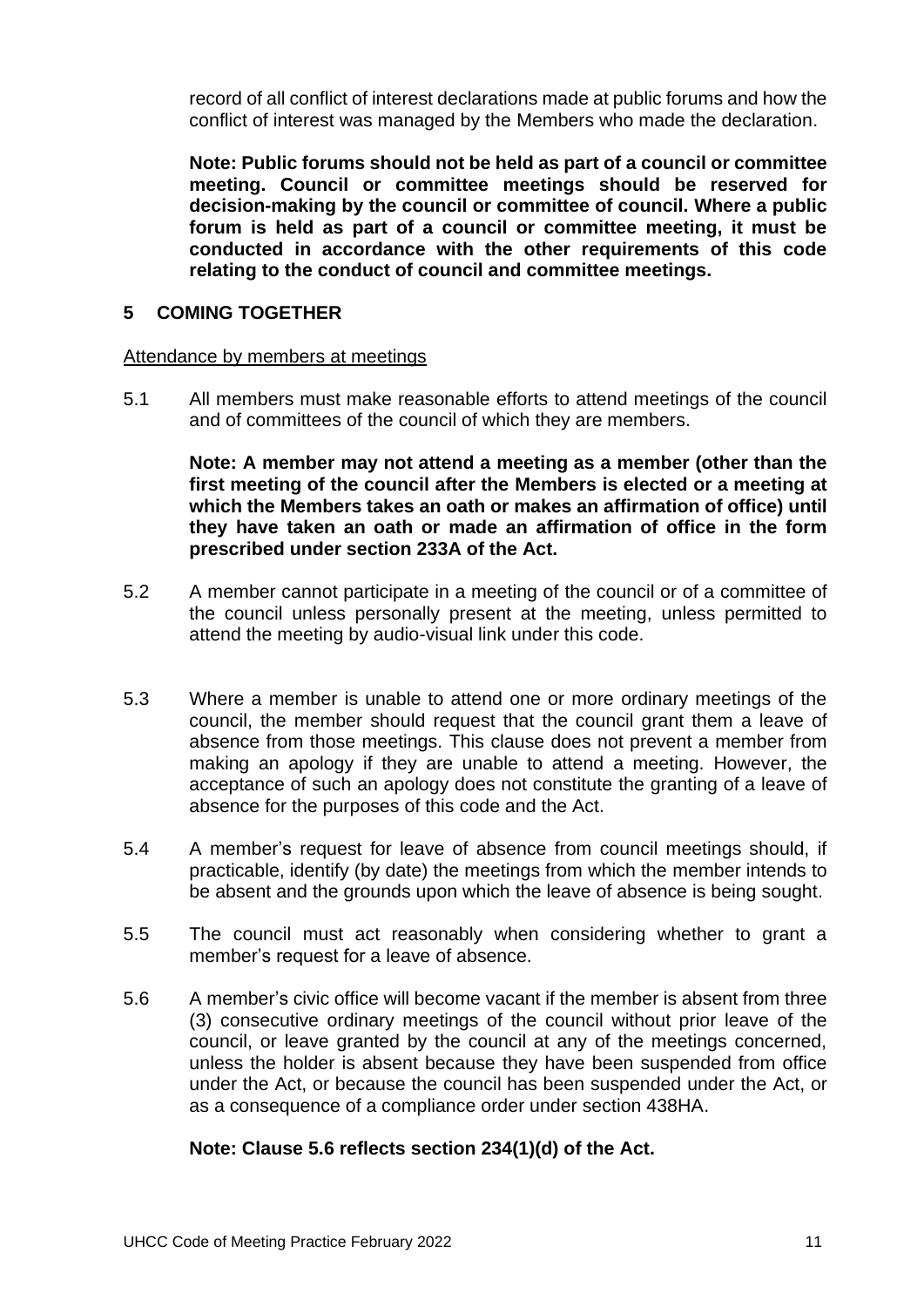5.7 A member who intends to attend a meeting of the council despite having been granted a leave of absence should, if practicable, give the general manager at least two (2) days' notice of their intention to attend.

## The quorum for a meeting

5.8 The quorum for a meeting of the council is a majority of the members of the council who hold office at that time and are not suspended from office.

## **Note: Clause 5.8 reflects section 368(1) of the Act.**

5.9 Clause 5.8 does not apply if the quorum is required to be determined in accordance with directions of the Minister in a performance improvement order issued in respect of the council.

## **Note: Clause 5.9 reflects section 368(2) of the Act.**

- 5.10 A meeting of the council must be adjourned if a quorum is not present:
	- (a) at the commencement of the meeting where the number of apologies received for the meeting indicates that there will not be a quorum for the meeting, or
	- (b) within half an hour after the time designated for the holding of the meeting, or
	- (c) at any time during the meeting.
- 5.11 In either case, the meeting must be adjourned to a time, date, and place fixed:
	- (a) by the chairperson, or
	- (b) in the chairperson's absence, by the majority of the member present, or
	- (c) failing that, by the general manager.
- 5.12 The general manager must record in the council's minutes the circumstances relating to the absence of a quorum (including the reasons for the absence of a quorum) at or arising during a meeting of the council, together with the names of the Member present.
- 5.13 Where, prior to the commencement of a meeting, it becomes apparent that a quorum may not be present at the meeting, or that the health, safety or welfare of member, council staff and members of the public may be put at risk by attending the meeting because of a natural disaster or a public health emergency, the Chairperson may, in consultation with the general manager and, as far as is practicable, with each member, cancel the meeting. Where a meeting is cancelled, notice of the cancellation must be published on the council's website and in such other manner that the council is satisfied is likely to bring notice of the cancellation to the attention of as many people as possible.
- 5.14 Where a meeting is cancelled under clause 5.13, the business to be considered at the meeting may instead be considered, where practicable, at the next ordinary meeting of the council or at an extraordinary meeting called under clause 3.3.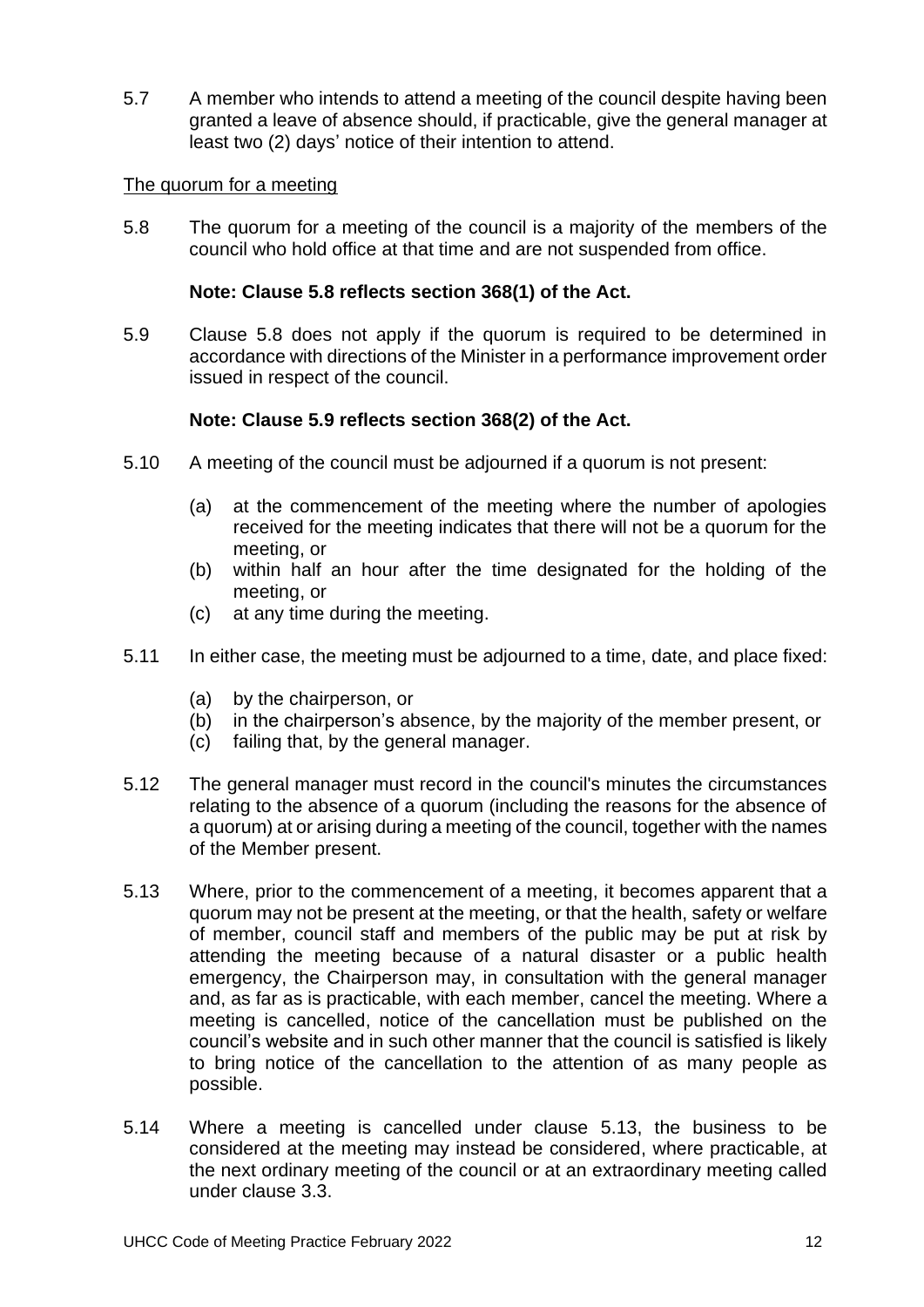## Meetings held by audio-visual link

- 5.15 A meeting of the council or a committee of the council may be held by audiovisual link where the chairperson determines that the meeting should be held by audio-visual link because of a natural disaster or a public health emergency. The chairperson may only make a determination under this clause where they are satisfied that attendance at the meeting may put the health and safety of members and staff at risk. The chairperson must make a determination under this clause in consultation with the general manager and, as far as is practicable, with each members.
- 5.16 Where the chairperson determines under clause 5.15 that a meeting is to be held by audio-visual link, the general manager must:
	- (a) give written notice to all members that the meeting is to be held by audiovisual link, and
	- (b) take all reasonable steps to ensure that all members can participate in the meeting by audio-visual link, and
	- (c) cause a notice to be published on the council's website and in such other manner the general manager is satisfied will bring it to the attention of as many people as possible, advising that the meeting is to be held by audio-visual link and providing information about where members of the public may view the meeting.
- 5.17 This code applies to a meeting held by audio-visual link under clause 5.15 in the same way it would if the meeting was held in person.

**Note: Where a council holds a meeting by audio-visual link under clause 5.15, it is still required under section 10 of the Act to provide a physical venue for members of the public to attend in person and observe the meeting.**

#### Attendance by members at meetings by audio-visual link

- 5.18 Members may attend and participate in meetings of the council and committees of the council by audio-visual link with the approval of the council or the relevant committee.
- 5.19 A request by a member for approval to attend a meeting by audio-visual link must be made in writing to the general manager prior to the meeting in question and must provide reasons why the Members will be prevented from attending the meeting in person.
- 5.20 Members may request approval to attend more than one meeting by audiovisual link. Where a member requests approval to attend more than one meeting by audio-visual link, the request must specify the meetings the request relates to in addition to the information required under clause 5.20.
- 5.21 The council must comply with the Health Privacy Principles prescribed under the *Health Records and Information Privacy Act 2002* when collecting, holding, using and disclosing health information in connection with a request by a member to attend a meeting by audio-visual link.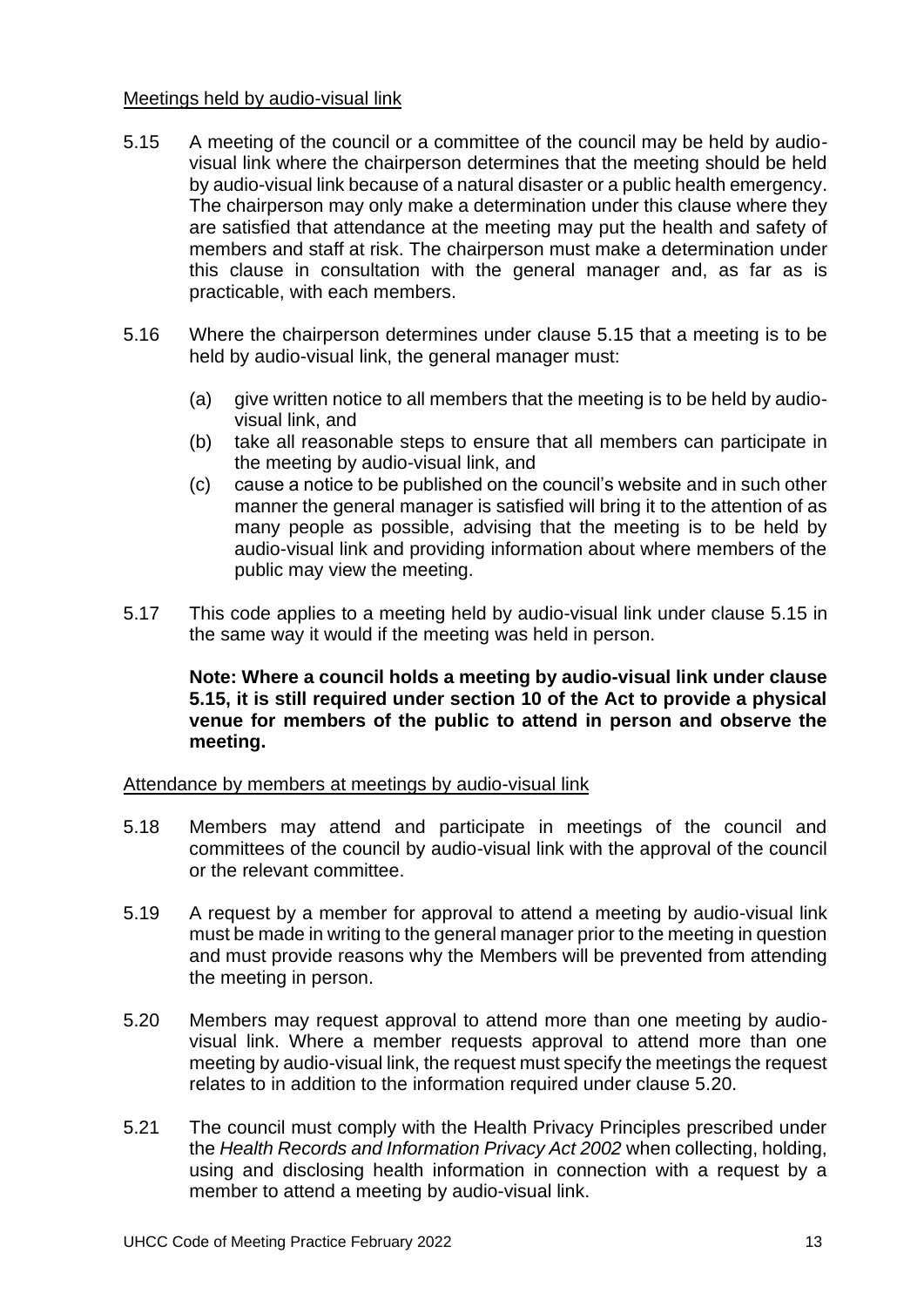- 5.22 A member who has requested approval to attend a meeting of the council or a committee of the council by audio-visual link may participate in the meeting by audio-visual link until the council or committee determines whether to approve their request and is to be taken as present at the meeting. The Members may participate in a decision in relation to their request to attend the meeting by audio-visual link.
- 5.23 A decision whether to approve a request by a member to attend a meeting of the council or a committee of the council by audio-visual link must be made by a resolution of the council or the committee concerned. The resolution must state:
	- (a) the meetings the resolution applies to, and
	- (b) the reason why the member is being permitted to attend the meetings by audio-visual link where it is on grounds other than illness, disability, or caring responsibilities.
- 5.24 If the council or committee refuses a member's request to attend a meeting by audio-visual link, their link to the meeting is to be terminated.
- 5.25 A decision whether to approve a member's request to attend a meeting by audio-visual link is at the council's or the relevant committee's discretion. The council and committees of the council must act reasonably when considering requests by member to attend meetings by audio-visual link. However, the council and committees of the council are under no obligation to approve a member's request to attend a meeting by audio-visual link where the technical capacity does not exist to allow the members to attend the meeting by these means.
- 5.26 The council and committees of the council may refuse a member's request to attend a meeting by audio-visual link where the council or committee is satisfied that the member has failed to appropriately declare and manage conflicts of interest, observe confidentiality or to comply with this code on one or more previous occasions they have attended a meeting of the council or a committee of the council by audio-visual link.
- 5.27 This code applies to a member attending a meeting by audio-visual link in the same way it would if the Members was attending the meeting in person. Where a member is permitted to attend a meeting by audio-visual link under this code, they are to be taken as attending the meeting in person for the purposes of the code and will have the same voting rights as if they were attending the meeting in person.
- 5.28 A member must give their full attention to the business and proceedings of the meeting when attending a meeting by audio-visual link. The member's camera must be on at all times during the meeting except as may be otherwise provided for under this code.
- 5.29 A member must be appropriately dressed when attending a meeting by audiovisual link and must ensure that no items are within sight of the meeting that are inconsistent with the maintenance of order at the meeting or that are likely to bring the council or the committee into disrepute.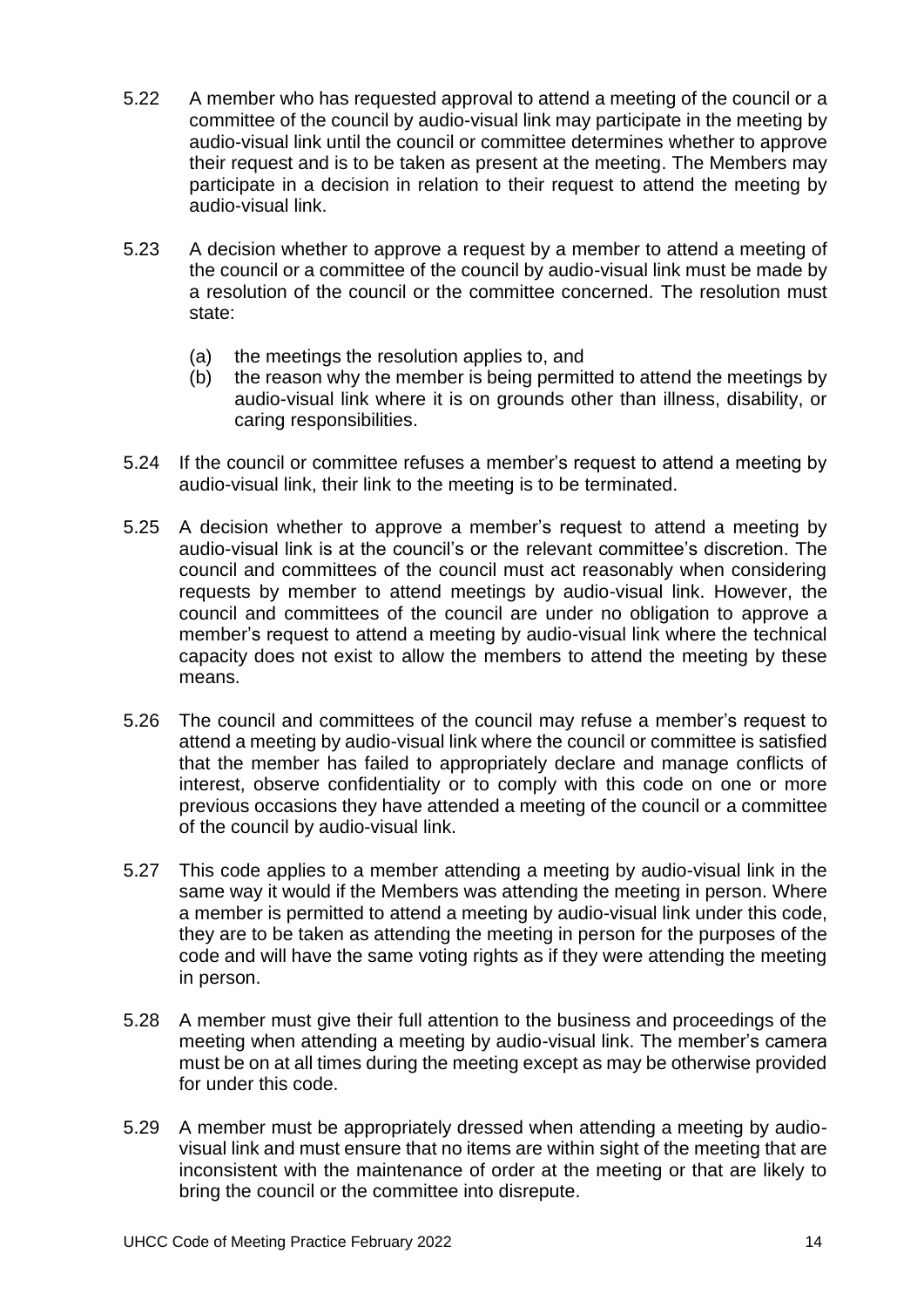## Entitlement of the public to attend council meetings

5.30 Everyone is entitled to attend a meeting of the council and committees of the council. The council must ensure that all meetings of the council and committees of the council are open to the public.

# **Note: Clause 5.30 reflects section 10(1) of the Act.**

- 5.31 Clause 5.30 does not apply to parts of meetings that have been closed to the public under section 10A of the Act.
- 5.32 A person (whether a member or another person) is not entitled to be present at a meeting of the council or a committee of the council if expelled from the meeting:
	- (a) by a resolution of the meeting, or
	- (b) by the person presiding at the meeting if the council has, by resolution, authorised the person presiding to exercise the power of expulsion.

# **Note: Clause 5.32 reflects section 10(2) of the Act.**

**Note: If adopted, clauses 15.14 and 15.15 confer a standing authorisation on all chairpersons of meetings of the council and committees of the council to expel persons from meetings. If adopted, clause 15.14 authorises chairpersons to expel any person, including a member, from a council or committee meeting. Alternatively, if adopted, clause 15.15 authorises chairpersons to expel persons other than member from a council or committee meeting.**

# Webcasting of meetings

- 5.33 Each meeting of the council or a committee of the council is to be recorded by means of an audio or audio-visual device.
- 5.34 At the start of each meeting of the council or a committee of the council, the chairperson must inform the persons attending the meeting that:
	- (a) the meeting is being recorded and made publicly available on the council's website, and
	- (b) persons attending the meeting should refrain from making any defamatory statements.
- 5.35 The recording of a meeting is to be made publicly available on the council's website:
	- (a) at the same time as the meeting is taking place, or
	- (b) as soon as practicable after the meeting.
- 5.36 The recording of a meeting is to be made publicly available on the council's website for at least 12 months after the meeting.
- 5.37 Clauses 5.35 and 5.36 do not apply to any part of a meeting that has been closed to the public in accordance with section 10A of the Act.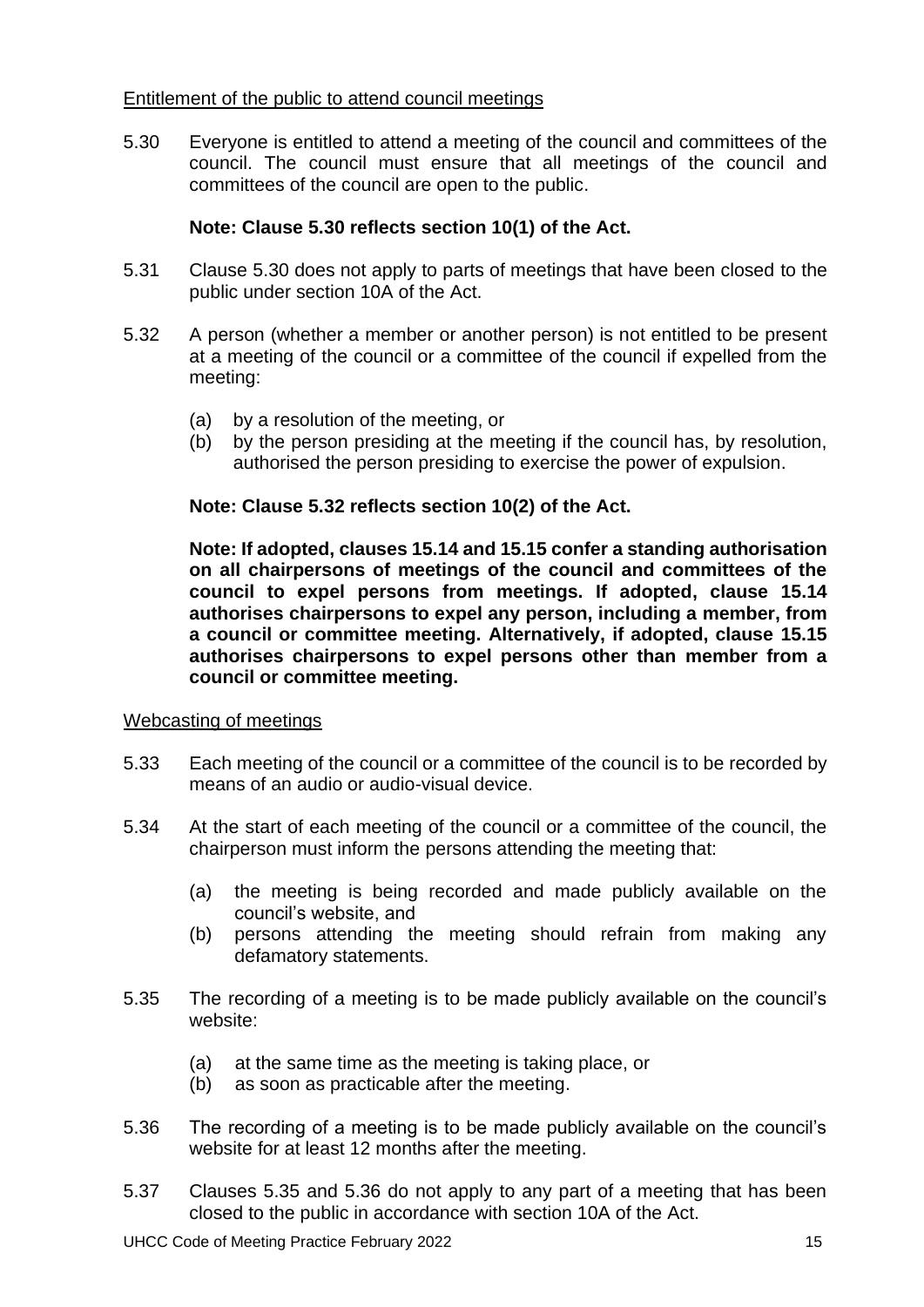## **Note: Clauses 5.33 – 5.37 reflect section 236 of the Regulation.**

5.38 Recordings of meetings may be disposed of in accordance with the *State Records Act 1998*.

#### Attendance of the general manager and other staff at meetings

5.39 The general manager is entitled to attend, but not to vote at, a meeting of the council or a meeting of a committee of the council of which all of the members are Member.

## **Note: Clause 5.39 reflects section 376(1) of the Act.**

5.40 The general manager is entitled to attend a meeting of any other committee of the council and may, if a member of the committee, exercise a vote.

#### **Note: Clause 5.40 reflects section 376(2) of the Act.**

5.41 The general manager may be excluded from a meeting of the council or a committee while the council or committee deals with a matter relating to the standard of performance of the general manager or the terms of employment of the general manager.

#### **Note: Clause 5.41 reflects section 376(3) of the Act.**

- 5.42 The attendance of other council staff at a meeting, (other than as members of the public) shall be with the approval of the general manager.
- 5.43 The general manager and other council staff may attend meetings of the council and committees of the council by audio-visual-link. Attendance by council staff at meetings by audio-visual link (other than as members of the public) shall be with the approval of the general manager.

## <span id="page-15-0"></span>**6 THE CHAIRPERSON**

#### The chairperson at meetings

6.1 The chairperson, or at the request of or in the absence of the chairperson, the deputy Chairperson (if any) presides at meetings of the council.

#### **Note: Clause 6.1 reflects section 369(1) of the Act.**

6.2 If the chairperson and the deputy chairperson (if any) are absent, a member elected to chair the meeting by the member present presides at a meeting of the council.

#### **Note: Clause 6.2 reflects section 369(2) of the Act.**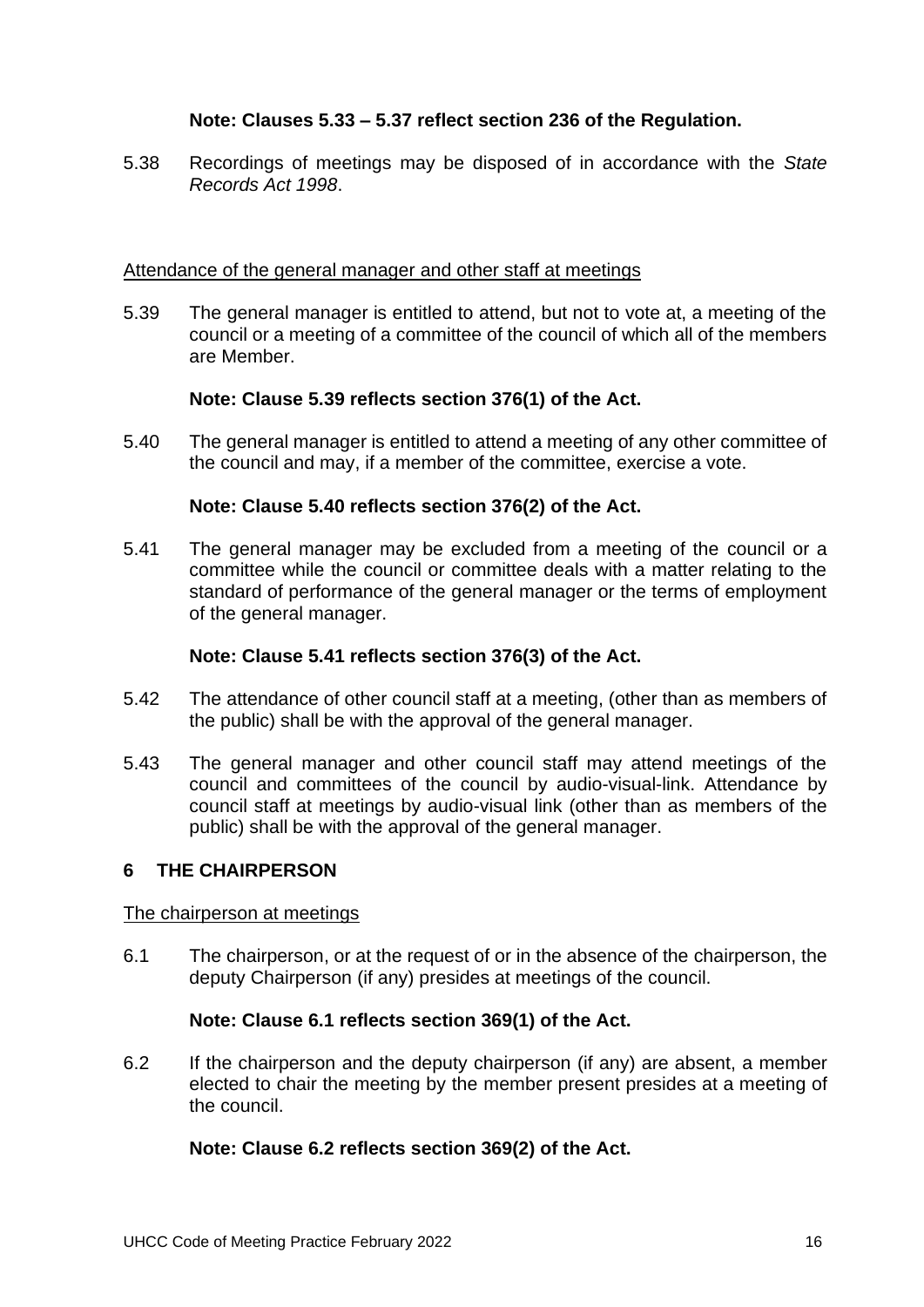## Election of the chairperson in the absence of the Chairperson and deputy Chairperson

- 6.3 If no chairperson is present at a meeting of the council at the time designated for the holding of the meeting, the first business of the meeting must be the election of a chairperson to preside at the meeting.
- 6.4 The election of a chairperson must be conducted:
	- (a) by the general manager or, in their absence, an employee of the council designated by the general manager to conduct the election, or
	- (b) by the person who called the meeting or a person acting on their behalf if neither the general manager nor a designated employee is present at the meeting, or if there is no general manager or designated employee.
- 6.5 If, at an election of a chairperson, two (2) or more candidates receive the same number of votes and no other candidate receives a greater number of votes, the chairperson is to be the candidate whose name is chosen by lot.
- 6.6 For the purposes of clause 6.5, the person conducting the election must:
	- (a) arrange for the names of the candidates who have equal numbers of votes to be written on similar slips, and
	- (b) then fold the slips so as to prevent the names from being seen, mix the slips and draw one of the slips at random.
- 6.7 The candidate whose name is on the drawn slip is the candidate who is to be the chairperson.
- 6.8 Any election conducted under clause 6.3, and the outcome of the vote, are to be recorded in the minutes of the meeting.

## Chairperson to have precedence

- 6.9 When the chairperson rises or speaks during a meeting of the council:
	- (a) any Member then speaking or seeking to speak must cease speaking and, if standing, immediately resume their seat, and
	- (b) every Member present must be silent to enable the chairperson to be heard without interruption.

# <span id="page-16-0"></span>**7 MODES OF ADDRESS**

- 7.1 If the chairperson is the Chairperson, they are to be addressed as 'Mr Chairperson' or 'Madam Chairperson'.
- 7.2 Where the chairperson is not the Chairperson, they are to be addressed as either 'Mr Chairperson' or 'Madam Chairperson'.
- 7.3 A Members is to be addressed as 'Member [surname]'*.*
- 7.4 A council officer is to be addressed by their official designation or as Mr/Ms [surname]*.*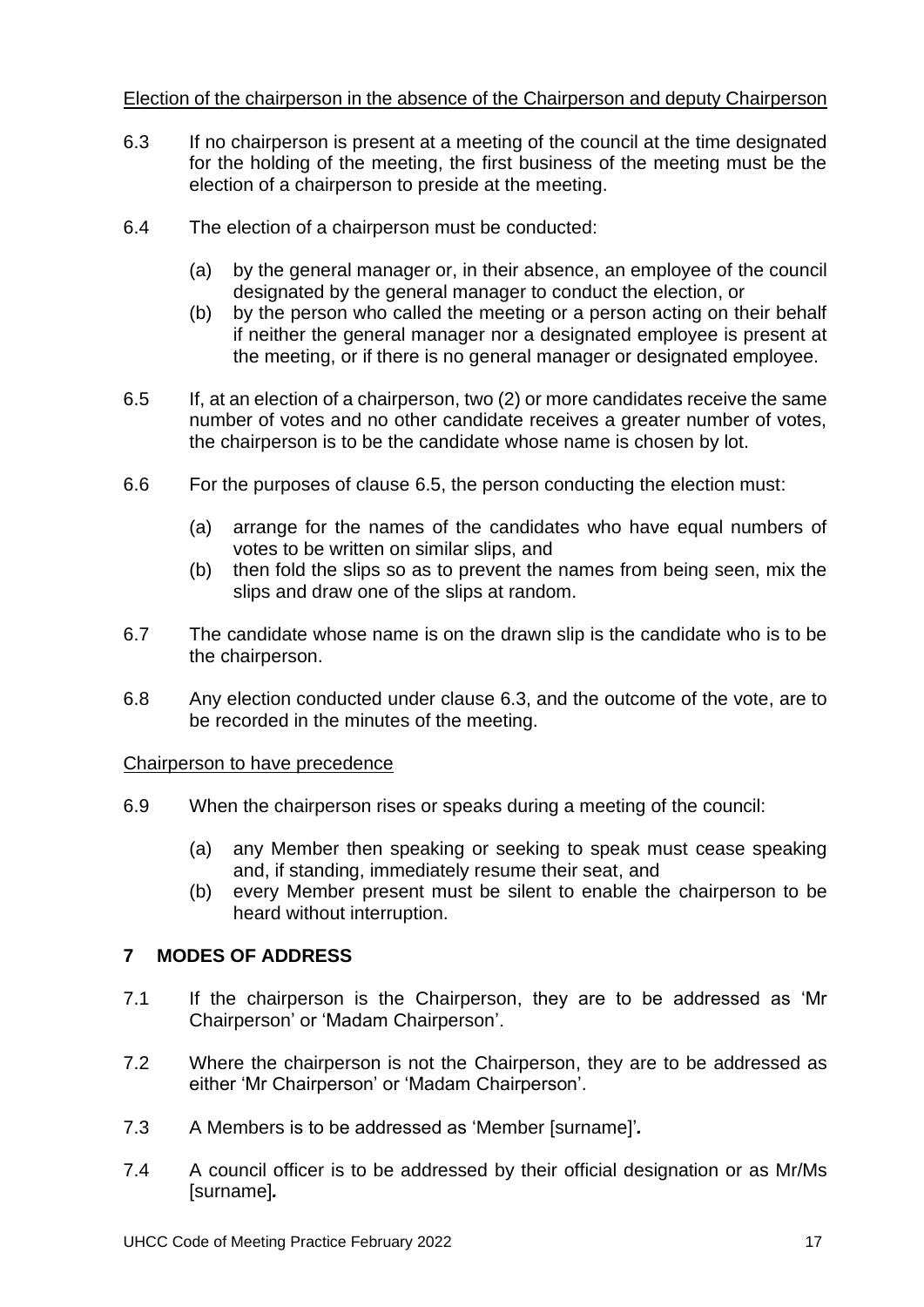## <span id="page-17-0"></span>**8 ORDER OF BUSINESS FOR ORDINARY COUNCIL MEETINGS**

- 8.1 The general order of business for an ordinary meeting of the council shall be: **[councils may adapt the following order of business to meet their needs]**
	- 01 Opening meeting<br>02 Apologies and are
	- Apologies and applications for a leave of absence or attendance by audio-visual link by Member
	- 03 Confirmation of minutes
	- 04 Disclosures of interests
	- 06 Chairperson minute(s)<br>07 Reports of committees
	- Reports of committees
	- 08 Reports to council
	- 09 Notices of motions/Questions with notice
	- 10 Confidential matters
	- 11 Conclusion of the meeting
- 8.2 The order of business as fixed under clause 8.1 may be altered for a particular meeting of the council if a motion to that effect is passed at that meeting. Such a motion can be moved without notice.

## **Note: If adopted, Part 13 allows council to deal with items of business by exception.**

8.3 Despite clauses 10.20–10.30, only the mover of a motion referred to in clause 8.2 may speak to the motion before it is put.

## <span id="page-17-1"></span>**9 CONSIDERATION OF BUSINESS AT COUNCIL MEETINGS**

Business that can be dealt with at a council meeting

- 9.1 The council must not consider business at a meeting of the council:
	- (a) unless a member has given notice of the business, as required by clause 3.10, and
	- (b) unless notice of the business has been sent to the member in accordance with clause 3.7 in the case of an ordinary meeting or clause 3.9 in the case of an extraordinary meeting called in an emergency.
- 9.2 Clause 9.1 does not apply to the consideration of business at a meeting, if the business:
	- (a) is already before, or directly relates to, a matter that is already before the council, or
	- (b) is the election of a chairperson to preside at the meeting, or
	- (c) subject to clause 9.9, is a matter or topic put to the meeting by way of a Chairperson minute, or
	- (d) is a motion for the adoption of recommendations of a committee, including, but not limited to, a committee of the council.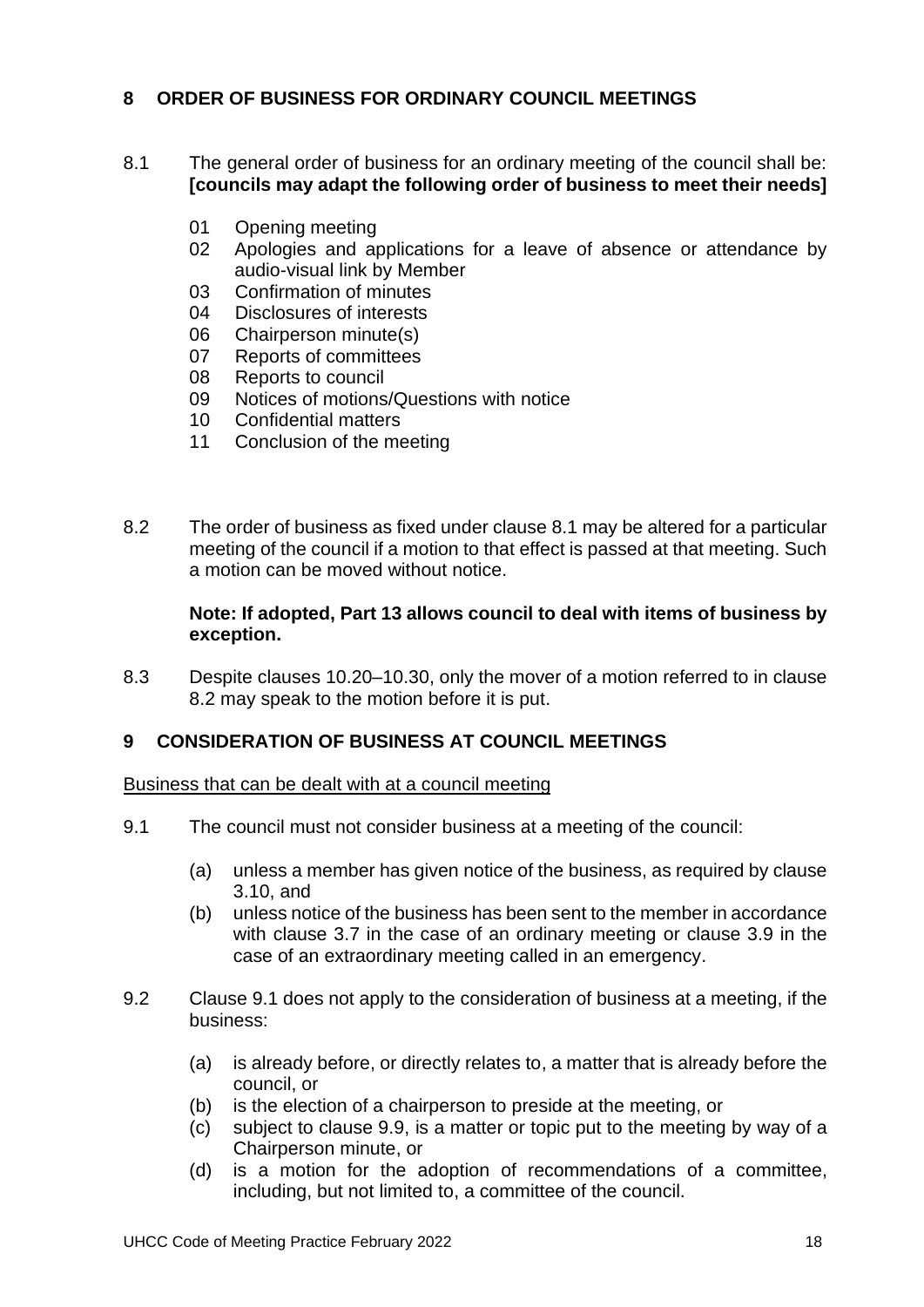- 9.3 Despite clause 9.1, business may be considered at a meeting of the council even though due notice of the business has not been given to the Member if:
	- (a) a motion is passed to have the business considered at the meeting, and
	- (b) the business to be considered is ruled by the chairperson to be of great urgency on the grounds that it requires a decision by the council before the next scheduled ordinary meeting of the council.
- 9.4 A motion moved under clause 9.3(a) can be moved without notice. Despite clauses 10.20–10.30, only the mover of a motion referred to in clause 9.3(a) can speak to the motion before it is put.
- 9.5 A motion of dissent cannot be moved against a ruling by the chairperson under clause 9.3(b).

#### Chairperson minutes

- 9.6 Subject to clause 9.9, if the chairperson is the chairperson at a meeting of the council, the Chairperson may, by minute signed by the Chairperson, put to the meeting without notice any matter or topic that is within the jurisdiction of the council, or of which the council has official knowledge.
- 9.7 A chairperson minute, when put to a meeting, takes precedence over all business on the council's agenda for the meeting. The chairperson (but only if the chairperson is the Chairperson) may move the adoption of a Chairperson minute without the motion being seconded.
- 9.8 A recommendation made in a Chairperson minute put by the Chairperson is, so far as it is adopted by the council, a resolution of the council.
- 9.9 A Chairperson minute must not be used to put without notice matters that are routine and not urgent or matters for which proper notice should be given because of their complexity. For the purpose of this clause, a matter will be urgent where it requires a decision by the council before the next scheduled ordinary meeting of the council.
- 9.10 Where a Chairperson minute makes a recommendation which, if adopted, would require the expenditure of funds on works and/or services other than those already provided for in the council's current adopted operational plan, it must identify the source of funding for the expenditure that is the subject of the recommendation. If the Chairperson minute does not identify a funding source, the council must defer consideration of the matter, pending a report from the general manager on the availability of funds for implementing the recommendation if adopted.

## Staff reports

9.11 A recommendation made in a staff report is, so far as it is adopted by the council, a resolution of the council.

## Reports of committees of council

UHCC Code of Meeting Practice February 2022 19 9.12 The recommendations of a committee of the council are, so far as they are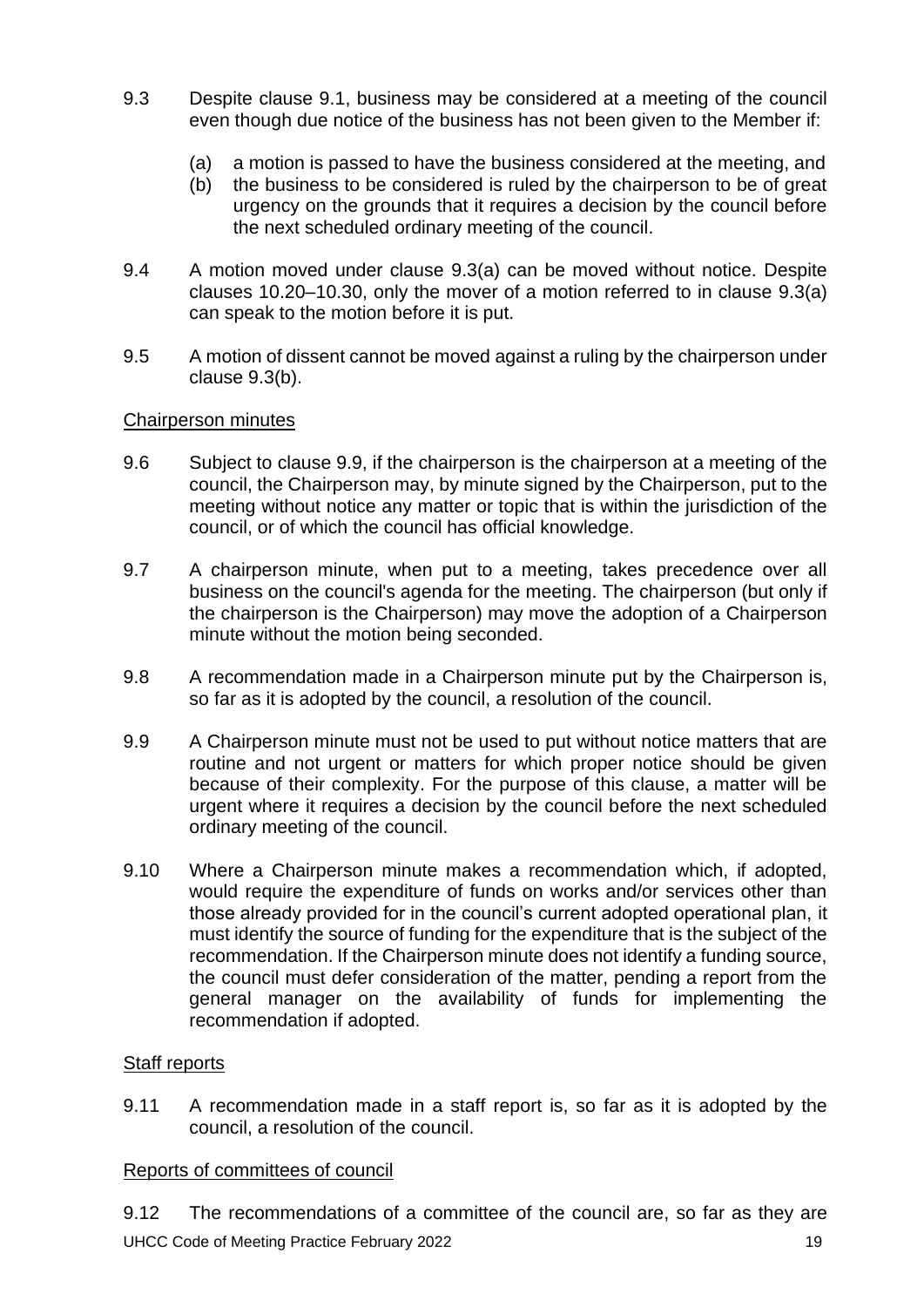adopted by the council, resolutions of the council.

9.13 If in a report of a committee of the council distinct recommendations are made, the council may make separate decisions on each recommendation.

## Questions

- 9.14 A question must not be asked at a meeting of the council unless it concerns a matter on the agenda of the meeting or notice has been given of the question in accordance with clauses 3.10 and 3.14.
- 9.15 A member may, through the chairperson, put a question to another Members about a matter on the agenda.
- 9.16 A member may, through the general manager, put a question to a council employee about a matter on the agenda. Council employees are only obliged to answer a question put to them through the general manager at the direction of the general manager.
- 9.17 A member or council employee to whom a question is put is entitled to be given reasonable notice of the question and, in particular, sufficient notice to enable reference to be made to other persons or to information. Where a Members or council employee to whom a question is put is unable to respond to the question at the meeting at which it is put, they may take it on notice and report the response to the next meeting of the council.
- 9.18 Members must put questions directly, succinctly, respectfully and without argument.
- 9.19 The chairperson must not permit discussion on any reply to, or refusal to reply to, a question put to a member or council employee.

## <span id="page-19-0"></span>**10 RULES OF DEBATE**

## Motions to be seconded

10.1 Unless otherwise specified in this code, a motion or an amendment cannot be debated unless or until it has been seconded.

## Notices of motion

- 10.2 A member who has submitted a notice of motion under clause 3.10 is to move the motion the subject of the notice of motion at the meeting at which it is to be considered.
- 10.3 If a member who has submitted a notice of motion under clause 3.10 wishes to withdraw it after the agenda and business paper for the meeting at which it is to be considered have been sent to Member, the Members may request the withdrawal of the motion when it is before the council.
- 10.4 In the absence of a member who has placed a notice of motion on the agenda for a meeting of the council: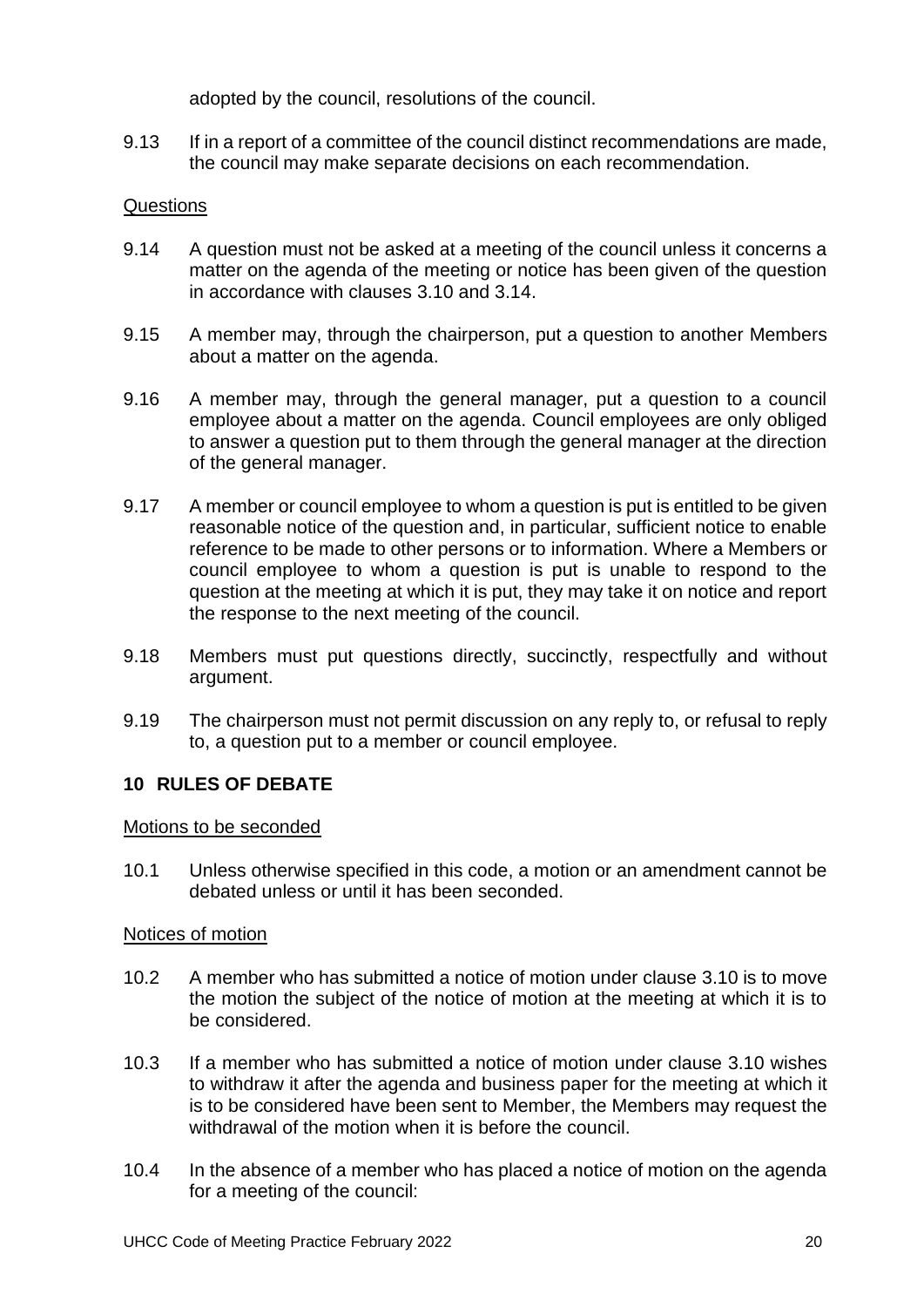- (a) any other member may, with the leave of the chairperson, move the motion at the meeting, or
- (b) the chairperson may defer consideration of the motion until the next meeting of the council.

## Chairperson's duties with respect to motions

- 10.5 It is the duty of the chairperson at a meeting of the council to receive and put to the meeting any lawful motion that is brought before the meeting.
- 10.6 The chairperson must rule out of order any motion or amendment to a motion that is unlawful or the implementation of which would be unlawful.
- 10.7 Before ruling out of order a motion or an amendment to a motion under clause 10.6, the chairperson is to give the mover an opportunity to clarify or amend the motion or amendment.
- 10.8 Any motion, amendment, or other matter that the chairperson has ruled out of order is taken to have been lost.

## Motions requiring the expenditure of funds

10.9 A motion or an amendment to a motion which if passed would require the expenditure of funds on works and/or services other than those already provided for in the council's current adopted operational plan must identify the source of funding for the expenditure that is the subject of the motion. If the motion does not identify a funding source, the council must defer consideration of the matter, pending a report from the general manager on the availability of funds for implementing the motion if adopted.

## Amendments to motions

- 10.10 An amendment to a motion must be moved and seconded before it can be debated.
- 10.11 An amendment to a motion must relate to the matter being dealt with in the original motion before the council and must not be a direct negative of the original motion. An amendment to a motion which does not relate to the matter being dealt with in the original motion, or which is a direct negative of the original motion, must be ruled out of order by the chairperson.
- 10.12 The mover of an amendment is to be given the opportunity to explain any uncertainties in the proposed amendment before a seconder is called for.
- 10.13 If an amendment has been lost, a further amendment can be moved to the motion to which the lost amendment was moved, and so on, but no more than one (1) motion and one (1) proposed amendment can be before council at any one time.
- 10.14 While an amendment is being considered, debate must only occur in relation to the amendment and not the original motion. Debate on the original motion is to be suspended while the amendment to the original motion is being debated.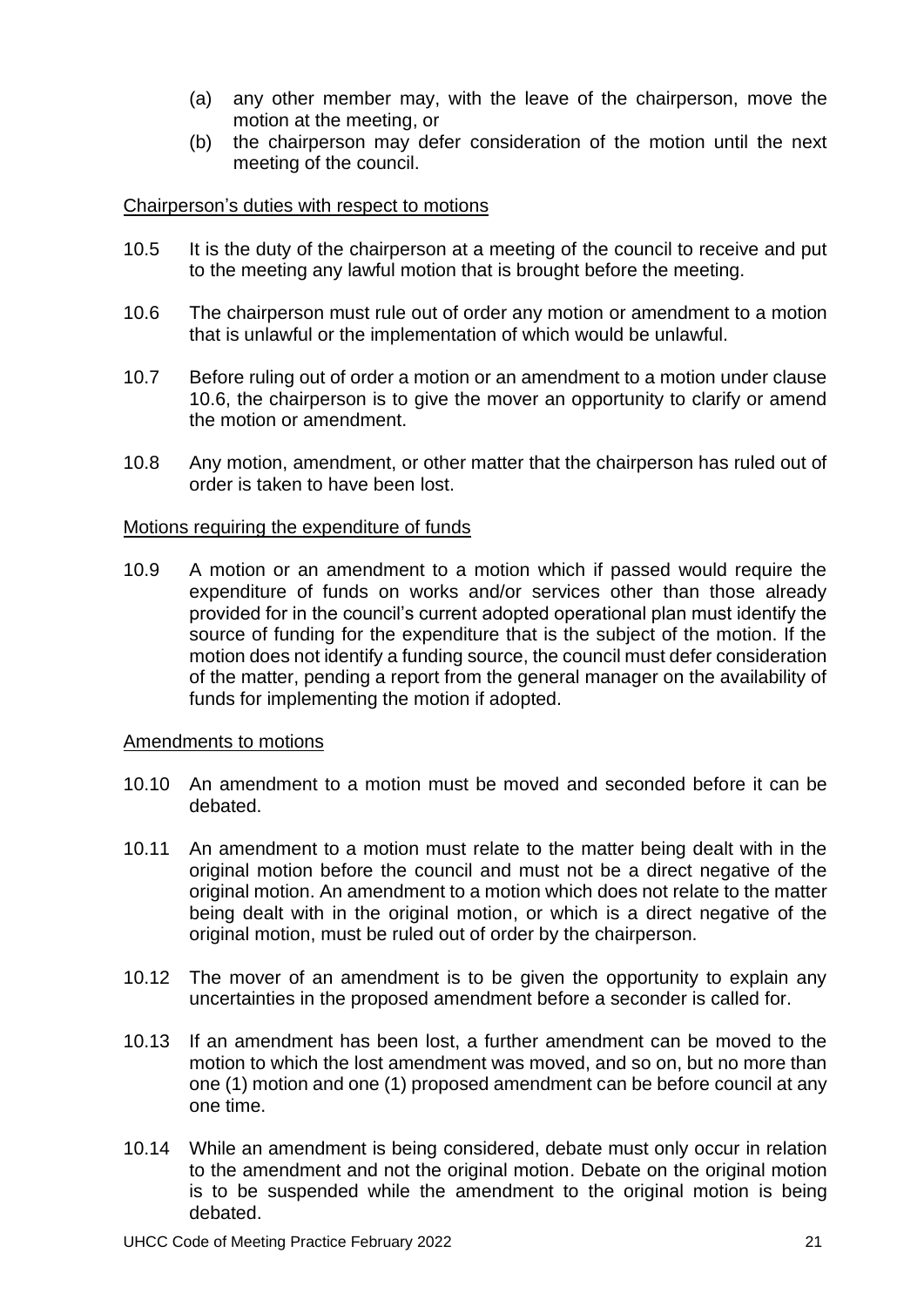- 10.15 If the amendment is carried, it becomes the motion and is to be debated. If the amendment is lost, debate is to resume on the original motion.
- 10.16 An amendment may become the motion without debate or a vote where it is accepted by the Members who moved the original motion.

#### Foreshadowed motions

- 10.17 A member may propose a foreshadowed motion in relation to the matter the subject of the original motion before the council, without a seconder during debate on the original motion. The foreshadowed motion is only to be considered if the original motion is lost or withdrawn and the foreshadowed motion is then moved and seconded. If the original motion is carried, the foreshadowed motion lapses.
- 10.18 Where an amendment has been moved and seconded, a member may, without a seconder, foreshadow a further amendment that they propose to move after the first amendment has been dealt with. There is no limit to the number of foreshadowed amendments that may be put before the council at any time. However, no discussion can take place on foreshadowed amendments until the previous amendment has been dealt with and the foreshadowed amendment has been moved and seconded.
- 10.19 Foreshadowed motions and foreshadowed amendments are to be considered in the order in which they are proposed. However, foreshadowed motions cannot be considered until all foreshadowed amendments have been dealt with.

#### Limitations on the number and duration of speeches

- 10.20 A member who, during a debate at a meeting of the council, moves an original motion, has the right to speak on each amendment to the motion and a right of general reply to all observations that are made during the debate in relation to the motion, and any amendment to it at the conclusion of the debate before the motion (whether amended or not) is finally put.
- 10.21 A member, other than the mover of an original motion, has the right to speak once on the motion and once on each amendment to it.
- 10.22 A Member must not, without the consent of the council, speak more than once on a motion or an amendment, or for longer than five (5) minutes at any one time.
- 10.23 Despite clause 10.22, the chairperson may permit a Member who claims to have been misrepresented or misunderstood to speak more than once on a motion or an amendment, and for longer than five (5) minutes on that motion or amendment to enable the Member to make a statement limited to explaining the misrepresentation or misunderstanding.
- 10.24 Despite clause 10.22, the council may resolve to shorten the duration of speeches to expedite the consideration of business at a meeting.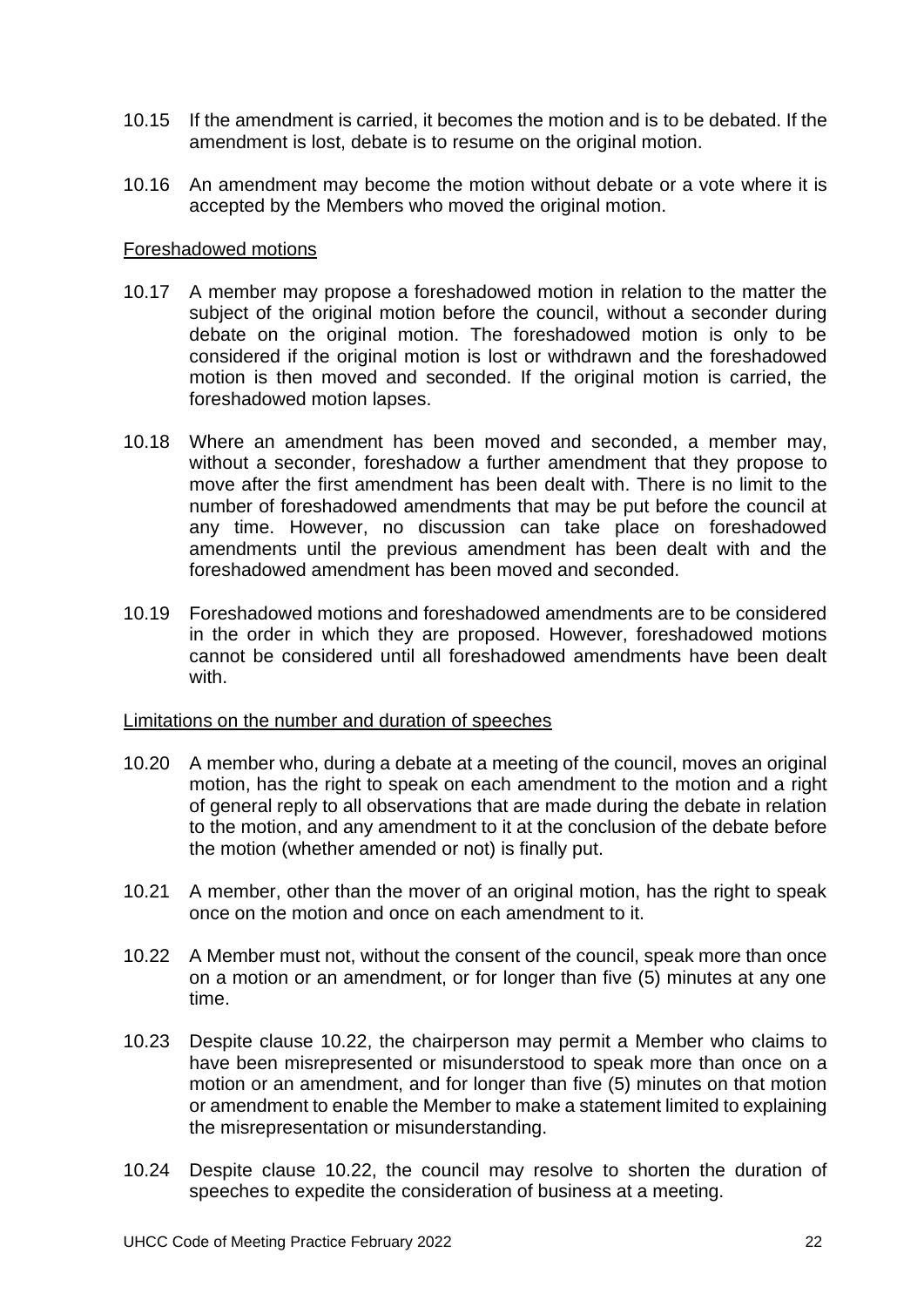- 10.25 Despite clauses 10.20 and 10.21, a Member may move that a motion or an amendment be now put:
	- (a) if the mover of the motion or amendment has spoken in favour of it and no Member expresses an intention to speak against it, or
	- (b) if at least two (2) Member have spoken in favour of the motion or amendment and at least two (2) Member have spoken against it.
- 10.26 The chairperson must immediately put to the vote, without debate, a motion moved under clause 10.25. A seconder is not required for such a motion.
- 10.27 If a motion that the original motion or an amendment be now put is passed, the chairperson must, without further debate, put the original motion or amendment to the vote immediately after the mover of the original motion has exercised their right of reply under clause 10.20.
- 10.28 If a motion that the original motion or an amendment be now put is lost, the chairperson must allow the debate on the original motion or the amendment to be resumed.
- 10.29 All Member must be heard without interruption and all other Member must, unless otherwise permitted under this code, remain silent while another Member is speaking.
- 10.30 Once the debate on a matter has concluded and a matter has been dealt with, the chairperson must not allow further debate on the matter.

# <span id="page-22-0"></span>**11 VOTING**

## Voting entitlements of Member

11.1 Each Member is entitled to one (1) vote.

## **Note: Clause 11.1 reflects section 370(1) of the Act.**

11.2 The person presiding at a meeting of the council has, in the event of an equality of votes, a second or casting vote.

## **Note: Clause 11.2 reflects section 370(2) of the Act.**

11.3 Where the chairperson declines to exercise, or fails to exercise, their second or casting vote, in the event of an equality of votes, the motion being voted upon is lost.

#### Voting at council meetings

11.4 A Member who is present at a meeting of the council but who fails to vote on a motion put to the meeting is taken to have voted against the motion.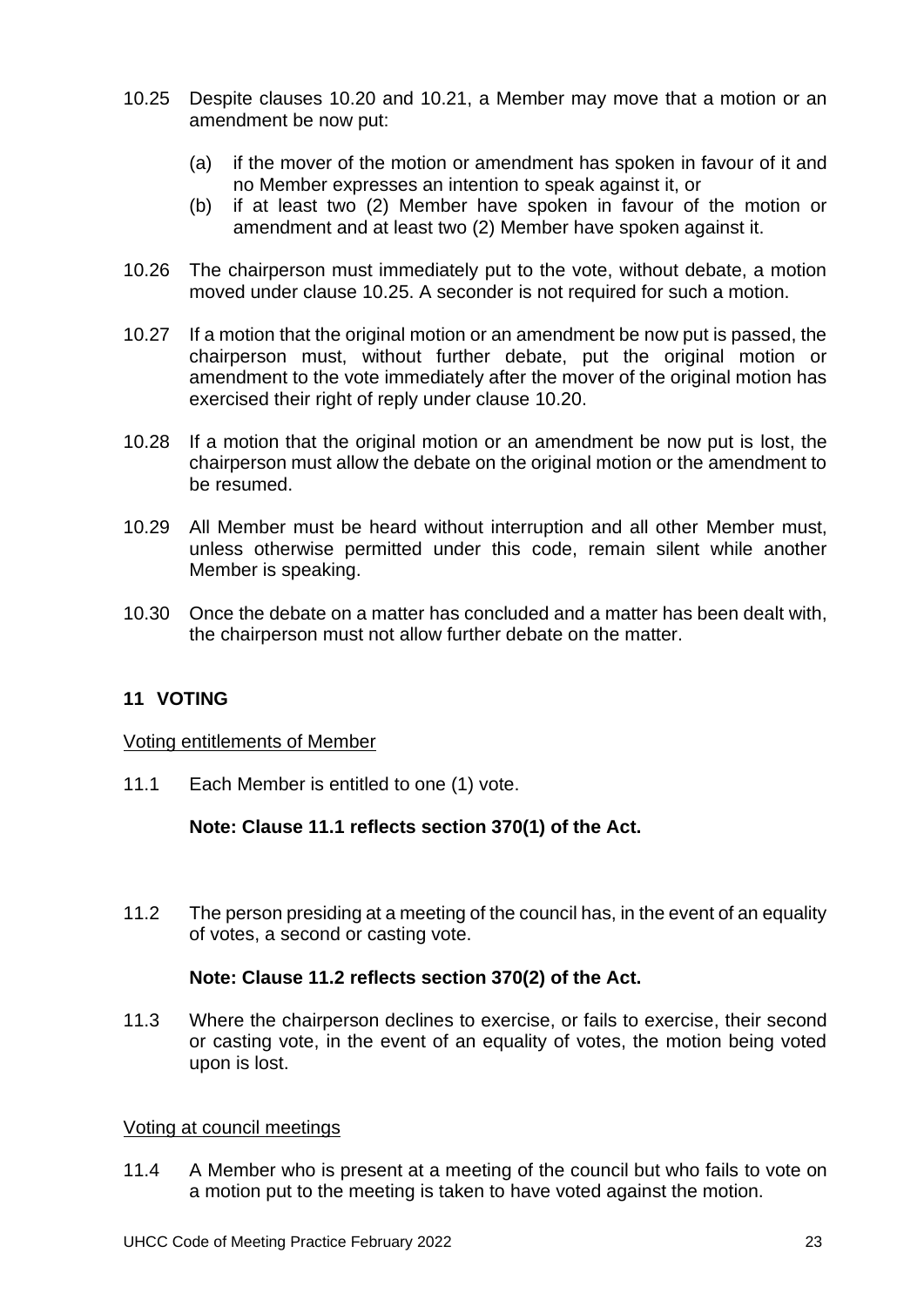- 11.5 If a Member who has voted against a motion put at a council meeting so requests, the general manager must ensure that the Member's dissenting vote is recorded in the council's minutes.
- 11.6 The decision of the chairperson as to the result of a vote is final unless the decision is immediately challenged and not fewer than two (2) Member rise and call for a division.
- 11.7 When a division on a motion is called, the chairperson must ensure that the division takes place immediately. The general manager must ensure that the names of those who vote for the motion and those who vote against it are recorded in the council's minutes for the meeting.
- 11.8 When a division on a motion is called, any Member who fails to vote will be recorded as having voted against the motion in accordance with clause 11.5 of this code.
- 11.9 Voting at a meeting, including voting in an election at a meeting, is to be by open means (such as on the voices, by show of hands or by a visible electronic voting system). However, the council may resolve that the voting in any election by Member for Chairperson or deputy Chairperson is to be by secret ballot.

## Voting on planning decisions

- 11.10 The general manager must keep a register containing, for each planning decision made at a meeting of the council or a council committee (including, but not limited to a committee of the council), the names of the Member who supported the decision and the names of any Member who opposed (or are taken to have opposed) the decision.
- 11.11 For the purpose of maintaining the register, a division is taken to have been called whenever a motion for a planning decision is put at a meeting of the council or a council committee.
- 11.12 Each decision recorded in the register is to be described in the register or identified in a manner that enables the description to be obtained from another publicly available document.
- 11.13 Clauses 11.10–11.12 apply also to meetings that are closed to the public.

**Note: Clauses 11.10–11.12 reflect section 375A of the Act.**

**Note: The requirements of clause 11.10 may be satisfied by maintaining a register of the minutes of each planning decision.**

# <span id="page-23-0"></span>**12 COMMITTEE OF THE WHOLE**

12.1 The council may resolve itself into a committee to consider any matter before the council.

## **Note: Clause 12.1 reflects section 373 of the Act.**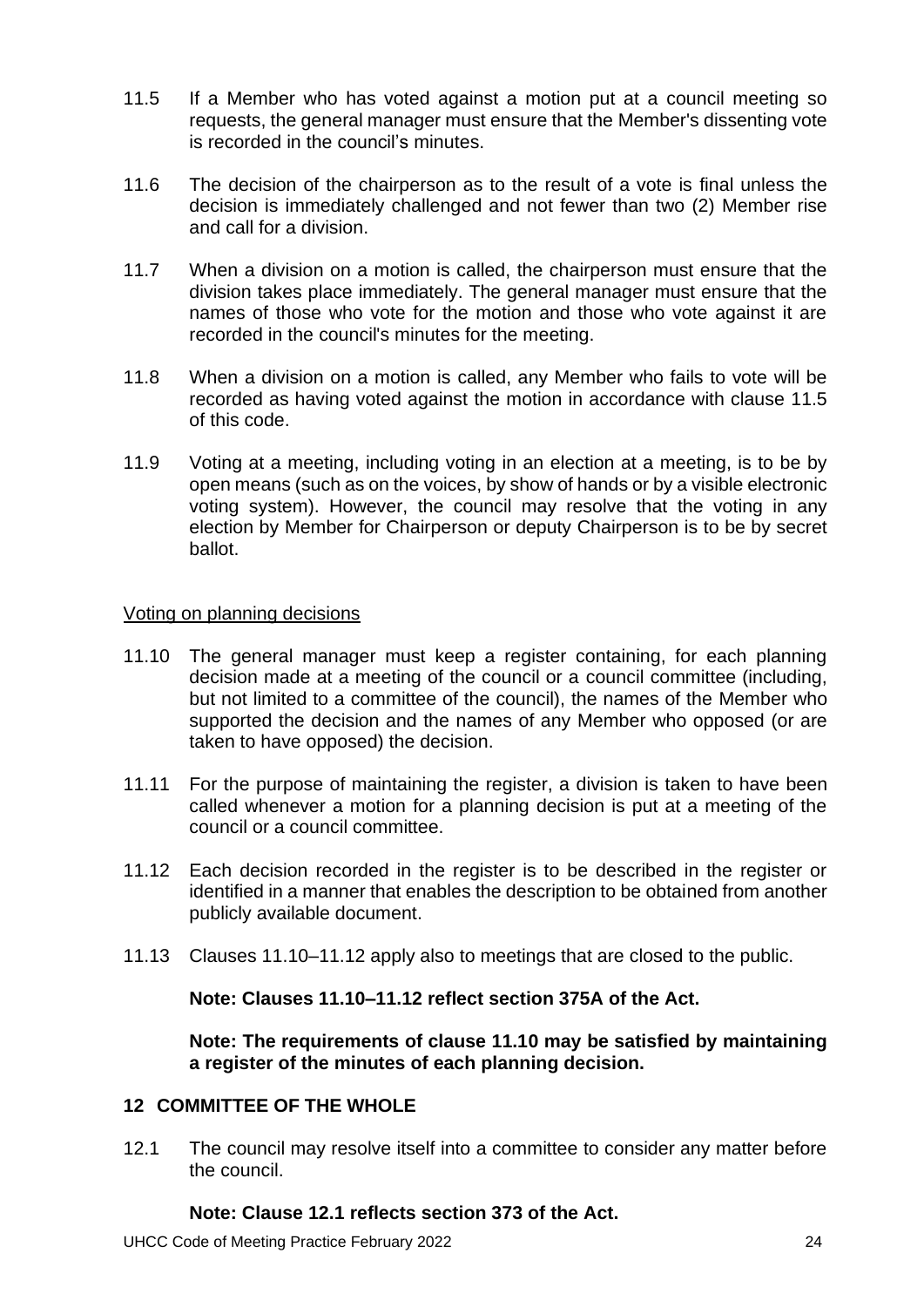12.2 All the provisions of this code relating to meetings of the council, so far as they are applicable, extend to and govern the proceedings of the council when in committee of the whole, except the provisions limiting the number and duration of speeches.

## **Note: Clauses 10.20–10.30 limit the number and duration of speeches.**

- 12.3 The general manager or, in the absence of the general manager, an employee of the council designated by the general manager, is responsible for reporting to the council the proceedings of the committee of the whole. It is not necessary to report the proceedings in full, but any recommendations of the committee must be reported.
- 12.4 The council must ensure that a report of the proceedings (including any recommendations of the committee) is recorded in the council's minutes. However, the council is not taken to have adopted the report until a motion for adoption has been made and passed.

## <span id="page-24-0"></span>**13 DEALING WITH ITEMS BY EXCEPTION**

- 13.1 The council or a committee of council may, at any time, resolve to adopt multiple items of business on the agenda together by way of a single resolution.
- 13.2 Before the council or committee resolves to adopt multiple items of business on the agenda together under clause 13.1, the chairperson must list the items of business to be adopted and ask Member to identify any individual items of business listed by the chairperson that they intend to vote against the recommendation made in the business paper or that they wish to speak on.
- 13.3 The council or committee must not resolve to adopt any item of business under clause 13.1 that a Member has identified as being one they intend to vote against the recommendation made in the business paper or to speak on.
- 13.4 Where the consideration of multiple items of business together under clause 13.1 involves a variation to the order of business for the meeting, the council or committee must resolve to alter the order of business in accordance with clause 8.3.
- 13.5 A motion to adopt multiple items of business together under clause 13.1 must identify each of the items of business to be adopted and state that they are to be adopted as recommended in the business paper.
- 13.6 Items of business adopted under clause 13.1 are to be taken to have been adopted unanimously.
- 13.7 Member must ensure that they declare and manage any conflicts of interest they may have in relation to items of business considered together under clause 13.1 in accordance with the requirements of the council's code of conduct.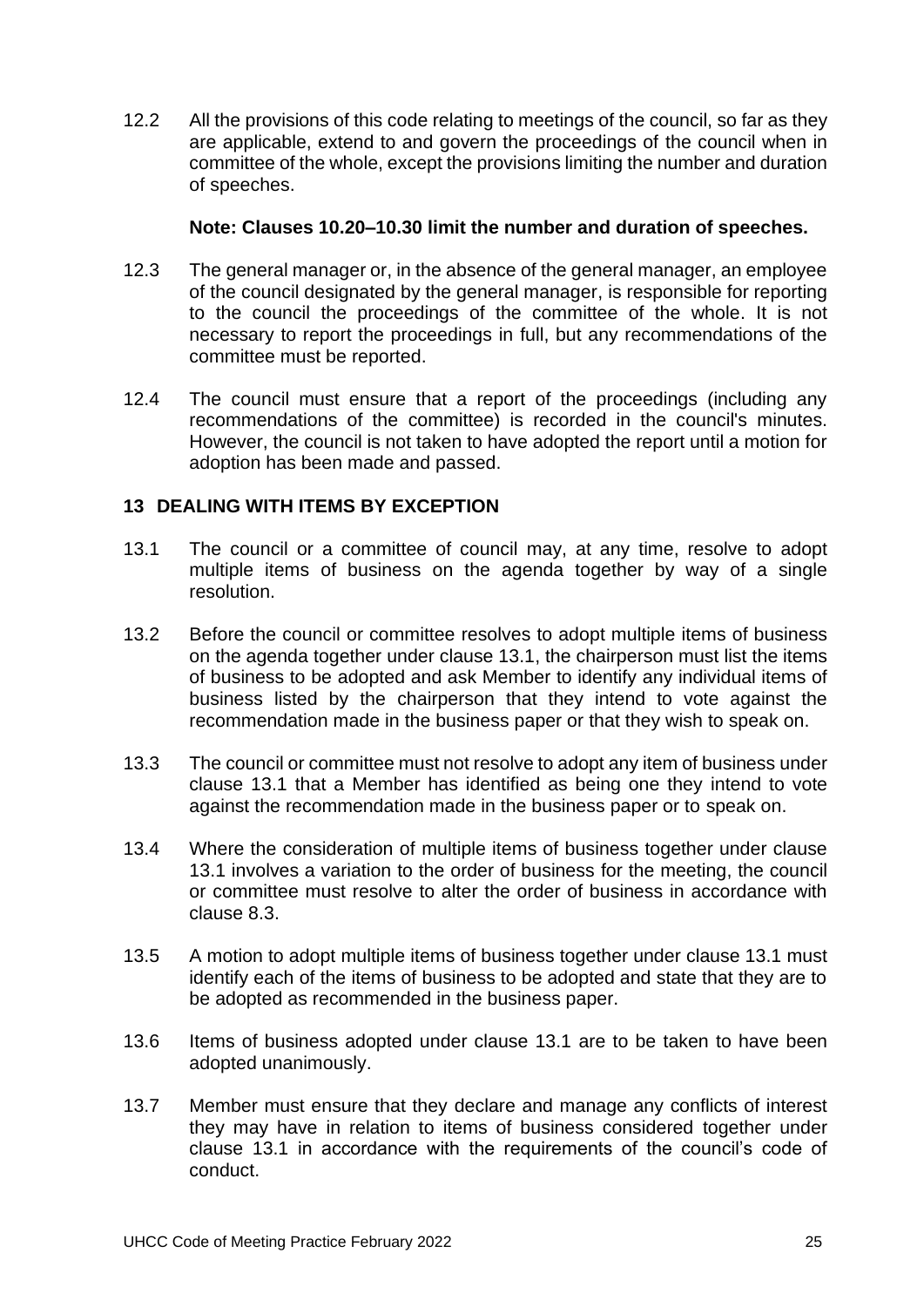# <span id="page-25-0"></span>**14 CLOSURE OF COUNCIL MEETINGS TO THE PUBLIC**

## Grounds on which meetings can be closed to the public

- 14.1 The council or a committee of the council may close to the public so much of its meeting as comprises the discussion or the receipt of any of the following types of matters:
	- (a) personnel matters concerning particular individuals (other than Member),
	- (b) the personal hardship of any resident or ratepayer,
	- (c) information that would, if disclosed, confer a commercial advantage on a person with whom the council is conducting (or proposes to conduct) business,
	- (d) commercial information of a confidential nature that would, if disclosed:
		- (i) prejudice the commercial position of the person who supplied it, or
		- (ii) confer a commercial advantage on a competitor of the council, or (iii) reveal a trade secret,
	- (e) information that would, if disclosed, prejudice the maintenance of law,
	- (f) matters affecting the security of the council, Member, council staff or council property,
	- (g) advice concerning litigation, or advice that would otherwise be privileged from production in legal proceedings on the ground of legal professional privilege,
	- (h) information concerning the nature and location of a place or an item of Aboriginal significance on community land,
	- (i) alleged contraventions of the council's code of conduct.

# **Note: Clause 14.1 reflects section 10A(1) and (2) of the Act.**

14.2 The council or a committee of the council may also close to the public so much of its meeting as comprises a motion to close another part of the meeting to the public.

# **Note: Clause 14.2 reflects section 10A(3) of the Act.**

## Matters to be considered when closing meetings to the public

- 14.3 A meeting is not to remain closed during the discussion of anything referred to in clause 14.1:
	- (a) except for so much of the discussion as is necessary to preserve the relevant confidentiality, privilege or security, and
	- (b) if the matter concerned is a matter other than a personnel matter concerning particular individuals, the personal hardship of a resident or ratepayer or a trade secret – unless the council or committee concerned is satisfied that discussion of the matter in an open meeting would, on balance, be contrary to the public interest.

## **Note: Clause 14.3 reflects section 10B(1) of the Act.**

14.4 A meeting is not to be closed during the receipt and consideration of information or advice referred to in clause 14.1(g) unless the advice concerns legal matters that: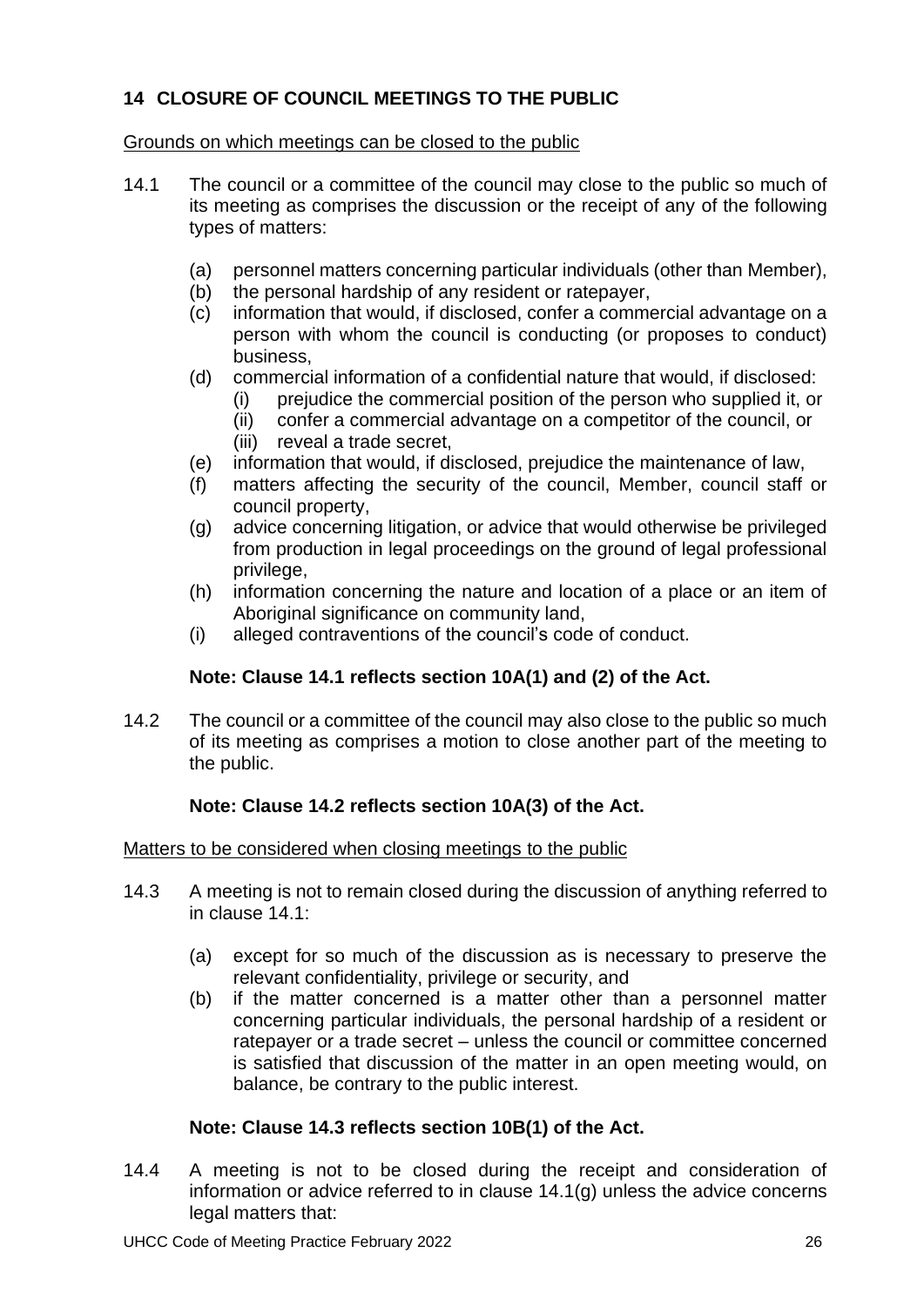- (a) are substantial issues relating to a matter in which the council or committee is involved, and
- (b) are clearly identified in the advice, and
- (c) are fully discussed in that advice.

# **Note: Clause 14.4 reflects section 10B(2) of the Act.**

14.5 If a meeting is closed during the discussion of a motion to close another part of the meeting to the public (as referred to in clause 14.2), the consideration of the motion must not include any consideration of the matter or information to be discussed in that other part of the meeting other than consideration of whether the matter concerned is a matter referred to in clause 14.1.

# **Note: Clause 14.5 reflects section 10B(3) of the Act.**

- 14.6 For the purpose of determining whether the discussion of a matter in an open meeting would be contrary to the public interest, it is irrelevant that:
	- (a) a person may misinterpret or misunderstand the discussion, or
	- (b) the discussion of the matter may:
		- (i) cause embarrassment to the council or committee concerned, or to Member or to employees of the council, or
		- (ii) cause a loss of confidence in the council or committee.

# **Note: Clause 14.6 reflects section 10B(4) of the Act.**

14.7 In deciding whether part of a meeting is to be closed to the public, the council or committee concerned must consider any relevant guidelines issued by the Departmental Chief Executive of the Office of Local Government.

# **Note: Clause 14.7 reflects section 10B(5) of the Act.**

## Notice of likelihood of closure not required in urgent cases

- 14.8 Part of a meeting of the council, or of a committee of the council, may be closed to the public while the council or committee considers a matter that has not been identified in the agenda for the meeting under clause 3.21 as a matter that is likely to be considered when the meeting is closed, but only if:
	- (a) it becomes apparent during the discussion of a particular matter that the matter is a matter referred to in clause 14.1, and
	- (b) the council or committee, after considering any representations made under clause 14.9, resolves that further discussion of the matter:
		- (i) should not be deferred (because of the urgency of the matter), and
		- (ii) should take place in a part of the meeting that is closed to the public.

# **Note: Clause 14.8 reflects section 10C of the Act.**

# Representations by members of the public

UHCC Code of Meeting Practice February 2022 27 27 14.9 The council, or a committee of the council, may allow members of the public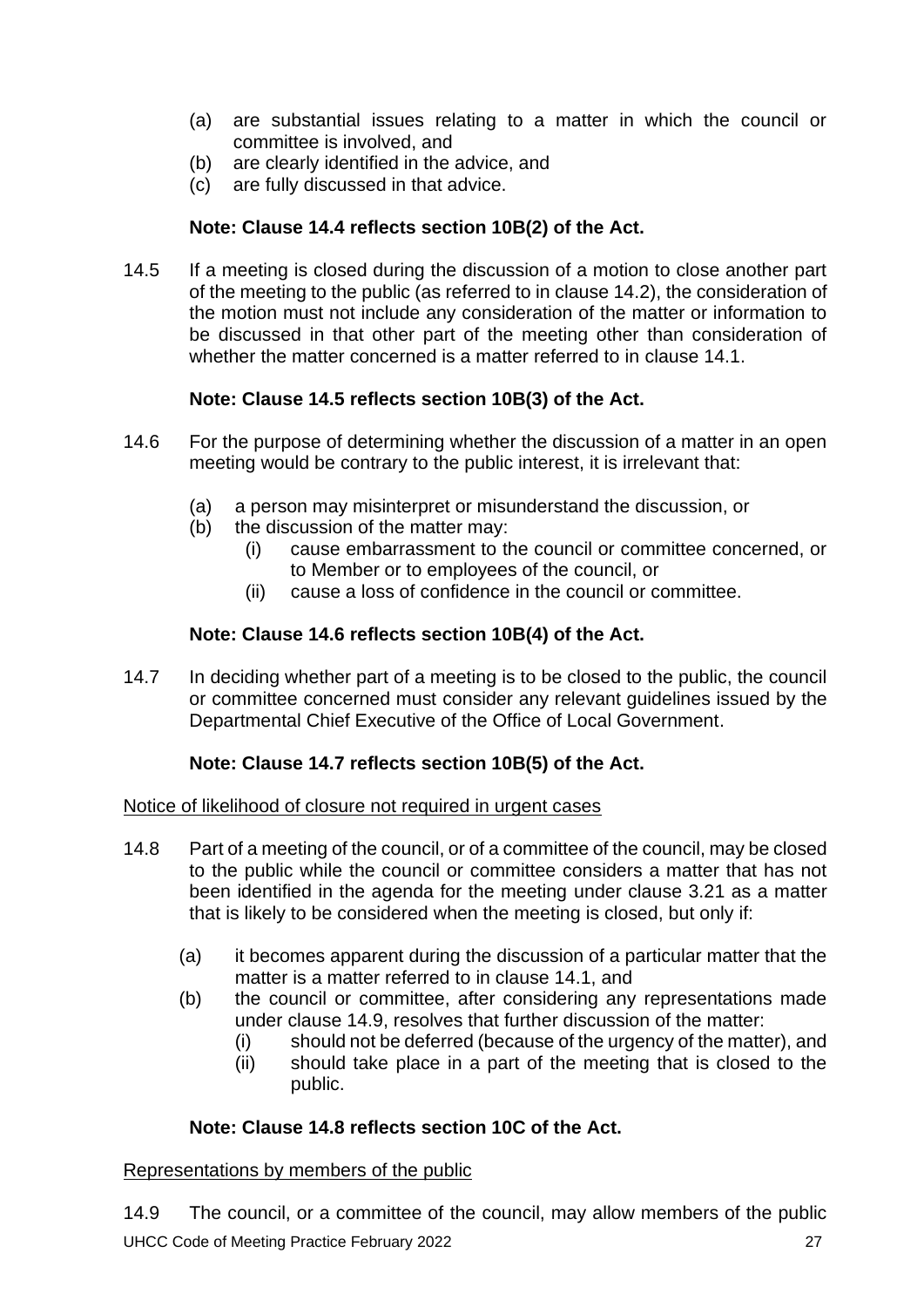to make representations to or at a meeting, before any part of the meeting is closed to the public, as to whether that part of the meeting should be closed.

## **Note: Clause 14.9 reflects section 10A(4) of the Act.**

- 14.10 A representation under clause 14.9 is to be made after the motion to close the part of the meeting is moved and seconded.
- 14.11 Where the matter has been identified in the agenda of the meeting under clause 3.21 as a matter that is likely to be considered when the meeting is closed to the public, in order to make representations under clause 14.9, members of the public must first make an application to the council in the approved form. Applications must be received by **12 Noon one business day** before the meeting at which the matter is to be considered.
- 14.12 The general manager (or their delegate) may refuse an application made under clause 14.11. The general manager or their delegate must give reasons in writing for a decision to refuse an application.
- 14.13 No more than **3** speakers are to be permitted to make representations under clause 14.9.
- 14.14 If more than the permitted number of speakers apply to make representations under clause 14.9, the general manager or their delegate may request the speakers to nominate from among themselves the persons who are to make representations to the council. If the speakers are not able to agree on whom to nominate to make representations under clause 14.9, the general manager or their delegate is to determine who will make representations to the council.
- 14.15 The general manager (or their delegate) is to determine the order of speakers.
- 14.16 Where the council or a committee of the council proposes to close a meeting or part of a meeting to the public in circumstances where the matter has not been identified in the agenda for the meeting under clause 3.21 as a matter that is likely to be considered when the meeting is closed to the public, the chairperson is to invite representations from the public under clause 14.9 after the motion to close the part of the meeting is moved and seconded. The chairperson is to permit no more than **3** speakers to make representations in such order as determined by the chairperson.
- 14.17 Each speaker will be allowed **5** minutes to make representations, and this time limit is to be strictly enforced by the chairperson. Speakers must confine their representations to whether the meeting should be closed to the public. If a speaker digresses to irrelevant matters, the chairperson is to direct the speaker not to do so. If a speaker fails to observe a direction from the chairperson, the speaker will not be further heard.

#### Expulsion of non-Member from meetings closed to the public

14.18 If a meeting or part of a meeting of the council or a committee of the council is closed to the public in accordance with section 10A of the Act and this code, any person who is not a Member and who fails to leave the meeting when requested, may be expelled from the meeting as provided by section 10(2)(a)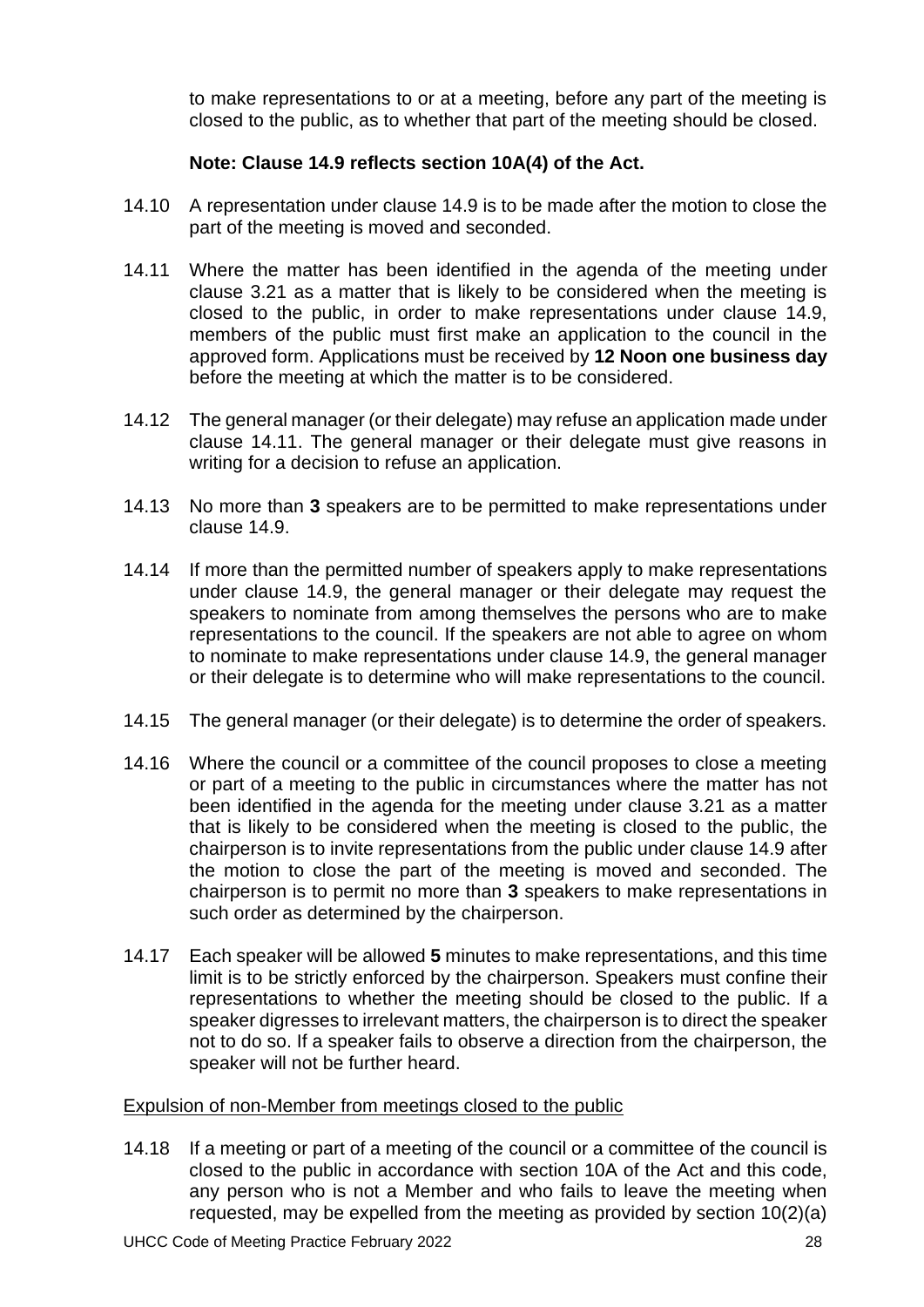or (b) of the Act.

14.19 If any such person, after being notified of a resolution or direction expelling them from the meeting, fails to leave the place where the meeting is being held, a police officer, or any person authorised for the purpose by the council or person presiding, may, by using only such force as is necessary, remove the first-mentioned person from that place and, if necessary restrain that person from re-entering that place for the remainder of the meeting.

## Obligations of Member attending meetings by audio-visual link

14.20 Member attending a meeting by audio-visual link must ensure that no other person is within sight or hearing of the meeting at any time that the meeting is closed to the public under section 10A of the Act.

## Information to be disclosed in resolutions closing meetings to the public

- 14.21 The grounds on which part of a meeting is closed must be stated in the decision to close that part of the meeting and must be recorded in the minutes of the meeting. The grounds must specify the following:
	- (a) the relevant provision of section  $10A(2)$  of the Act,
	- (b) the matter that is to be discussed during the closed part of the meeting,
	- (c) the reasons why the part of the meeting is being closed, including (if the matter concerned is a matter other than a personnel matter concerning particular individuals, the personal hardship of a resident or ratepayer or a trade secret) an explanation of the way in which discussion of the matter in an open meeting would be, on balance, contrary to the public interest.

# **Note: Clause 14.21 reflects section 10D of the Act.**

## Resolutions passed at closed meetings to be made public

- 14.22 If the council passes a resolution during a meeting, or a part of a meeting, that is closed to the public, the chairperson must make the resolution public as soon as practicable after the meeting, or the relevant part of the meeting, has ended, and the resolution must be recorded in the publicly available minutes of the meeting.
- 14.23 Resolutions passed during a meeting, or a part of a meeting, that is closed to the public must be made public by the chairperson under clause 14.22 during a part of the meeting that is webcast.

## <span id="page-28-0"></span>**15 KEEPING ORDER AT MEETINGS**

## Points of order

15.1 A Member may draw the attention of the chairperson to an alleged breach of this code by raising a point of order. A point of order does not require a seconder.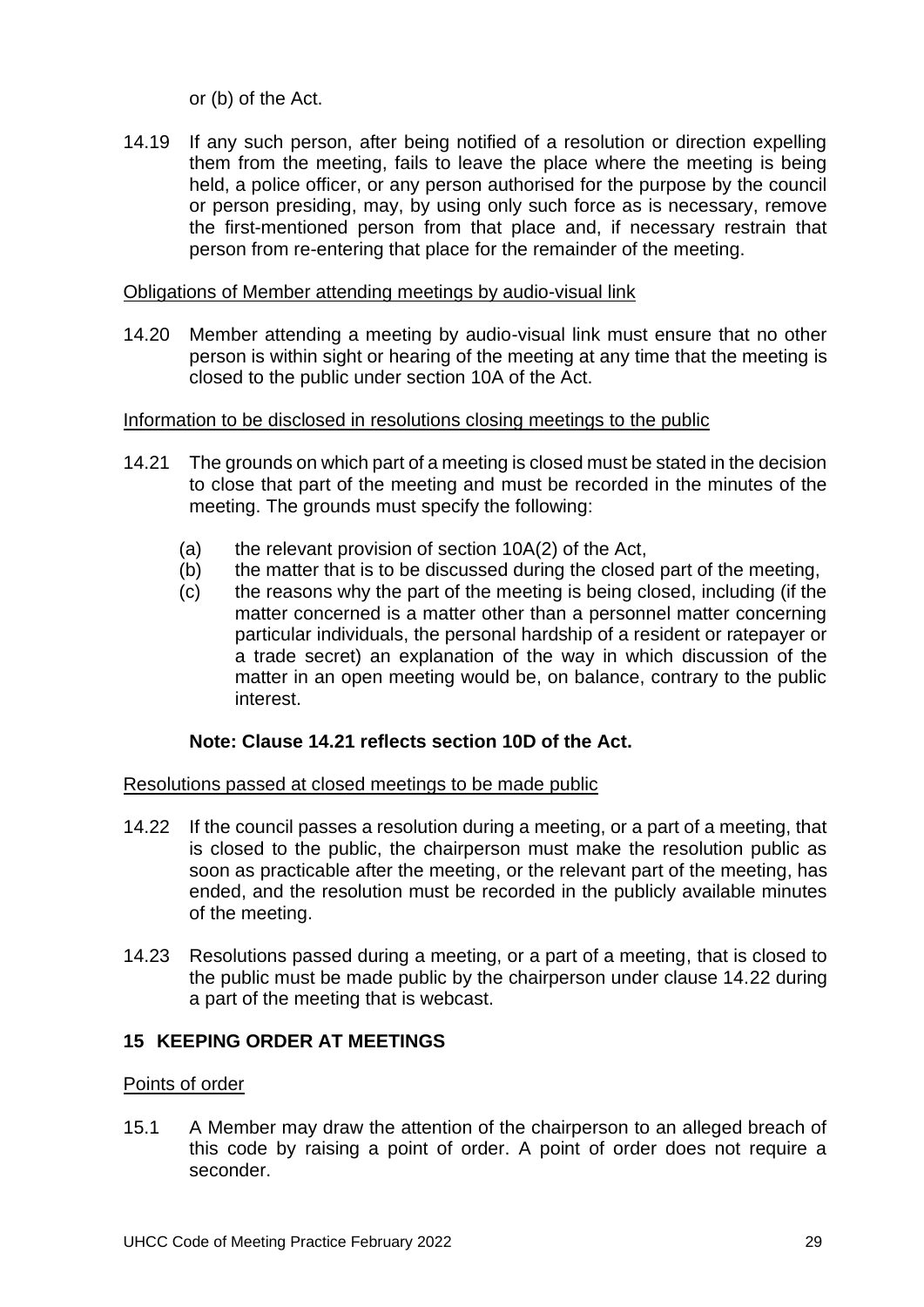- 15.2 A point of order cannot be made with respect to adherence to the principles contained in clause 2.1.
- 15.3 A point of order must be taken immediately it is raised. The chairperson must suspend the business before the meeting and permit the Member raising the point of order to state the provision of this code they believe has been breached. The chairperson must then rule on the point of order – either by upholding it or by overruling it.

## Questions of order

- 15.4 The chairperson, without the intervention of any other Members, may call any Member to order whenever, in the opinion of the chairperson, it is necessary to do so.
- 15.5 A Member who claims that another Member has committed an act of disorder, or is out of order, may call the attention of the chairperson to the matter.
- 15.6 The chairperson must rule on a question of order immediately after it is raised but, before doing so, may invite the opinion of the council.
- 15.7 The chairperson's ruling must be obeyed unless a motion dissenting from the ruling is passed.

## Motions of dissent

- 15.8 A Member can, without notice, move to dissent from a ruling of the chairperson on a point of order or a question of order. If that happens, the chairperson must suspend the business before the meeting until a decision is made on the motion of dissent.
- 15.9 If a motion of dissent is passed, the chairperson must proceed with the suspended business as though the ruling dissented from had not been given. If, as a result of the ruling, any motion or business has been rejected as out of order, the chairperson must restore the motion or business to the agenda and proceed with it in due course.
- 15.10 Despite any other provision of this code, only the mover of a motion of dissent and the chairperson can speak to the motion before it is put. The mover of the motion does not have a right of general reply.

## Acts of disorder

- 15.11 A Member commits an act of disorder if the Member, at a meeting of the council or a committee of the council:
	- (a) contravenes the Act, the Regulation or this code, or
	- (b) assaults or threatens to assault another Member or person present at the meeting, or
	- (c) moves or attempts to move a motion or an amendment that has an unlawful purpose or that deals with a matter that is outside the jurisdiction of the council or the committee, or addresses or attempts to address the council or the committee on such a motion, amendment or matter, or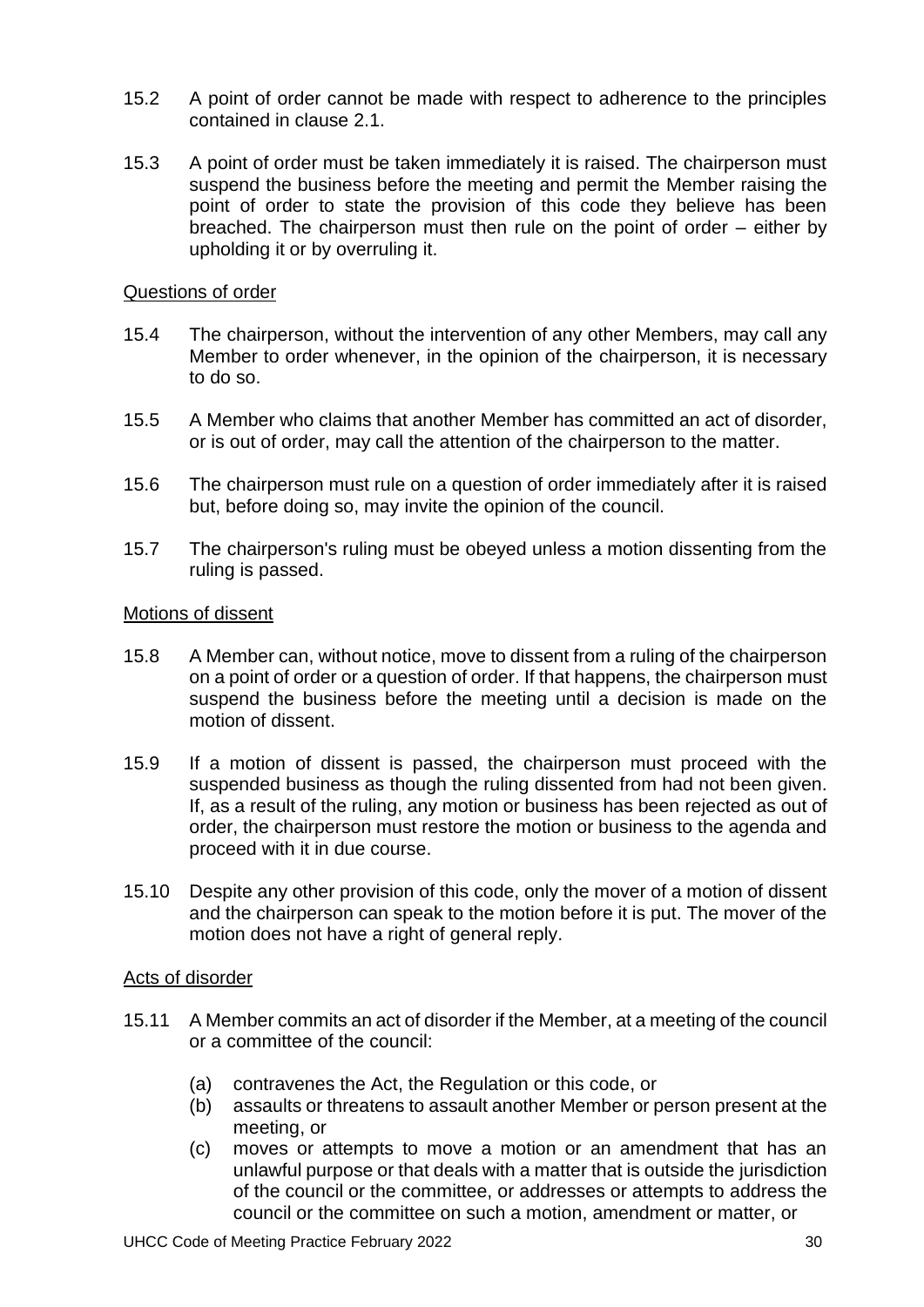- (d) insults, makes unfavourable personal remarks about, or imputes improper motives to any other council official, or alleges a breach of the council's code of conduct, or
- (e) says or does anything that is inconsistent with maintaining order at the meeting or is likely to bring the council or the committee into disrepute.

## **Note: Clause 15.11 reflects section 182 of the Regulation.**

- 15.12 The chairperson may require a Member:
	- (a) to apologise without reservation for an act of disorder referred to in clauses 15.11(a), (b), or (e), or
	- (b) to withdraw a motion or an amendment referred to in clause 15.11(c) and, where appropriate, to apologise without reservation, or
	- (c) to retract and apologise without reservation for any statement that constitutes an act of disorder referred to in clauses 15.11(d) and (e).

## **Note: Clause 15.12 reflects section 233 of the Regulation.**

#### How disorder at a meeting may be dealt with

15.13 If disorder occurs at a meeting of the council, the chairperson may adjourn the meeting for a period of not more than fifteen (15) minutes and leave the chair. The council, on reassembling, must, on a question put from the chairperson, decide without debate whether the business is to be proceeded with or not. This clause applies to disorder arising from the conduct of members of the public as well as disorder arising from the conduct of Member.

## Expulsion from meetings

- 15.14 All chairpersons of meetings of the council and committees of the council are authorised under this code to expel any person other than a Member, from a council or committee meeting, for the purposes of section 10(2)(b) of the Act. Member may only be expelled by resolution of the council or the committee of the council.
- 15.15 Clause **15.14**, does not limit the ability of the council or a committee of the council to resolve to expel a person, including a Member, from a council or committee meeting, under section 10(2)(a) of the Act.
- 15.16 A Member may, as provided by section 10(2)(a) or (b) of the Act, be expelled from a meeting of the council for having failed to comply with a requirement under clause 15.12. The expulsion of a Member from the meeting for that reason does not prevent any other action from being taken against the Member for the act of disorder concerned.

## **Note: Clause 15.16 reflects section 233(2) of the Regulation.**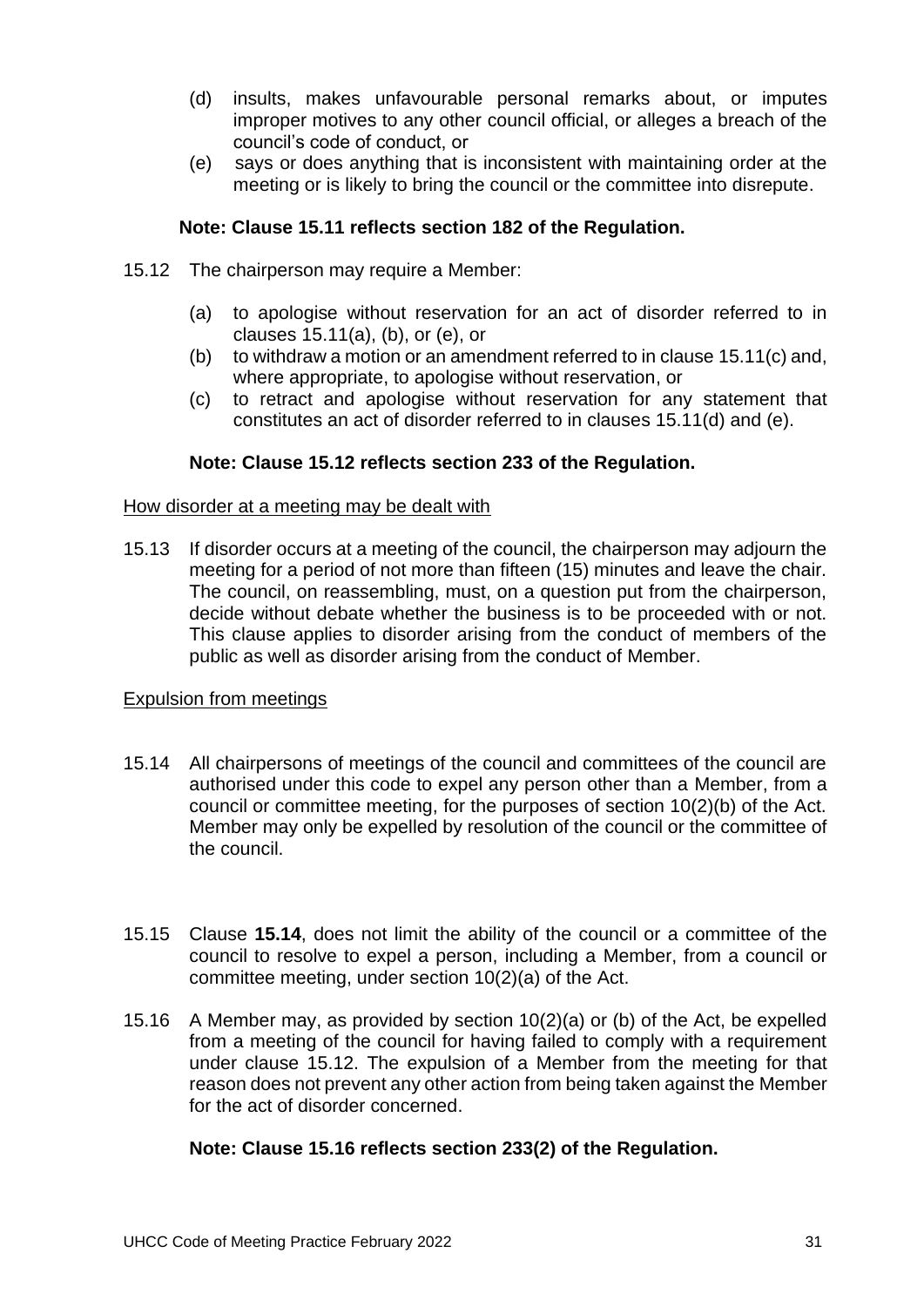- 15.17 A member of the public may, as provided by section 10(2)(a) or (b) of the Act, be expelled from a meeting of the council for engaging in or having engaged in disorderly conduct at the meeting.
- 15.18 Where a Member or a member of the public is expelled from a meeting, the expulsion and the name of the person expelled, if known, are to be recorded in the minutes of the meeting.
- 15.19 If a Member or a member of the public fails to leave the place where a meeting of the council is being held immediately after they have been expelled, a police officer, or any person authorised for the purpose by the council or person presiding, may, by using only such force as is necessary, remove the Member or member of the public from that place and, if necessary, restrain the Member or member of the public from re-entering that place for the remainder of the meeting.

#### How disorder by Member attending meetings by audio-visual link may be dealt with

- 15.20 Where a Member is attending a meeting by audio-visual link, the chairperson or a person authorised by the chairperson may mute the Member's audio link to the meeting for the purposes of enforcing compliance with this code.
- 15.21 If a Member attending a meeting by audio-visual link is expelled from a meeting for an act of disorder, the chairperson of the meeting or a person authorised by the chairperson, may terminate the Member's audio-visual link to the meeting.

## Use of mobile phones and the unauthorised recording of meetings

- 15.22 Member, council staff and members of the public must ensure that mobile phones are turned to silent during meetings of the council and committees of the council.
- 15.23 A person must not live stream or use an audio recorder, video camera, mobile phone or any other device to make a recording of the proceedings of a meeting of the council or a committee of the council without the prior authorisation of the council or the committee.
- 15.24 Without limiting clause 15.18, a contravention of clause 15.23 or an attempt to contravene that clause, constitutes disorderly conduct for the purposes of clause 15.18. Any person who contravenes or attempts to contravene clause 15.23, may be expelled from the meeting as provided for under section 10(2) of the Act.
- 15.25 If any such person, after being notified of a resolution or direction expelling them from the meeting, fails to leave the place where the meeting is being held, a police officer, or any person authorised for the purpose by the council or person presiding, may, by using only such force as is necessary, remove the first-mentioned person from that place and, if necessary, restrain that person from re-entering that place for the remainder of the meeting.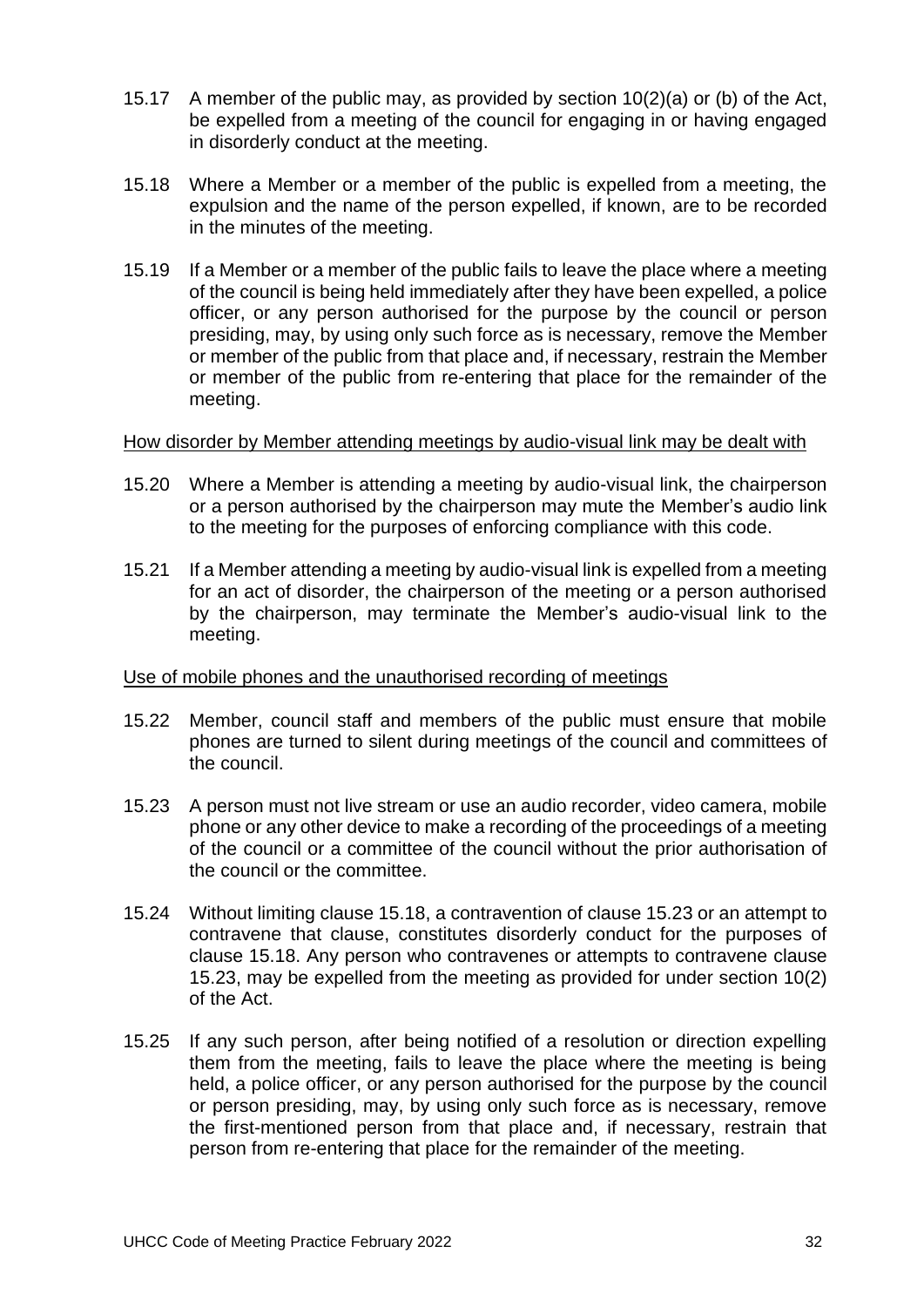## <span id="page-32-0"></span>**16 CONFLICTS OF INTEREST**

- 16.1 All Member and, where applicable, all other persons, must declare and manage any conflicts of interest they may have in matters being considered at meetings of the council and committees of the council in accordance with the council's code of conduct. All declarations of conflicts of interest and how the conflict of interest was managed by the person who made the declaration must be recorded in the minutes of the meeting at which the declaration was made.
- 16.2 Member attending a meeting by audio-visual link must declare and manage any conflicts of interest they may have in matters being considered at the meeting in accordance with the council's code of conduct. Where a Member has declared a pecuniary or significant non-pecuniary conflict of interest in a matter being discussed at the meeting, the Member's audio-visual link to the meeting must be suspended or terminated and the Member must not be in sight or hearing of the meeting at any time during which the matter is being considered or discussed by the council or committee, or at any time during which the council or committee is voting on the matter.

# <span id="page-32-1"></span>**17 DECISIONS OF THE COUNCIL**

## Council decisions

17.1 A decision supported by a majority of the votes at a meeting of the council at which a quorum is present is a decision of the council.

## **Note: Clause 17.1 reflects section 371 of the Act .**

17.2 Decisions made by the council must be accurately recorded in the minutes of the meeting at which the decision is made.

## Rescinding or altering council decisions

17.3 A resolution passed by the council may not be altered or rescinded except by a motion to that effect of which notice has been given under clause 3.10.

## **Note: Clause 17.3 reflects section 372(1) of the Act.**

17.4 If a notice of motion to rescind a resolution is given at the meeting at which the resolution is carried, the resolution must not be carried into effect until the motion of rescission has been dealt with.

## **Note: Clause 17.4 reflects section 372(2) of the Act.**

17.5 If a motion has been lost, a motion having the same effect must not be considered unless notice of it has been duly given in accordance with clause 3.10.

# **Note: Clause 17.5 reflects section 372(3) of the Act.**

UHCC Code of Meeting Practice February 2022 33 17.6 A notice of motion to alter or rescind a resolution, and a notice of motion which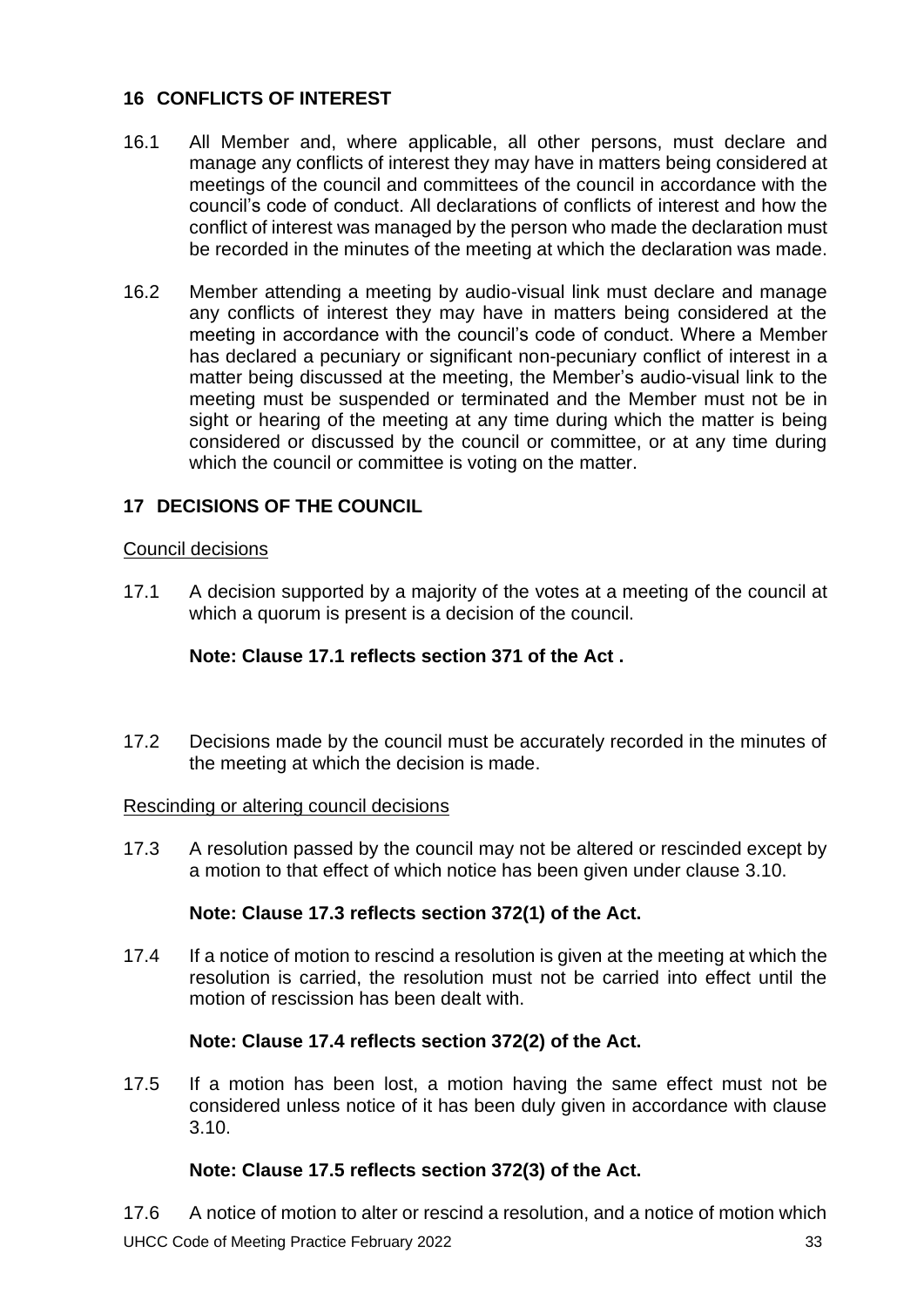has the same effect as a motion which has been lost, must be signed by three (3) Member if less than three (3) months has elapsed since the resolution was passed, or the motion was lost.

## **Note: Clause 17.6 reflects section 372(4) of the Act.**

17.7 If a motion to alter or rescind a resolution has been lost, or if a motion which has the same effect as a previously lost motion is lost, no similar motion may be brought forward within three (3) months of the meeting at which it was lost. This clause may not be evaded by substituting a motion differently worded, but in principle the same.

## **Note: Clause 17.7 reflects section 372(5) of the Act.**

17.8 The provisions of clauses 17.5–17.7 concerning lost motions do not apply to motions of adjournment.

## **Note: Clause 17.8 reflects section 372(7) of the Act.**

- 17.9 A notice of motion submitted in accordance with clause 17.6 may only be withdrawn under clause 3.11 with the consent of all signatories to the notice of motion.
- 17.10 A notice of motion to alter or rescind a resolution relating to a development application must be submitted to the general manager no later than **7 days** after the meeting at which the resolution was adopted.
- 17.11 A motion to alter or rescind a resolution of the council may be moved on the report of a committee of the council and any such report must be recorded in the minutes of the meeting of the council.

## **Note: Clause 17.11 reflects section 372(6) of the Act.**

- 17.12 Subject to clause 17.7, in cases of urgency, a motion to alter or rescind a resolution of the council may be moved at the same meeting at which the resolution was adopted, where:
	- (a) a notice of motion signed by three Member is submitted to the chairperson, and
	- (b) a motion to have the motion considered at the meeting is passed, and
	- (c) the chairperson rules the business that is the subject of the motion is of great urgency on the grounds that it requires a decision by the council before the next scheduled ordinary meeting of the council.
- 17.13 A motion moved under clause 17.12(b) can be moved without notice. Despite clauses 10.20–10.30, only the mover of a motion referred to in clause 17.12(b) can speak to the motion before it is put.
- 17.14 A motion of dissent cannot be moved against a ruling by the chairperson under clause 17.12(c).

## Recommitting resolutions to correct an error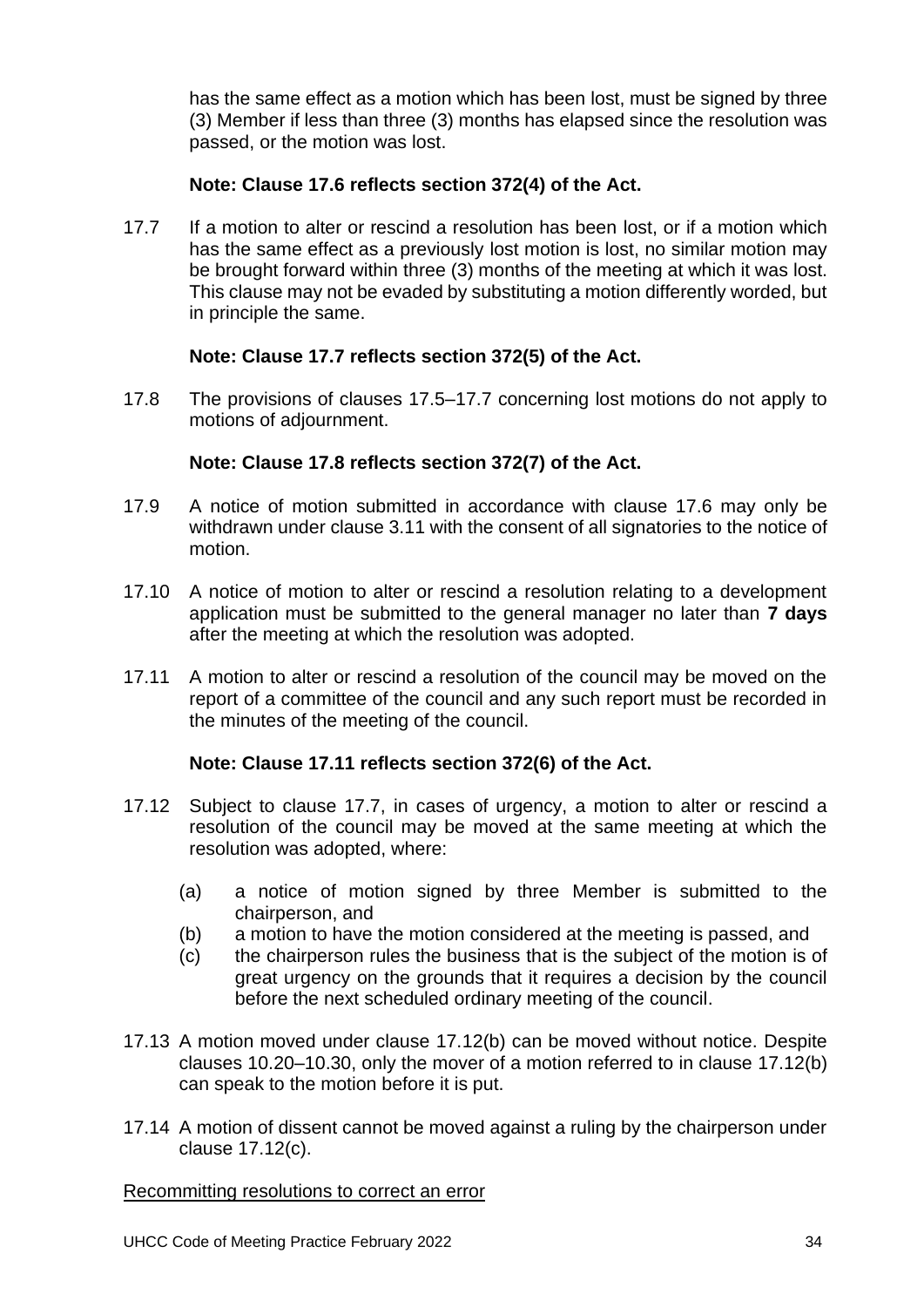- 17.15 Despite the provisions of this Part, a Member may, with the leave of the chairperson, move to recommit a resolution adopted at the same meeting:
	- (a) to correct any error, ambiguity or imprecision in the council's resolution, or
	- (b) to confirm the voting on the resolution.
- 17.16 In seeking the leave of the chairperson to move to recommit a resolution for the purposes of clause 17.15(a), the Member is to propose alternative wording for the resolution.
- 17.17 The chairperson must not grant leave to recommit a resolution for the purposes of clause 17.15(a), unless they are satisfied that the proposed alternative wording of the resolution would not alter the substance of the resolution previously adopted at the meeting.
- 17.18 A motion moved under clause 17.15 can be moved without notice. Despite clauses 10.20–10.30, only the mover of a motion referred to in clause 17.15 can speak to the motion before it is put.
- 17.19 A motion of dissent cannot be moved against a ruling by the chairperson under clause 17.15.
- 17.20 A motion moved under clause 17.15 with the leave of the chairperson cannot be voted on unless or until it has been seconded.

## <span id="page-34-0"></span>**18 TIME LIMITS ON COUNCIL MEETINGS**

- 18.1 Meetings of the council and committees of the council are to conclude no later than **5.00 pm.**
- 18.2 If the business of the meeting is unfinished at **5.00 pm**, the council or the committee may, by resolution, extend the time of the meeting.
- 18.3 If the business of the meeting is unfinished at **5.00 pm** , and the council does not resolve to extend the meeting, the chairperson must either:
	- (a) defer consideration of the remaining items of business on the agenda to the next ordinary meeting of the council, or
	- (b) adjourn the meeting to a time, date and place fixed by the chairperson.
- 18.4 Clause 18.3 does not limit the ability of the council or a committee of the council to resolve to adjourn a meeting at any time. The resolution adjourning the meeting must fix the time, date and place that the meeting is to be adjourned to.
- 18.5 Where a meeting is adjourned under clause 18.3 or 18.4, the general manager must:
	- (a) individually notify each Member of the time, date and place at which the meeting will reconvene, and
	- (b) publish the time, date and place at which the meeting will reconvene on the council's website and in such other manner that the general manager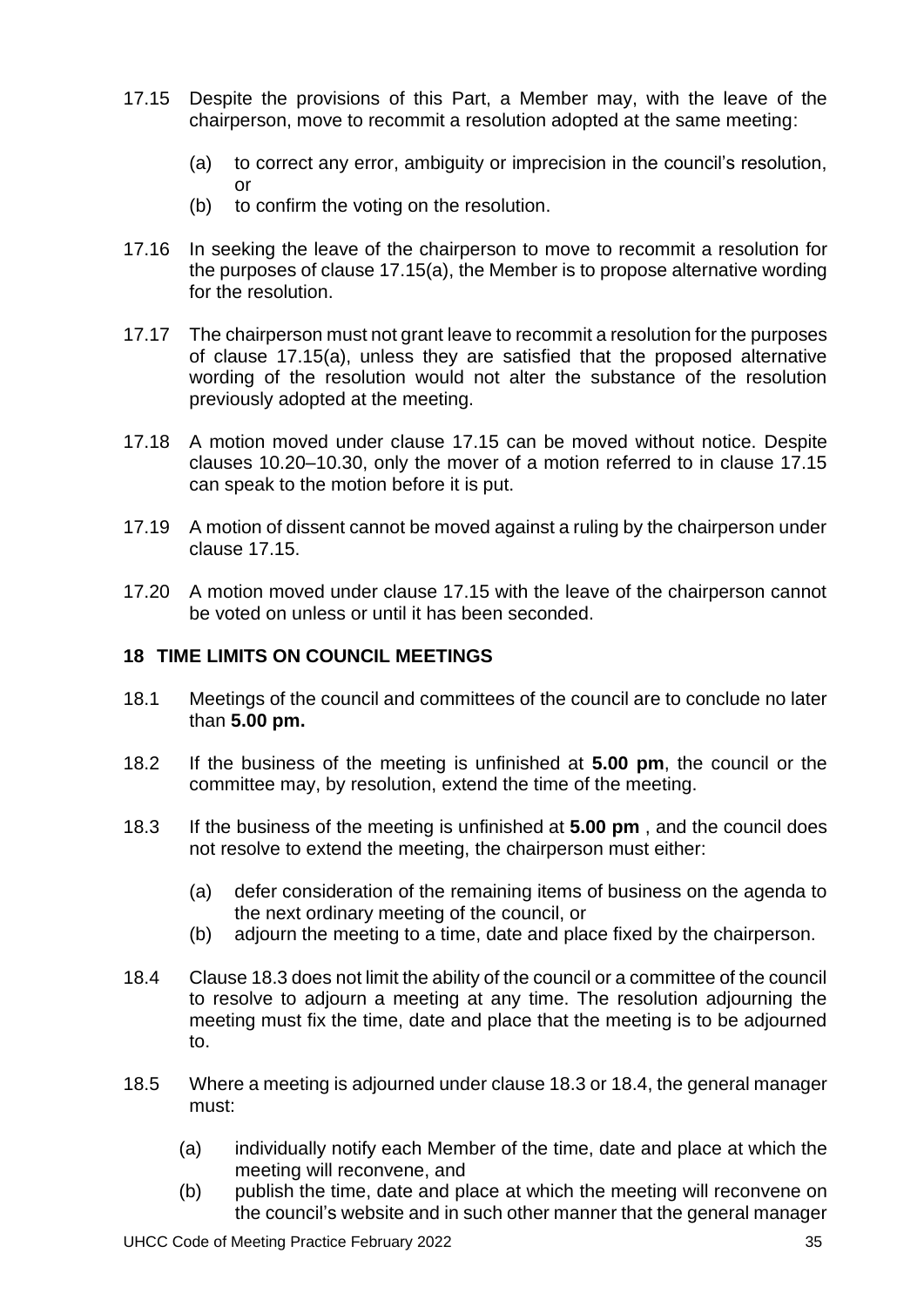is satisfied is likely to bring notice of the time, date and place of the reconvened meeting to the attention of as many people as possible.

## <span id="page-35-0"></span>**19 AFTER THE MEETING**

#### Minutes of meetings

19.1 The council is to keep full and accurate minutes of the proceedings of meetings of the council.

## **Note: Clause 19.1 reflects section 375(1) of the Act.**

- 19.2 At a minimum, the general manager must ensure that the following matters are recorded in the council's minutes:
	- (a) the names of Member attending a council meeting and whether they attended the meeting in person or by audio-visual link,
	- (b) details of each motion moved at a council meeting and of any amendments moved to it,
	- (c) the names of the mover and seconder of the motion or amendment,
	- (d) whether the motion or amendment was passed or lost, and
	- (e) such other matters specifically required under this code.
- 19.3 The minutes of a council meeting must be confirmed at a subsequent meeting of the council.

#### **Note: Clause 19.3 reflects section 375(2) of the Act.**

- 19.4 Any debate on the confirmation of the minutes is to be confined to whether the minutes are a full and accurate record of the meeting they relate to.
- 19.5 When the minutes have been confirmed, they are to be signed by the person presiding at the subsequent meeting.

## **Note: Clause 19.5 reflects section 375(2) of the Act.**

- 19.6 The confirmed minutes of a meeting may be amended to correct typographical or administrative errors after they have been confirmed. Any amendment made under this clause must not alter the substance of any decision made at the meeting.
- 19.7 The confirmed minutes of a council meeting must be published on the council's website. This clause does not prevent the council from also publishing unconfirmed minutes of its meetings on its website prior to their confirmation.

#### Access to correspondence and reports laid on the table at, or submitted to, a meeting

19.8 The council and committees of the council must, during or at the close of a meeting, or during the business day following the meeting, give reasonable access to any person to inspect correspondence and reports laid on the table at, or submitted to, the meeting.

## **Note: Clause 19.8 reflects section 11(1) of the Act.**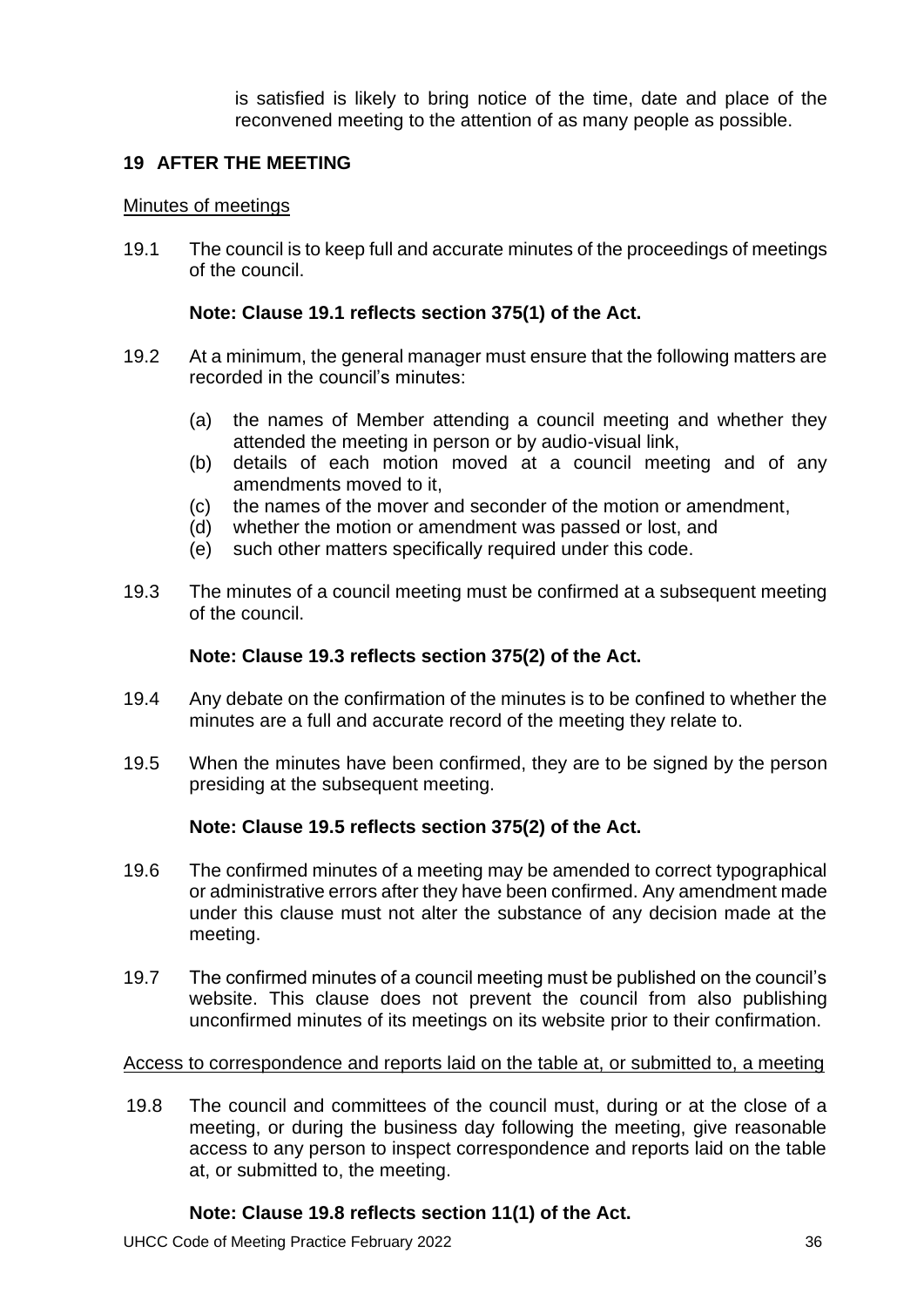19.9 Clause 19.8 does not apply if the correspondence or reports relate to a matter that was received or discussed or laid on the table at, or submitted to, the meeting when the meeting was closed to the public.

## **Note: Clause 19.9 reflects section 11(2) of the Act.**

19.10 Clause 19.8 does not apply if the council or the committee resolves at the meeting, when open to the public, that the correspondence or reports are to be treated as confidential because they relate to a matter specified in section 10A(2) of the Act.

## **Note: Clause 19.10 reflects section 11(3) of the Act.**

19.11 Correspondence or reports to which clauses 19.9 and 19.10 apply are to be marked with the relevant provision of section 10A(2) of the Act that applies to the correspondence or report.

## Implementation of decisions of the council

19.12 The general manager is to implement, without undue delay, lawful decisions of the council.

## **Note: Clause 19.12 reflects section 335(b) of the Act.**

## <span id="page-36-0"></span>**20 COUNCIL COMMITTEES**

## Application of this Part

20.1 This Part only applies to committees of the council whose members are all Member.

## Council committees whose members are all Members

- 20.2 The council may, by resolution, establish such committees as it considers necessary.
- 20.3 A committee of the council is to consist of the Chairperson and such other Members as are elected by the Members or appointed by the council.
- 20.4 The quorum for a meeting of a committee of the council is to be:
	- (a) such number of members as the council decides, or
	- (b) if the council has not decided a number a majority of the members of the committee.

## Functions of committees

20.5 The council must specify the functions of each of its committees when the committee is established but may from time to time amend those functions.

## Notice of committee meetings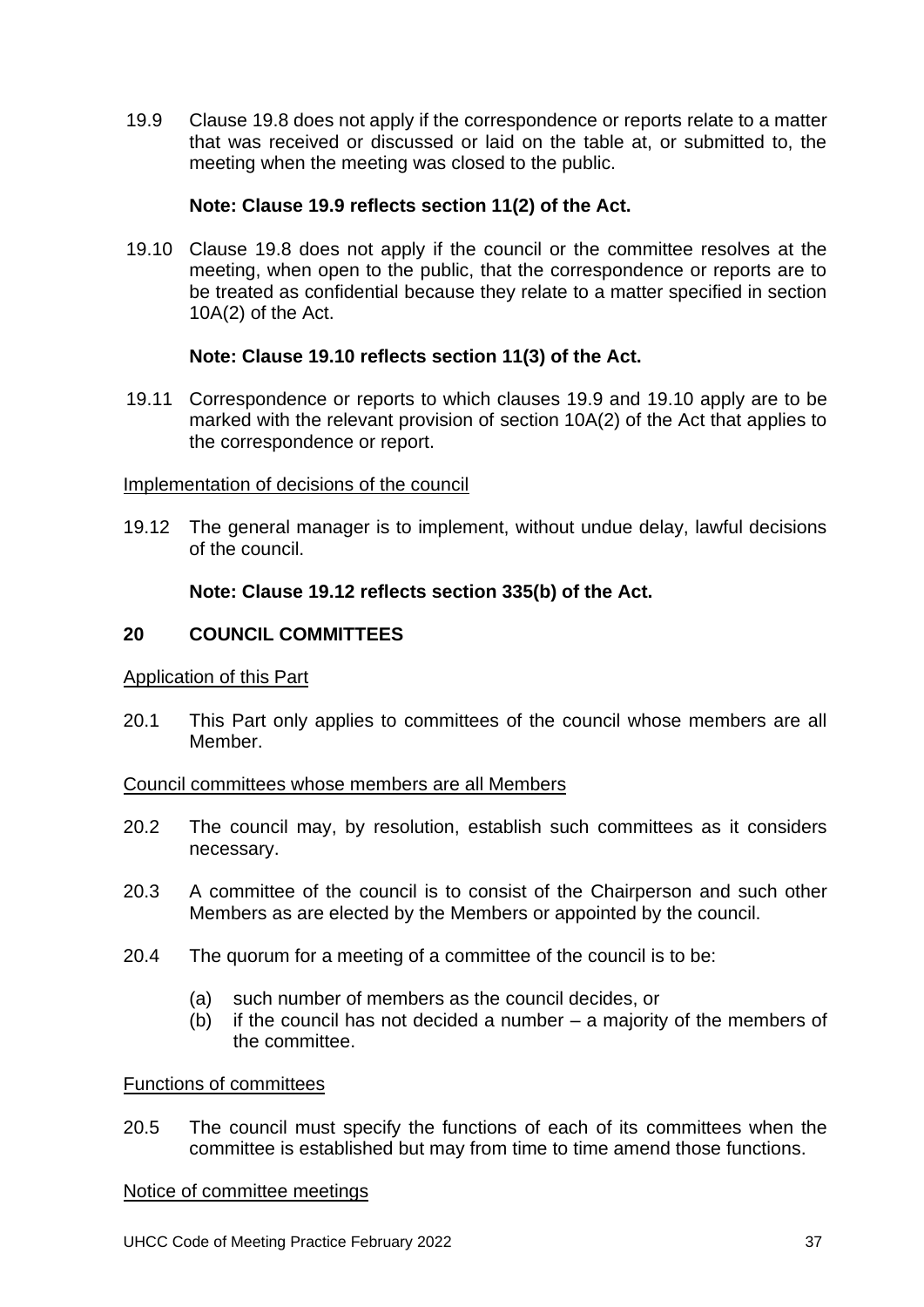- 20.6 The general manager must send to each Member, regardless of whether they are a committee member, at least three (3) days before each meeting of the committee, a notice specifying:
	- (a) the time, date and place of the meeting, and
	- (b) the business proposed to be considered at the meeting.
- 20.7 Notice of less than three (3) days may be given of a committee meeting called in an emergency.

#### Attendance at committee meetings

- 20.8 A committee member (other than the Chairperson) ceases to be a member of a committee if the committee member:
	- (a) has been absent from three (3) consecutive meetings of the committee without having given reasons acceptable to the committee for the member's absences, or
	- (b) has been absent from at least half of the meetings of the committee held during the immediately preceding year without having given to the committee acceptable reasons for the member's absences.
- 20.9 Clause 20.8 does not apply if all of the members of the council are members of the committee.

#### Non-members entitled to attend committee meetings

- 20.10 A Members who is not a member of a committee of the council is entitled to attend, and to speak at a meeting of the committee. However, the Members is not entitled:
	- (a) to give notice of business for inclusion in the agenda for the meeting, or
	- (b) to move or second a motion at the meeting, or
	- (c) to vote at the meeting.

#### Chairperson and deputy chairperson of council committees

- 20.11 The chairperson of each committee of the council must be:
	- (a) the Chairperson, or
	- (b) if the Chairperson does not wish to be the chairperson of a committee, a member of the committee elected by the council, or
	- (c) if the council does not elect such a member, a member of the committee elected by the committee.
- 20.12 The council may elect a member of a committee of the council as deputy chairperson of the committee. If the council does not elect a deputy chairperson of such a committee, the committee may elect a deputy chairperson.
- 20.13 If neither the chairperson nor the deputy chairperson of a committee of the council is able or willing to preside at a meeting of the committee, the committee must elect a member of the committee to be acting chairperson of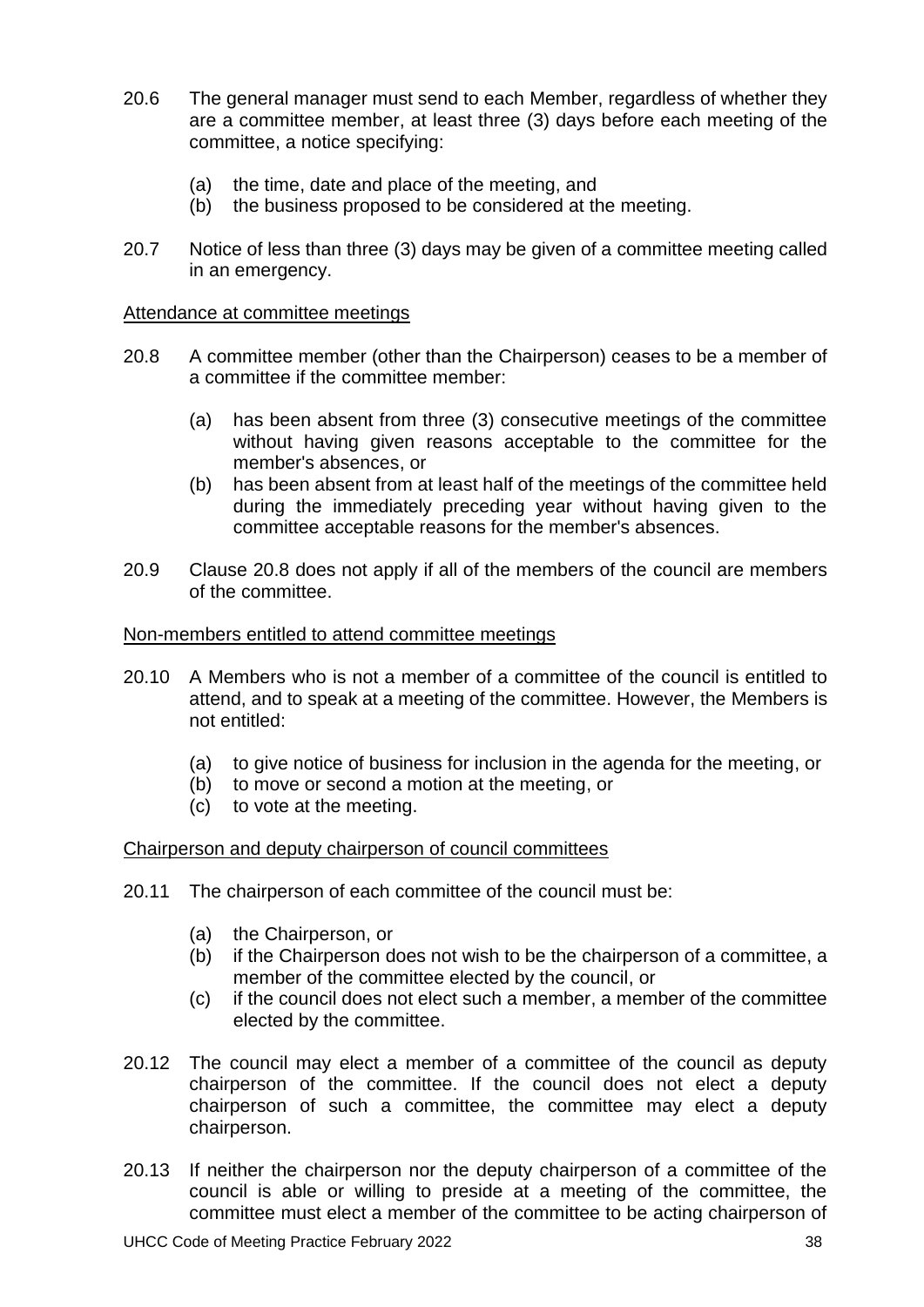the committee.

20.14 The chairperson is to preside at a meeting of a committee of the council. If the chairperson is unable or unwilling to preside, the deputy chairperson (if any) is to preside at the meeting, but if neither the chairperson nor the deputy chairperson is able or willing to preside, the acting chairperson is to preside at the meeting.

## Procedure in committee meetings

- 20.15 Subject to any specific requirements of this code, each committee of the council may regulate its own procedure. The provisions of this code are to be taken to apply to all committees of the council unless the council or the committee determines otherwise in accordance with this clause.
- 20.16 Whenever the voting on a motion put to a meeting of the committee is equal, the chairperson of the committee is to have a casting vote as well as an original vote unless the council or the committee determines otherwise in accordance with clause 20.15.
- 20.17 Voting at a council committee meeting is to be by open means (such as on the voices, by show of hands or by a visible electronic voting system).

## Closure of committee meetings to the public

- 20.18 The provisions of the Act and Part 14 of this code apply to the closure of meetings of committees of the council to the public in the same way they apply to the closure of meetings of the council to the public.
- 20.19 If a committee of the council passes a resolution, or makes a recommendation, during a meeting, or a part of a meeting that is closed to the public, the chairperson must make the resolution or recommendation public as soon as practicable after the meeting or part of the meeting has ended, and report the resolution or recommendation to the next meeting of the council. The resolution or recommendation must also be recorded in the publicly available minutes of the meeting.
- 20.20 Resolutions passed during a meeting, or a part of a meeting that is closed to the public must be made public by the chairperson under clause 20.20 during a part of the meeting that is webcast.

## Disorder in committee meetings

20.21 The provisions of the Act and this code relating to the maintenance of order in council meetings apply to meetings of committees of the council in the same way as they apply to meetings of the council.

## Minutes of council committee meetings

20.22 Each committee of the council is to keep full and accurate minutes of the proceedings of its meetings. At a minimum, a committee must ensure that the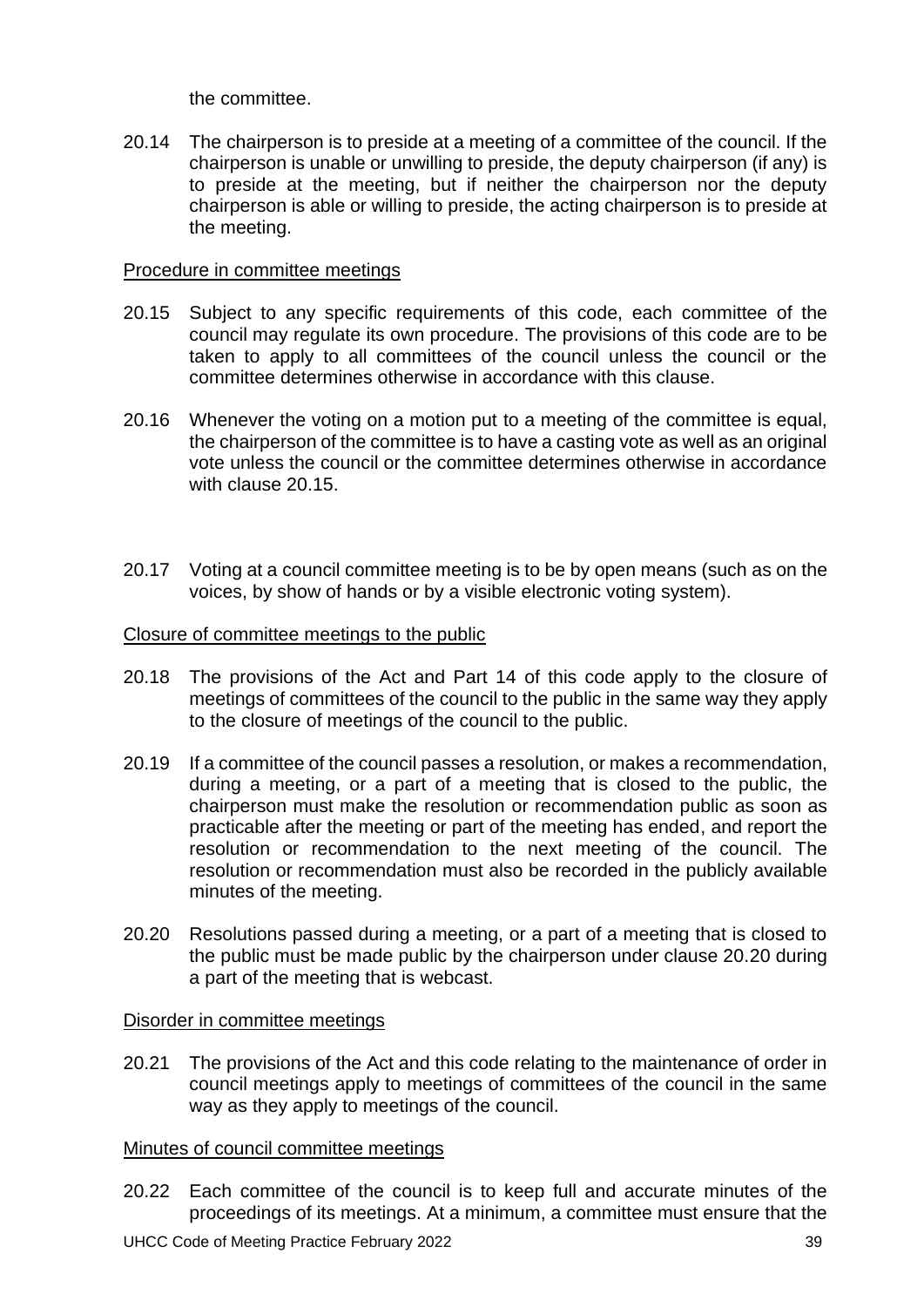following matters are recorded in the committee's minutes:

- (a) the names of Members attending a meeting and whether they attended the meeting in person or by audio-visual link,
- (b) details of each motion moved at a meeting and of any amendments moved to it,
- (c) the names of the mover and seconder of the motion or amendment,
- (d) whether the motion or amendment was passed or lost, and
- (e) such other matters specifically required under this code.
- 20.23 All voting at meetings of committees of the council (including meetings that are closed to the public), must be recorded in the minutes of meetings with the names of Member who voted for and against each motion or amendment, (including the use of the casting vote), being recorded.
- 20.24 The minutes of meetings of each committee of the council must be confirmed at a subsequent meeting of the committee.
- 20.25 Any debate on the confirmation of the minutes is to be confined to whether the minutes are a full and accurate record of the meeting they relate to.
- 20.26 When the minutes have been confirmed, they are to be signed by the person presiding at that subsequent meeting.
- 20.27 The confirmed minutes of a meeting may be amended to correct typographical or administrative errors after they have been confirmed. Any amendment made under this clause must not alter the substance of any decision made at the meeting.
- 20.28 The confirmed minutes of a meeting of a committee of the council must be published on the council's website. This clause does not prevent the council from also publishing unconfirmed minutes of meetings of committees of the council on its website prior to their confirmation.

# <span id="page-39-0"></span>**21 IRREGULARITES**

- 21.1 Proceedings at a meeting of a council or a council committee are not invalidated because of:
	- (a) a vacancy in a civic office, or
	- (b) a failure to give notice of the meeting to any Members or committee member, or
	- (c) any defect in the election or appointment of a Members or committee member, or
	- (d) a failure of a Member or a committee member to declare a conflict of interest, or to refrain from the consideration or discussion of, or vote on, the relevant matter, at a council or committee meeting in accordance with the council's code of conduct, or
	- (e) a failure to comply with this code.

# **Note: Clause 21.1 reflects section 374 of the Act.**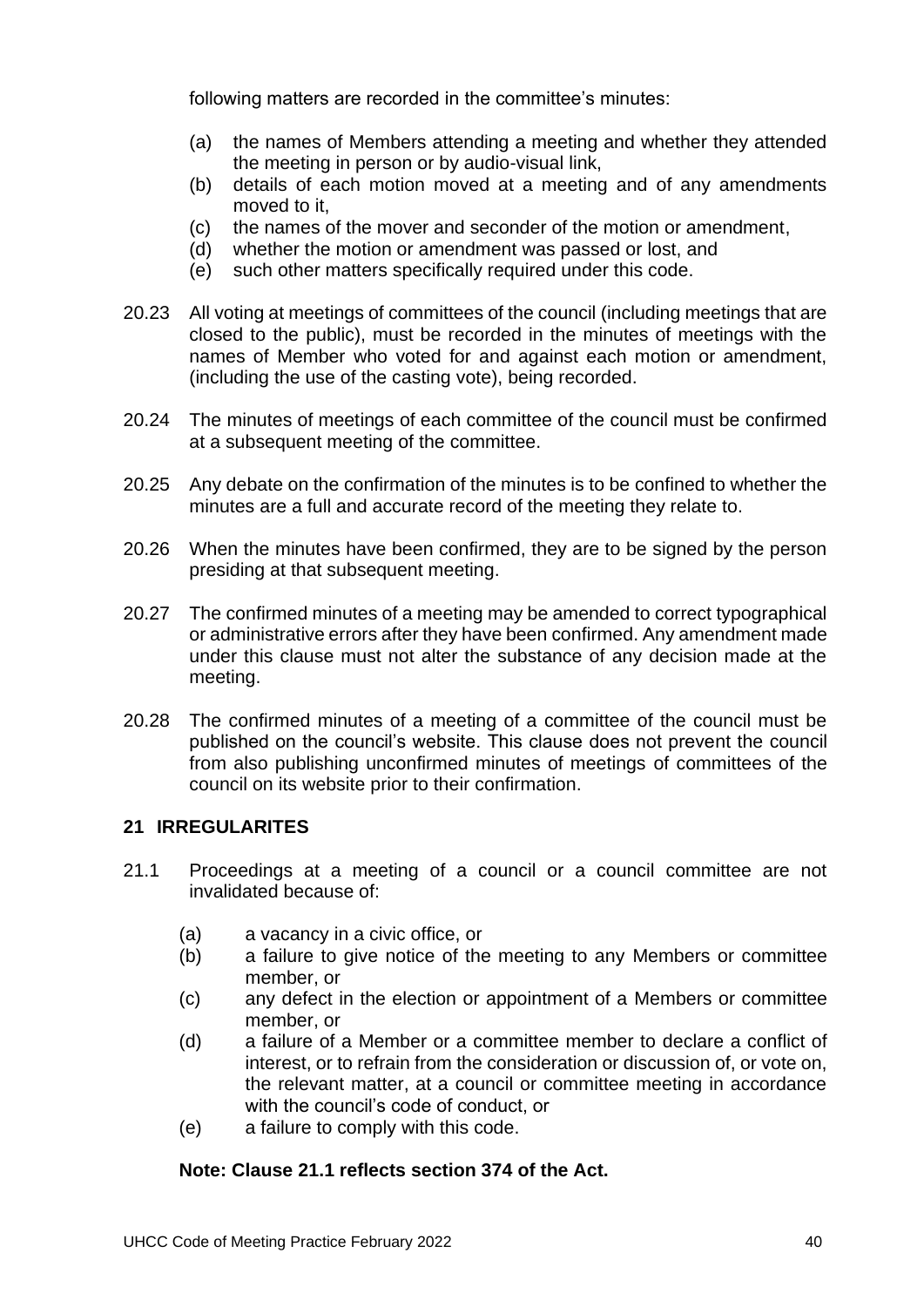## <span id="page-40-0"></span>**22 DEFINITIONS**

| the Act                           | means the Local Government Act 1993                                                                                                                                                                                                                                                                                  |
|-----------------------------------|----------------------------------------------------------------------------------------------------------------------------------------------------------------------------------------------------------------------------------------------------------------------------------------------------------------------|
| act of disorder                   | means an act of disorder as defined in clause<br>15.11 of this code                                                                                                                                                                                                                                                  |
| amendment                         | in relation to an original motion, means a motion<br>moving an amendment to that motion                                                                                                                                                                                                                              |
| audio recorder                    | any device capable of recording speech                                                                                                                                                                                                                                                                               |
| audio-visual link                 | means a facility that enables audio and visual<br>communication between persons at different<br>places                                                                                                                                                                                                               |
| business day                      | means any day except Saturday or Sunday or any<br>other day the whole or part of which is observed<br>as a public holiday throughout New South Wales                                                                                                                                                                 |
| chairperson                       | in relation to a meeting of the council – means the<br>person presiding at the meeting as provided by<br>section 369 of the Act and clauses 6.1 and 6.2 of<br>this code, and<br>in relation to a meeting of a committee $-$ means<br>the person presiding at the meeting as provided<br>by clause 20.11 of this code |
| this code                         | means the council's adopted code of meeting<br>practice                                                                                                                                                                                                                                                              |
| committee<br>of<br>the<br>council | means a committee established by the council in<br>accordance with clause 20.2 of this code (being a<br>committee consisting only of Member) or the<br>council when it has resolved itself into committee<br>of the whole under clause 12.1                                                                          |
| council official                  | has the same meaning it has in the Model Code<br>of Conduct for Local Councils in NSW                                                                                                                                                                                                                                |
| day                               | means calendar day                                                                                                                                                                                                                                                                                                   |
| division                          | means a request by two Member under clause<br>11.7 of this code requiring the recording of the<br>names of the Member who voted both for and<br>against a motion                                                                                                                                                     |
| foreshadowed<br>amendment         | means a proposed amendment foreshadowed by<br>a Members under clause 10.18 of this code during<br>debate on the first amendment                                                                                                                                                                                      |
| foreshadowed motion               | means a motion foreshadowed by a Members<br>under clause 10.17 of this code during debate on<br>an original motion                                                                                                                                                                                                   |
| member                            | means a councillor of a constituent council who<br>has be elected by their council to the County<br>Council governing body.                                                                                                                                                                                          |
| open voting                       | means voting on the voices or by a show of hands<br>or by a visible electronic voting system or similar<br>means                                                                                                                                                                                                     |
| planning decision                 | means a decision made in the exercise of a<br>function of a council under the <i>Environmental</i><br>Planning and Assessment Act 1979 including any<br>decision relating to a development application, an<br>environmental<br>planning<br>instrument,<br>a                                                          |